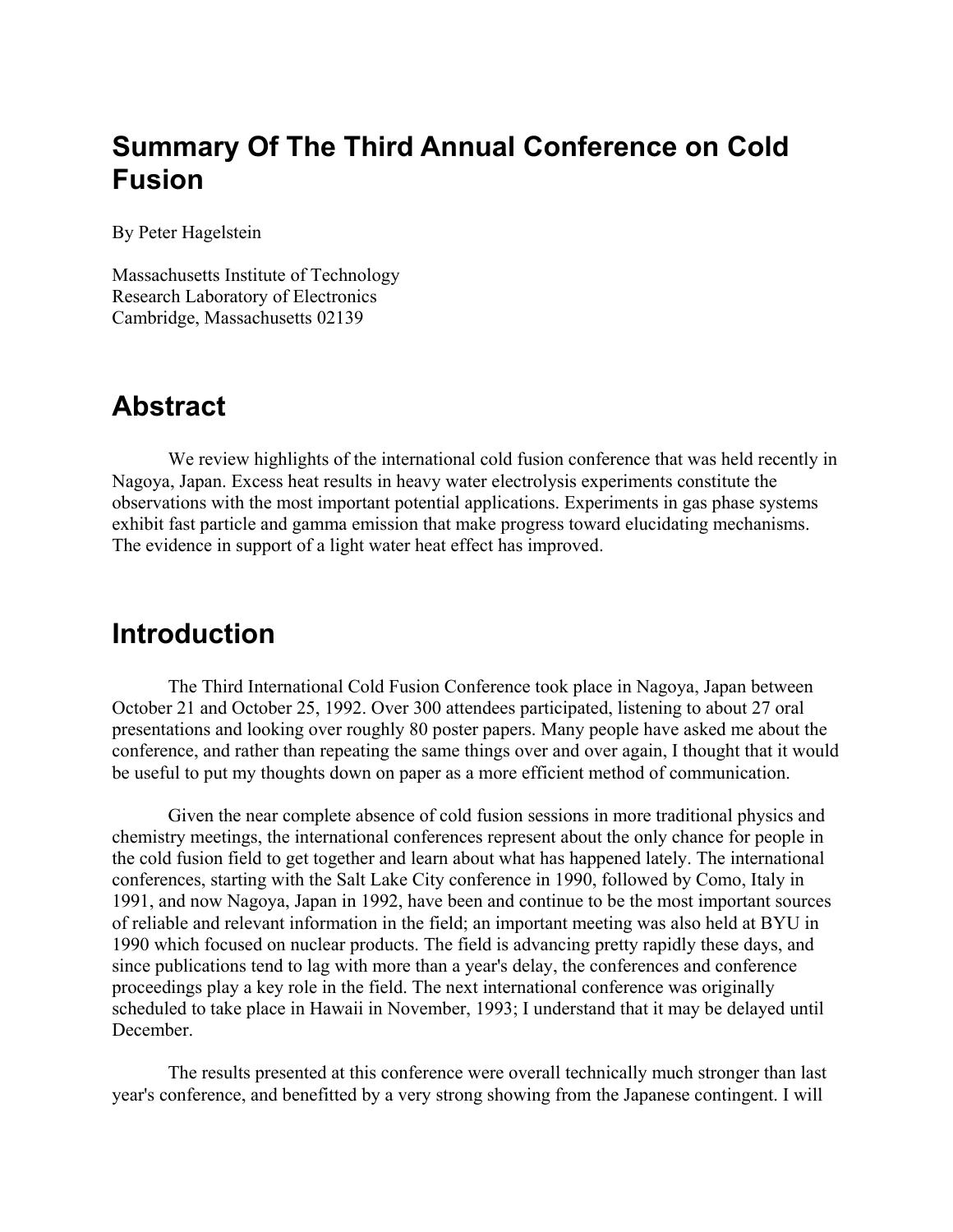first itemize what I thought were some of the most interesting new experimental results presented at the conference.

 I admit to having numerous biases. One bias is that I believe the observations of excess power are ultimately the most important, both scientifically and technologically. Another bias is that I favor results which in my view help to elucidate reaction mechanisms.

 Following the discussion of significant positive results, I review abstracts and presentations of negative results. Coming from the theory end of the field, I felt that it was appropriate for me to survey the theory papers which were presented (in the following section); in this case, it was possible to include a larger fraction of the papers submitted. Having my own theory as to the origin of the effect, I warn the reader that my discussion of theory necessarily carries a bias in favor of my world view; it is my hope that this discussion will be useful in spite of this bias. Almost as interesting in some cases as what was presented, was what was not presented; a discussion of work that was absent is presented before the summary and conclusions.

For a review as long as this one, there are many issues and many details, most of which I have made a serious attempt to get right. I would hope that I will not make enemies of those whose work I did not include (which at this point will include about half of all papers submitted). This review was constructed from preprints, notes, memory, and discussions with many people in the field -- should the reader note errors or misconceptions, I would appreciate corrections.

## **Survey Of Positive Results**

1. S. Pons<sup>1,2</sup> described briefly recent results obtained at the Japanese-funded IMRA laboratory in Sophia Antipolis, France. During the Como meeting (July, 1991), Pons and Fleischmann had announced that they were able to obtain very high levels of excess power production (on the order of 1000 Watts/cm<sup>3</sup>) corresponding to a factor of 10 power gain, and that they had done so 11 times.

Part of their research since then has focused on defining a procedure that would improve on the reproducibility of this very high power effect (at Como, they had announced that complete reproducibility had been attained on achieving consistent excess power at lower levels). At Nagoya, Pons reported that this had been accomplished; that very high levels of heat production (more than 1 kilowatt/cm<sup>3</sup>) were now obtained reproducibly accompanied by a factor of 4 power gain.

The key to the new results included some advances that they outlined. One such improvement involves the observation that the excess power generation increases at higher temperatures. The cathode is charged at intermediate current densities at temperatures below  $50^{\circ}$  C for several days, and then the current is stepped up. Due to the relatively low thermal loss of the cell and calorimeter, the cell temperature rises, but the loading is maintained. This rise improves the excess power generation, which in turn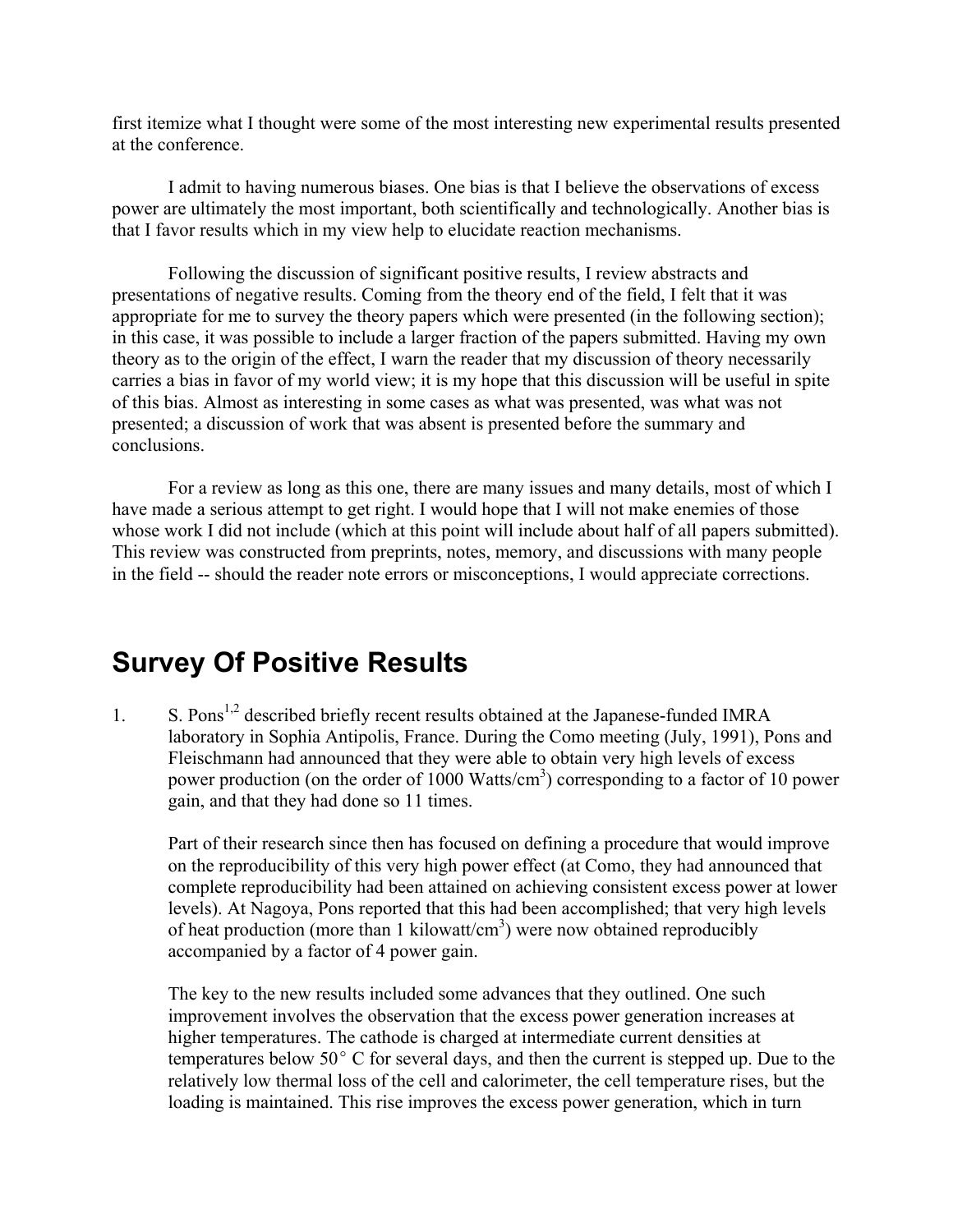drives the temperature higher; the positive feedback leads to very high excess power generation and vigorous boiling.

Pons and Fleischmann perform their calorimetry using open cell systems, which have the advantage of being cheaper and more accessible, and allows them to do more experiments at a time. The particular method of calorimetry which they have developed was motivated in part by the existence of the positive feedback described above -- Pons and Fleischmann are able to achieve good calorimetric precision with time-varying electrolyte levels, cell temperatures and cell voltages. Most others have sought in their work to maintain either constant temperature or power, or else require the presence of steady-state conditions in their system to obtain accurate results. Very few groups have so far taken advantage of such sophisticated methods to obtain excess power values from their raw data; no other groups have yet reported the ability to obtain reproducibly the high power and boiling mode reported by Pons and Fleischmann.

It was pointed out by Pons that the calorimetry could be checked during the very high excess power burst by measuring the time taken to boil away the electrolyte, and using a knowledge of the heat of vaporization to compute the total energy and hence power generation. He presented the results of this analysis for one cell, which he said was in agreement with the calorimetric results.

Pons stated that 2.5 moles (close to 50 cc) of  $D_2O$  were boiled away during a time of about 10 minutes, during which time the average *iv* input power was 37.5 watts. The numbers can be checked, as follows: The heat of vaporization of heavy water is about 41 kJ/mol at  $100^{\circ}$  C, and 2.5 moles of heavy water corresponds to 102.5 kJ; the energy lost during this time in the calorimeter (primarily radiative) is 6.7 kJ. The input electrical *iv* energy during this time is 22.5 kJ. The excess energy produced is the output energy  $(102.5 + 6.7 \text{ kJ})$  minus the input energy  $(22.5 \text{ kJ})$ , or 86.7 kJ. The production of 86.7 kJ in 10 minutes corresponds to an excess power of 144.5 watts, and a power gain of 3.85.

The volume of the cathode was given to be  $0.0785 \text{ cm}^3$ , which was noted by many (this volume was in error, as will be commented on shortly). The average excess power claimed during the boiling episode was 144.5 Watts, which would correspond to 1841  $W/cm<sup>3</sup>$ .

The cathode geometry was given by Pons to be cylindrical, with a diameter of 2 mm and a length of 1.25 cm. I note that this geometry does not correspond to the volume quoted by Pons above -- a rod of these dimensions would have a volume of  $0.03927 \text{ cm}^3$ , which is almost precisely a factor of 2 smaller than the volume given during Pons talk. Pons has confirmed that this smaller volume is correct (the correct value appears in their conference proceeding<sup>2</sup>). I will continue my discussion here using the corrected power per unit volume, which is 3682 W/cm<sup>3</sup>.

The anomalous excess energy production in this experiment is considerable, as can be calculated. In 1 minute, 8.7 kJ of excess energy is produced. At a density of 12.02 g/cm<sup>3</sup> and an average mass of 106.42 amu, pure Pd contains  $6.8 \times 10^{22}$  atoms/cm<sup>3</sup>. The total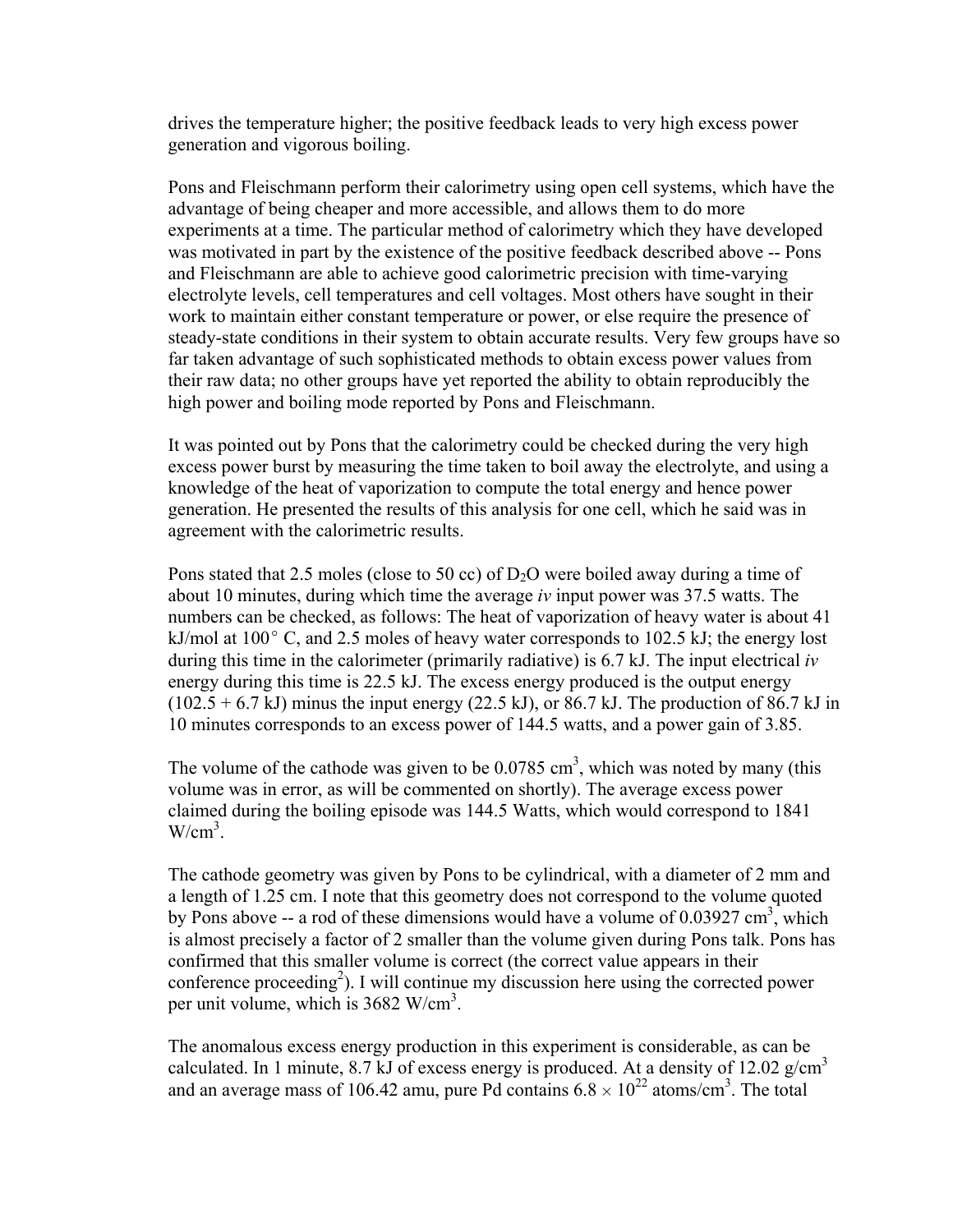number of atoms in the cathode is  $2.7 \times 10^{21}$ , or 0.0044 moles. In 1 minute, the excess energy production is 1.96 MJ/mole, which corresponds to 20.3 eV/atom of Pd. This number is greater than can be accounted for by a chemical explanation for the effect. After 10 minutes, the cathode has produced 203 eV/atom.

In the absence of current flow, film-boiling limits the heat flow from the cathode at cathode temperatures higher than about  $120^{\circ}$  C; the maximum heat flux from the rod under these conditions is limited to I think somewhere near 125 Watts/ $\text{cm}^2$ . The surface area of the cathode, including the top and bottom, is  $0.85 \text{ cm}^2$ , which leads to an observed average heat flux of about 170 Watts/cm<sup>2</sup>. This number is comparable to, but greater than my version of the film-boiling limit given above, and was a potential cause for concern.

Pons and Fleischmann have considered this effect, and have found experimentally that the presence of current flow delays the onset of film-boiling to higher temperatures and higher heat fluxes. In their conference proceeding, they claim<sup>2</sup> to have observed heat transfer rates during electrolysis in separate experiments which are between 1-10 kW/cm2 . I consider this result to be very important.

The cathode gets very hot in these experiments. Pons and Fleischmann have observed the Kel-F supports at the base of the cathodes to melt, from which the presence of temperatures in excess of  $300^{\circ}$  C are inferred. A direct measurement of the cathode temperature is currently problematic; Pons is currently interested in practical proposals as to how to do this without impacting the electrochemistry.

A common misunderstanding often occurs in the discussion of the results of Pons-Fleischmann experiments which is of interest here. It is sometimes argued that the energy production during a short event can be disregarded, since there may exist energy storage mechanisms which could have been collecting energy at a low level for a long period of time. For example, the total energy output from this experiment would not be very much larger than the total input energy if no heat excess had occurred prior to the boiling event  $(1$  watt-day = 86.4 kJ). This type of argument seeks to make palatable the notion that since the total energy excess measured over days is small compared to the input (and hence there might exist a signal to noise problem in the measurement), the measurement can be dismissed. As discussed above, this type of argument completely misses a key implication of the experiment -- specifically, that there exists no known physical mechanism which could store the energy observed to be released during the boiling episode.

It is true of this experiment as well as of others to be described below, that no products or "ashes" of the heat have been found and verified that are commensurate with the energy production. This will be discussed further below.

2. M. McKubre<sup>3,4</sup> described experiments done at SRI during the past several years. They have developed closed cell flow calorimeters, which are ideally *first principle* calorimeters (which means that the heat flow out of the cell goes into the flowing water coolant, and the power generation is determined by measuring the mass flow rate and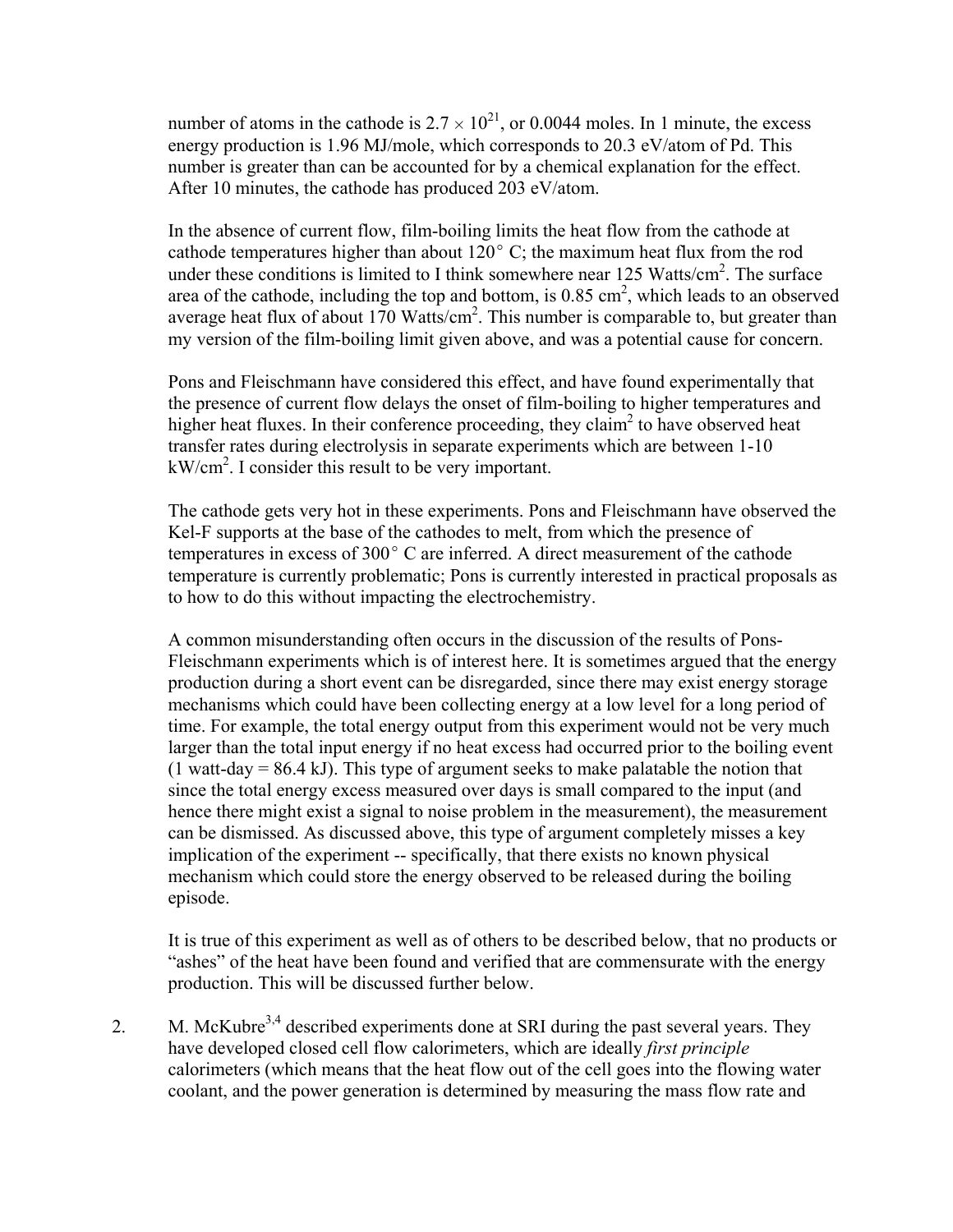output to input flow temperature difference, with no calibration required). They have succeeded in reducing the conduction losses (which are not first principle contributions) down to the order of one per cent, and then they calibrate the Fick's law constant associated with the conduction losses. Overall, the SRI calorimeters achieve a relative accuracy in the calorimetric measurements which is on the order of a few tenths of a per cent.

The SRI group reported the development of a procedure at Como that appeared to yield excess heat essentially every time, and this method is described in the Como conference proceedings. Highlights of these experiments were discussed. A significant advance that was pioneered by the SRI group was described: it consisted of the addition of aluminate or silicate to the electrolyte, which caused the formation of a colloidal surface layer that passed light ions (deuterium, lithium, boron,...) and shielded the surface from impurities; this procedure improves the ability of the Pd rod to maintain a high loading ratio.

Two distinct modes of excess power generation were observed; one in which the excess power occurs at relatively low levels (1%-50%) and responds to changes in current density (they have observed 38 occurrences of this mode, lasting hours to many days), and one that is characterized by much higher relative power levels (up to 350% excess) and appears to be insensitive to changes in current (this mode has been observed 3 times, lasting many hours).

For the first mode of heat generation, SRI finds that the excess power rises linearly with current above a threshold current density (which is on the order of 100-200 mA/cm<sup>2</sup>). A graph illustrating this appears in their conference proceeding.<sup>4</sup> This is in apparent contrast with the Pons and Fleischmann results, which showed a possible quadratic component to the increase above threshold current. Discussion during the meeting pointed to the fact that the SRI experiments are run at constant temperature, while the temperature of the Pons and Fleischmann cells increase when excess heat is produced.

Mckubre presented a graph of excess power production as a function of fractional deuterium loading as determined from resistance ratio measurements. This dependence was found to increase roughly parabolically above a loading of 0.85  $(P_{xx} \sim (x - 0.85)^2)$  up to loadings near 0.95, which is as high as had been achieved during their C1 experiment.

The group has spent considerable effort chasing down and quantifying uncertainties in the SRI experiments, and are now able to assign meaningful error bars to essentially all quantities measured and inferred in their experiments. The result of this analysis yields rather high sigma numbers on the excess power measurements (in excess of 50 sigma on some of the best data analyzed so far).

Their largest power numbers correspond to on the order of 15 W/cm<sup>3</sup>; it would take a small number of hours of running at this level to defeat a chemical storage explanation. Their highest excess total energy numbers have reached 200 MJ/mole of Pd, which corresponds roughly to 2 KeV per Pd atom; this level of excess energy production cannot be of chemical origin.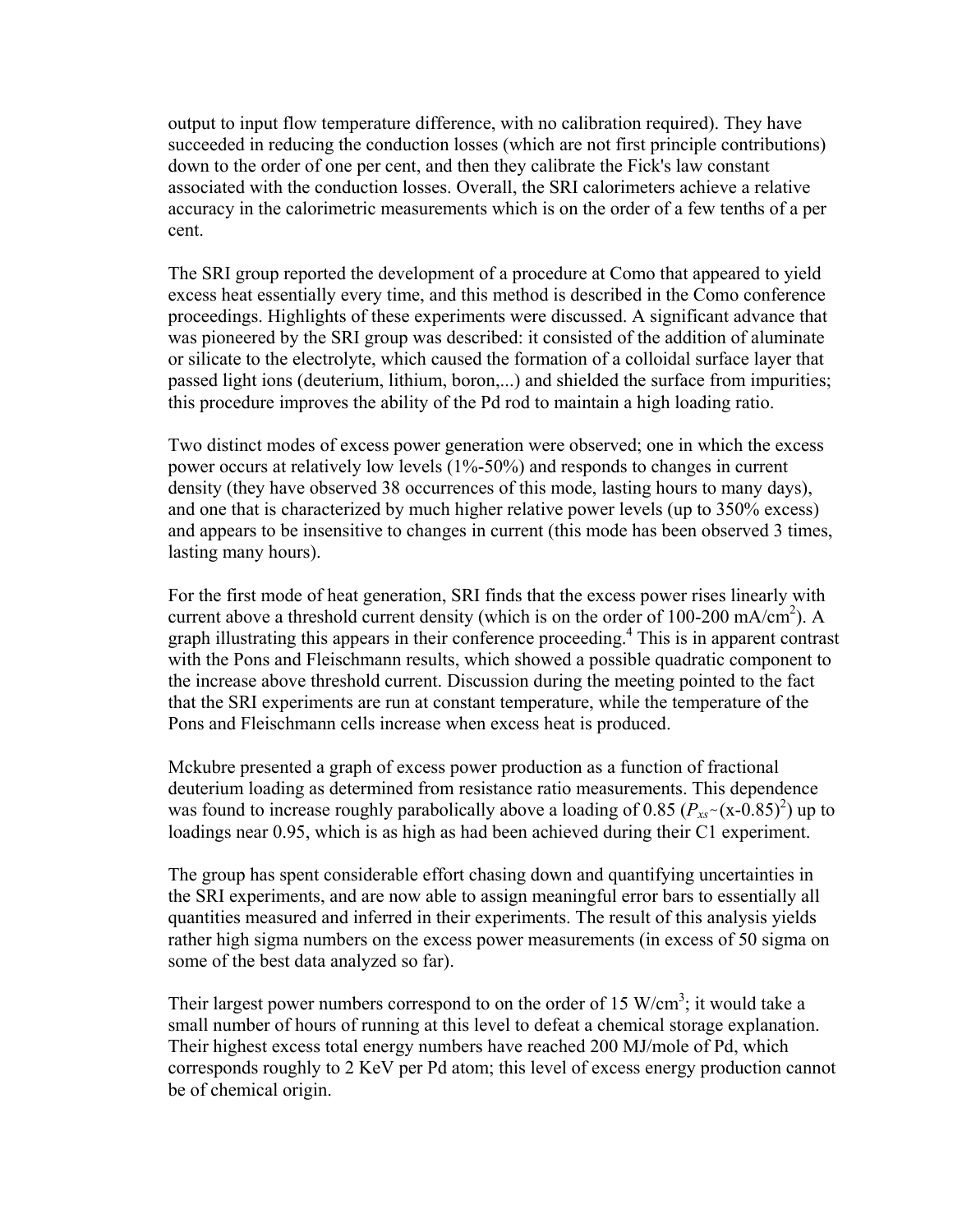3. K. Kunimatsu<sup>5,6</sup> of IMRA JAPAN Co. in Sapporo presented results on their heavy water electrolysis experiments. A number of things struck me as being interesting about this talk, aside from the fact that this is one of the first presentations of anything from this group at a conference at which I have managed to be. This effort appears to have a great deal of resources and some nontrivial technical expertise. They reported excess power measurements as a function of loading (where the loading was determined through measurements of the deuterium gas pressure in the cell), and arrived at essentially the same dependence of excess power on loading fraction as SRI, but with the cut-off shifted down by a few points relative to the SRI results (from a D/Pd ratio of 0.85 inferred from a resistance ratio measurement, down closer to 0.83 determined from measurements of the  $D_2$  gas pressure<sup>6</sup>). The peak excess power occurs when the current density is greater than 100 mA/cm<sup>2</sup>, and the peak excess power which appears on the graph in Ref. 6 is about 35%.

The IMRA experiments differed qualitatively from the SRI and Pons-Fleischmann experiments in that they were run in fuel-cell mode. Conventional Pons-Fleischmann electrolysis experiments are run such that  $D_2$  gas is generated at the cathode and  $O_2$  gas is generated at the anode. IMRA has developed a pressurized cell in which deuterium reactions occur at the anode. Cells operating in fuel-cell mode have been developed in the past, however, this is the first time that I am aware that a Pons-Fleischmann cell has generated excess power sufficiently reliably while operating in such a mode to produce relatively high quality excess power data of the sort presented.

This group seems to have good people, good funding, and much expertise. They presented several poster papers on studies of excess power generation, and the absorption of hydrogen and deuterium in palladium cathodes<sup>7-10</sup> I think that we will be hearing much more from them in the future.

I note that a positive correlation between loading and excess heat production in a Pd/D modified Pons-Fleischmann experiment was reported by Scaramuzzi and De Ninno in a poster paper. $11,12$ 

4. Ya. R. Kucherov<sup>13-15</sup> from the Luch Association, Podolsk, Moscow Region described experiments that I thought were very important.

The experiment involves using a glow discharge to load a Pd (or other metal) foil (1 cm  $\times$ 1 cm  $\times$  0.1 mm - 1.0 mm) in D<sub>2</sub> gas at 10 torr, with a 400 V discharge (10 - 500 mA) current). Apparently this group has had considerable experience with glow discharges and is aware of several tricks that help to preserve the surface of the cathode which helps to attain very high loading (a D/Pd ratio of more than 1).

Numerous effects are observed; excess heat production will first be considered. Temperatures were monitored using W-Re thermocouples in the cathode and anode, and also CC thermocouples in a heat collector some distance from the cathode. Calibration was done through comparing temperature histories of "live" Pd cathodes (cathodes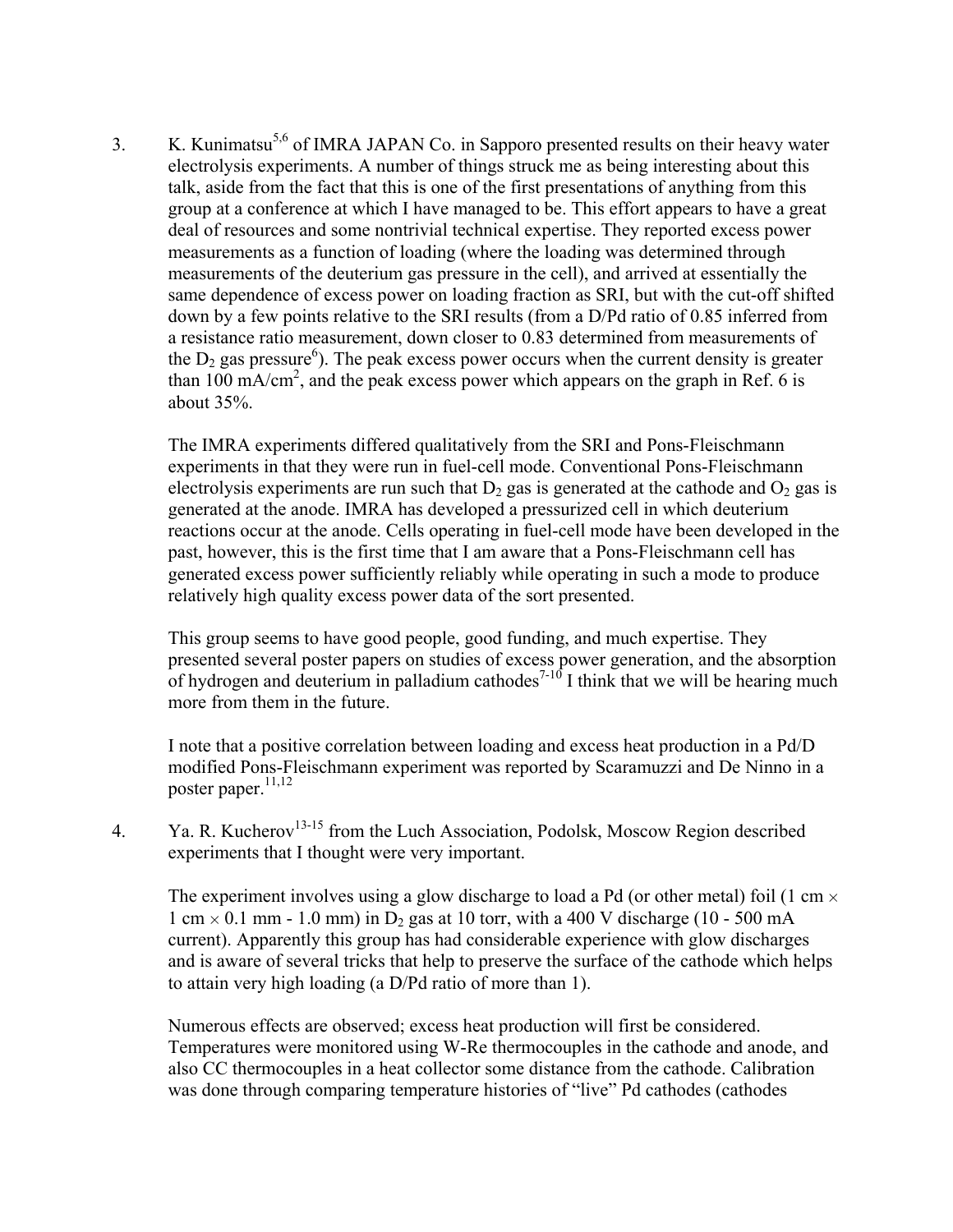producing neutron, gamma and fast particle emission) in deuterium with those of "worn out" cathodes (cathodes producing no anomalous emission). Excess power production at the level of tens of watts is observed; their best result out of 78 experiments is a 33 watt excess representing a power gain of a factor of 5. Given the small total cathode volume, the resulting power generation rate is quite high; the highest values are on the order of  $3000$  watts/ $\text{cm}^3$  of Pd. The highest total energy production observed to date exceeds 20 kJ.

After about 100 seconds after the start of the discharge, neutron emission is observed (a huge signal, reaching up to  $10<sup>6</sup>$  neutrons/sec in some experiments). The neutron detection described in their earlier work was done using RUP-1 silver activated ZnS scintillation detectors and type SNM-18 gas discharge  $(^{3}$ He) detectors. The 10<sup>6</sup> neutron/sec signal appeared in the scintillation detector as 2000 counts/sec at a distance of 1 meter; the signal showed up as 10000 pulses/second at a distance of 30 cm on the SNM-18 detector. No emission was observed using a hydrogen discharge.

After a while, gamma emission is then observed (also a huge signal, up to  $10<sup>5</sup>$ gammas/sec in some experiments). The gamma emission was studied using four detectors (Ge-Li, stilbene, NaI and SPS plastic); most of the recent results were obtained using a liquid nitrogen-cooled Ge-Li DGDK-50 detector with 1.6 keV resolution at 1332 keV, and an efficiency of  $10^{-3}$  at 511 keV. An example of an anomalous gamma spectrum from Pd is shown in a recent publication<sup>16</sup>.

Gamma lines were identified from short-lived isotopes (the gamma spectrum returns to its initial state in 3-5 days), and some of the identified lines originate in isotopes in the neighborhood of Pd (lines originating from isotopes with a nuclear charge of *Z*-3 to *Z*+8, where *Z*=46 for Pd, were observed).

A very substantial flux ( $10^4$  to  $10^6$  ions/sec) of fast ions is emitted from the cathode, and silicon surface barrier detectors were used for detection. The bulk of the emission occurs between 1-5 MeV, and in some experiments lasts for a few minutes after the discharge is switched off which allows for an accurate determination of the spectrum. Correlated fast ion emission was registered on calibrated CR-39 plates installed inside the discharge chamber.

A small fraction of the fast ions are observed at high energy; peaks were observed at 6 MeV, 12 MeV and 16 MeV. The mass of the particles at 12 MeV and higher was determined to be greater than or equal to 4, as determined through measurements with different barrier thicknesses.

5. There was a Chinese team<sup>17-20</sup> that presented results from a somewhat similar system to that described by Kucherov. A glow discharge was created by applying high voltage (7- 11 KV, 50 Hz) between two electrodes inside of a glass bulb containing deuterium at low pressure (4-13 torr). A thin (1 micron) metallic layer of the electrode material (for example, Pd) was deposited on the interior of the glass bulb. The glow discharge current was less than 100 mA; an anomalous current was observed with an average value of 1 A,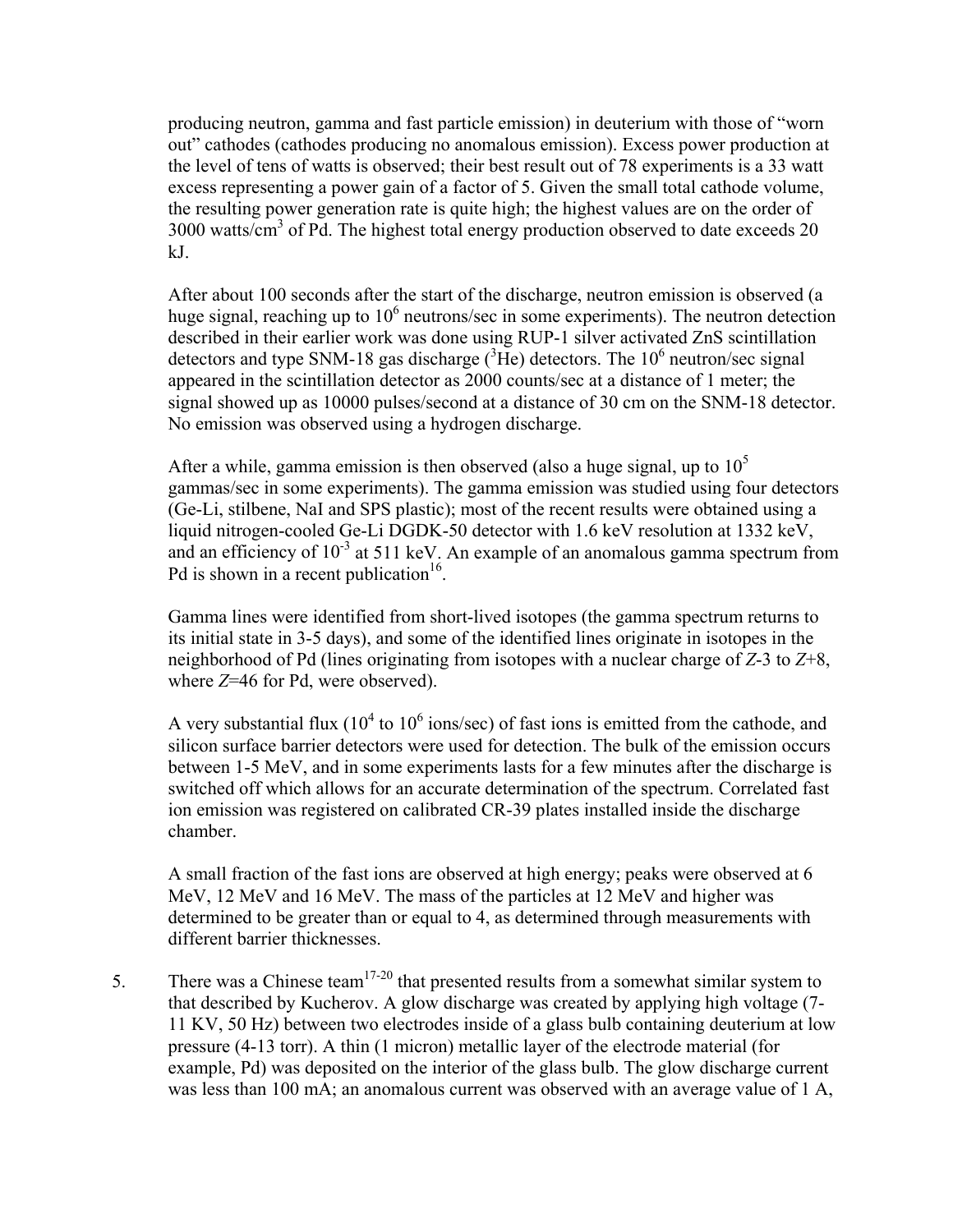and excursions up to 10 A. A D/Pd ratio of 0.5-0.8 was claimed to have been obtained.

Substantial neutron emission (13-330 neutrons/sec) was observed, and the energy spectrum was resolved with a recoil proton fast neutron scintillation spectrometer. The resulting neutron spectrum contained both 2.0-2.5 MeV neutrons, and broad emission between 2.5-7.0 MeV; most of the emission occurred above 2.5 MeV.

Neutron emission was also recorded from metals chosen at random, and the signal strength varied with metal according to the order Pt, Nb, W, Pd, Ag, Cu, Mo and Fe. The fluence observed from the D/Pt system was  $1.2 \times 10^4$  neutrons/sec.

The energy spectrum of the neutron emission for these metals was also observed. In the case of the D/Pt emission shows broad emission up to about 8 MeV, decreasing generally with increasing neutron energy, and with a number of possible peaks appearing.

Intense gamma spectra were also observed with a NaI scintillation counter during the experiments; the gamma ray yield was about ten times that of the neutron yield. The gamma spectrum of D/Nb showed lines at tens of KeV, 3.4 MeV and 5.8 MeV, and some unresolved emission below 7 MeV.

These experiments seem to me to be similar to the experiment described in 1989 by Wada.<sup>21</sup> Another experiment of this sort was reported by Tazima, Isii and Ikegami, and also by Jin, Zhang, Yao and Wu, at the Como conference.

6. E. Yamaguchi of NTT presented a paper<sup>22,23</sup> on <sup>4</sup>He production from a PdD foil that is sandwiched by gold and  $MnO<sub>x</sub>$ . I think of the NTT research labs as being the ATT Bell Labs of Japan, which has an excellent technical reputation. This paper attracted considerable interest in the Japanese media, and there were reports that the price of the NTT stock climbed as a result. The NTT stock climbed a bit more than 10%; Morrison pointed out in his review that the stock went back down to its pre-announcement value within a few days.

In the experiments that he reported, a current of 0.5-0.8  $A/cm<sup>2</sup>$  is applied perpendicularly to the sandwich. The foil produces heat at a level of 0.5-5 Watts for about 1000 seconds (this is the case whether the foil is PdD or PdH), and then explosively outgasses. At the peak of the outgassing, the samples undergo substantial plastic deformation which lasts for about 10 seconds. During his presentation, it was not obvious whether the temperature rise observed was being claimed as anomalous or not. If the foil is deuterated, these phenomena are accompanied by <sup>4</sup>He emission.

Yamaguchi previously reported at the BYU conference very high levels of neutron emission from this system at a  $10^6$  neutrons/second. The experiments described at Nagoya included only helium, heat, and fast charged particle detection.

The <sup>4</sup>He emission is monitored using an expensive high resolution mass spectrometer that is capable of distinguishing between  $4$ He and  $D_2$  signals, as was demonstrated. A minor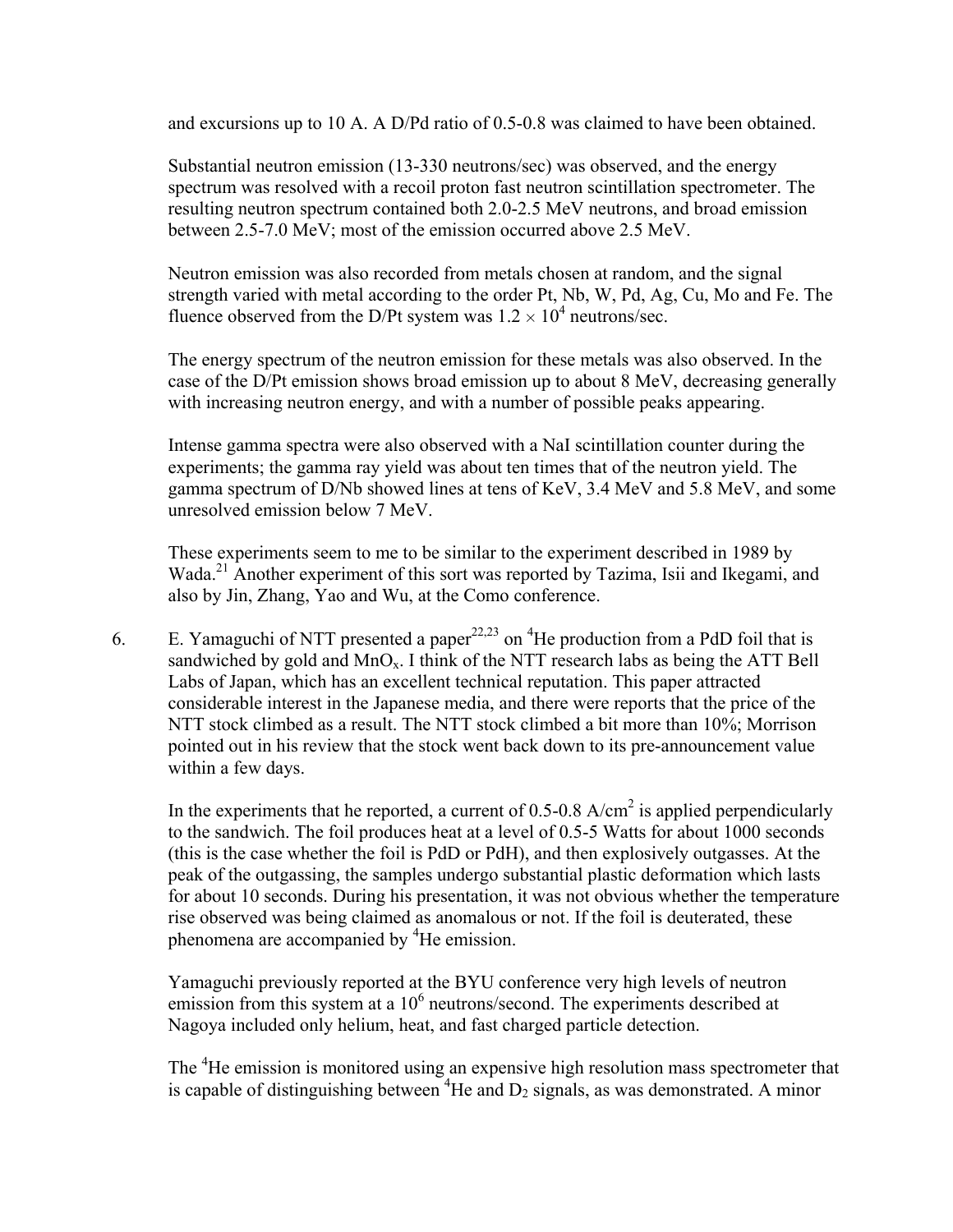peak in the data appears near the expected HT mass position, and Yamaguchi claimed that this signal indicated the presence of HT (Claytor notes in his trip report that the HT signal, if real, would imply a "radiological hazard ( $> 10$  Ci)."). The H<sub>2</sub>D trimer is more massive than  $D_2$  and does not interfere with the <sup>4</sup>He measurement.

Yamaguchi sees <sup>4</sup>He in his mass spectrometer when he uses PdD, and he sees no <sup>4</sup>He when he uses PdH. Yamaguchi stated that the amount of <sup>4</sup>He was "consistent with the heat," but if he gave figures for the amount of <sup>4</sup>He produced, I missed them. Given that heat occurs for PdH runs as well as for PdD runs, it is not clear what the statement means. Hopefully this issue will be clarified at a later date.

When asked whether the <sup>4</sup>He is due to contamination, Yamaguchi argued that it is not in the  $D_2$  gas used, it is not in the metal, and the vacuum system being used is a high quality system of the type used in semiconductor research that will hold a  $10^{-6}$  torr vacuum for a month without pumping.

Yamaguchi also sees 3 MeV protons and fast alphas at 4.5-6 MeV using two identical systems based on silicon detectors (Canberra Si-SSD:PD-450-19-700-AM; active area=4.5 cm<sup>2</sup>, active thickness = 700 mu). Protons were observed at 3 MeV, and were attributed to the  $p+t$  branch of the  $dd$ -fusion process. Significant emission was observed between 4.5-6.0 MeV; by comparing signals with and without an intervening 7 mu foil, these signals were identified as being due to either alphas or <sup>3</sup>He nuclei. The total number of fast particles detected was a few hundred per experiment.

The experiment which Yamaguchi and Nishioka have constructed looks very impressive; I got the impression that the helium measurement capability was relatively new. I think that the <sup>4</sup>He signals are real, but I am less convinced yet that it has been made through an anomalous effect. The strongest argument in support of it being genuine is the rather strong time-correlation of the  ${}^{4}$ He signal with the temperature excursion of the foil.

The NTT group has been active for years, and by now I think that the basic anomalies which they observe are likely to be right. The new result presented at Nagoya is the helium measurement, which I will be more comfortable with after Yamaguchi and Nishioka have had more experience exploring. I look forward to more results from this group.

I note that the first significant claim for substantial <sup>4</sup>He production in Pons-Fleischmann electrolysis experiments were made at Como by Miles and coworkers at China Lake. Previous negative results had been obtained in searches for helium in the cathode; Miles and coworkers claimed the observation of <sup>4</sup>He in the gas stream. Miles presented a paper at Nagoya<sup>24</sup> which gave an update of the group's recent efforts, which have been hindered by an inability to obtain significant excess heat.

Bockris reported at Nagoya<sup>25</sup> observations of <sup>4</sup>He above background (by factors of 2-100) that accompanied tritium production (described below); the helium was analyzed by thermal expulsion and mass spectroscopy.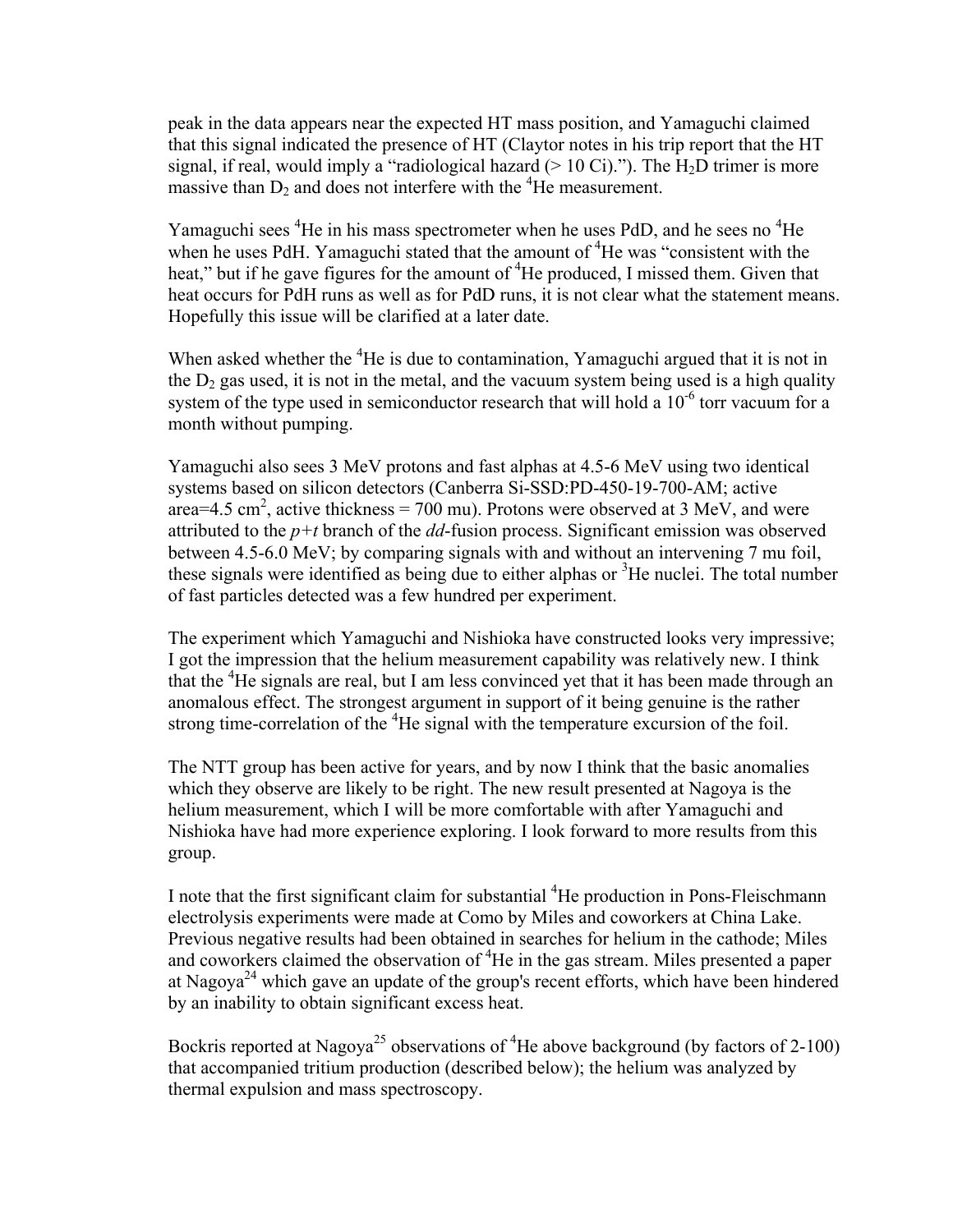7. S. Isagawa et al from the Japanese National Laboratory for High Energy Physics (the KEK collaboration) reported their results on experiments involving searches for heat, tritium and neutrons in Pons-Fleischmann cells.<sup>26,27</sup> I was impressed that the KEK was working at all in this area, and even though they have apparently had an effort at some level since 1989, it appeared to me from their presentation that they have more or less just gotten started.

Most of their results to date are negative, and it appears that they are confident that they are going to get the expected (that is, null) results. Of the possible excess heat events that they have observed so far, they have been able to rule out all but one as being due to known (non-anomalous) causes. Neutron emission is mostly not observed, but they have one event at 3.5 sigma of excess neutron emission (23  $\pm$  7 neutrons/sec) recorded over nine hours from one PdD cell after 20 hours of electrolysis.

Although their results to date have little impact on the field, should they continue, their contributions could be and should be substantial in time. One thing that this group would be able to do which few other groups in the field are as well suited to do to bring on board the physics community. Positive results obtained at the KEK would stir interest in other physics laboratories as almost no other result. The physicists have written off Pons and Fleischmann, so they are free to ignore the claim of kilowatt/ $\text{cm}^3$  reported at the conference; but if the KEK gets  $10\%$  heat power at 10 Watts/cm<sup>3</sup>, I would bet that every physics lab on the planet will likely be pulling out their electrochemistry sets again.

8. T. P. Perng of National Tsing Hua University in Hsinchu, Taiwan described observations of excess power from molten salt electrolysis experiments as part of a paper on heavy water Pons-Fleischmann experiments.<sup>28</sup> Although I did not recall seeing it, and I have no notes of it, numerous friends at the conference mentioned it to me (including Liaw). I also received a preprint of this work.

Liaw and coworkers at the U. of Hawaii described at the last two international cold fusion conferences experiments using molten salt electrolysis with Pd and Ti anodes in a LiCl-KCl eutectic saturated with LiD. At Como, the group reported the observation of excess power at a level of about 10 times the input electrochemical power in Pd (up to a 30% increase over electrochemical plus heater power), with an energy gain reported as about 1 GJ/mole Pd or 6 MJ/mole  $D_2$ . The Pd anode volume was 0.040 cm<sup>3</sup>, so that the excess power per unit anode volume is about  $250$  watts/cm<sup>3</sup>.

This result was important because the power excess was so large relative to the electrochemical input power, and because the temperature excess was on the order of a hundred degrees centigrade, which would have the potential for efficient energy extraction.

Little progress has so far been reported toward a reproduction of the Liaw experiment. Perng described results from an experiment performed to provide a confirmation of the Liaw experiment; the power excess claimed was on the order of 2-5 times the input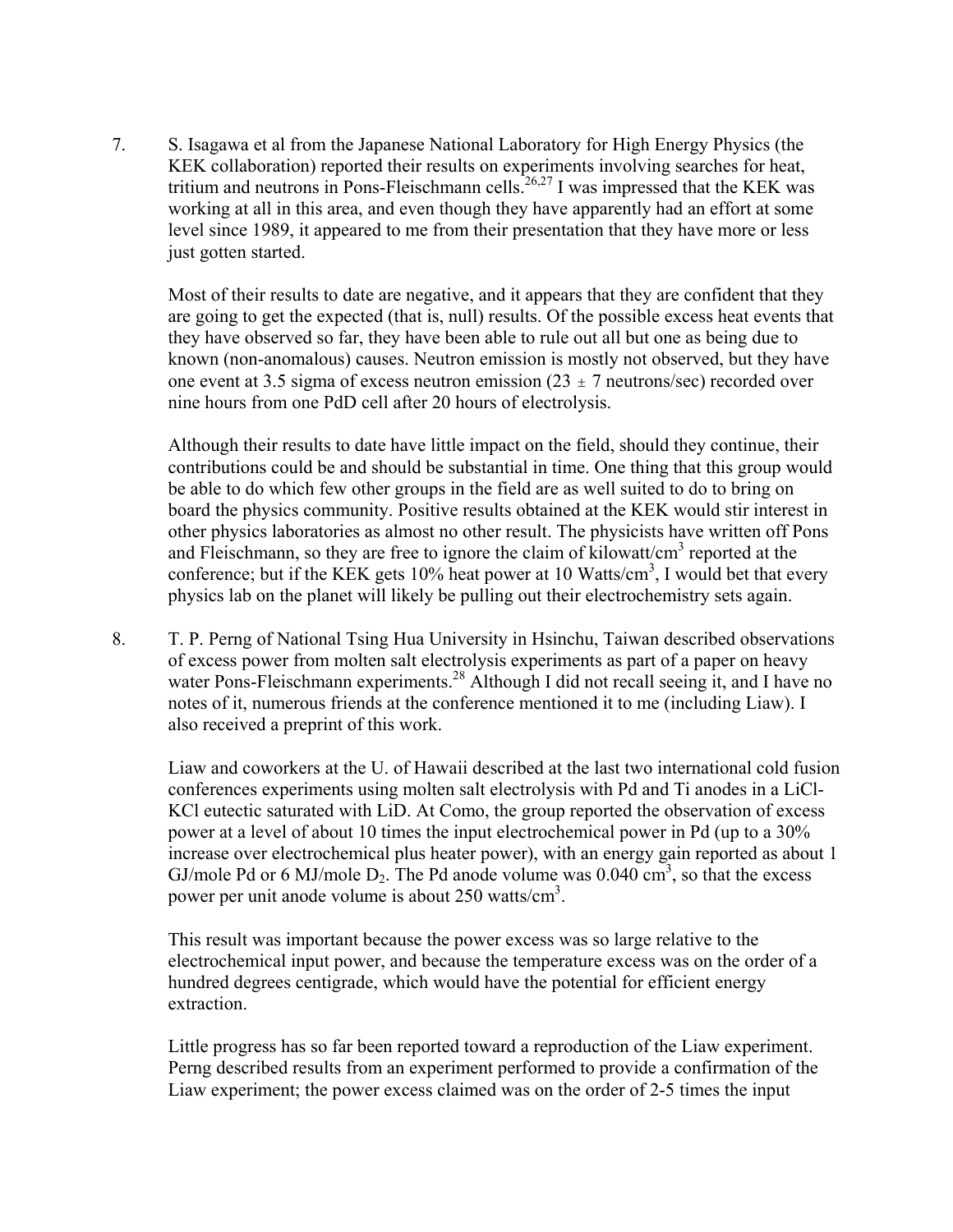#### power.

The preprint<sup>29</sup> from C. M. Wan et al consists of an abstract and copies of 11 figures, from which I will attempt to give an account of the work. Following Liaw, the palladium electrode is used as an anode (instead of a cathode as is done in conventional Pons-Fleischmann experiments), immersed in a KCl-LiCl eutectic saturated with LiD. The anode dimensions are 6 mm diameter and 5 cm length. The molten salt sits in an aluminum container which serves as the cathode. The temperature is sensed using a thermocouple embedded in a quartz tube which is placed in the molten salt in the general vicinity of the Pd anode. A Ni-Cr alloy resistive wire heater (encased in quartz) is wrapped around the cell, within a ceramic fiber insulator. Nearby is a  ${}^{3}$ He neutron detector with a 0.01% detection efficiency.

From the figures and the abstract, it is clear that a time-dependent excess neutron signal appears following 200 hours of electrolysis, at twice background (background is  $5.51 \pm 1$ 0.44 cpm) corresponding to 800 neutrons/sec. This neutron signal is rather clearly correlated with the excess power production which is time-dependent and rises to about 10 watts. Given the large anode volume, this level of excess power corresponds to about 7 watts/cm<sup>3</sup>. The associated temperature excursions are about  $25^{\circ}$  C, with one excursion up to  $50^{\circ}$  C.

The abstract quotes power gains of 5 to 108 for the 6 mm Pd rod which is 5 cm long, and power gains of 8 to 560 from a 4.5 mm diameter rod. These numbers are very high and represent excesses in comparison with electrochemical power rather than total input power; I think that the highest numbers correspond to modest excess powers observed at low input current level.

There was an abstract from the National Tsing Hua University by Yuan et al that described a molten salt experiment;<sup>30</sup> I do not know whether this paper was presented. I suspect that this paper may not have been presented, and that Perng was reviewing results obtained by his colleagues.

9. There were several papers on attempts at replicating the Takahashi experiment that captured the attention of the Japanese press earlier this year. A. Takahashi described earlier this year obtaining tremendous excess heat in a heavy water electrolysis experiment that ran at an average of 1.7 output power over input power for about two months.<sup>31,32</sup> The total excess enthalpy generated was claimed to be about 2250 MJ/mole Pd (more than 20 KeV per Pd atom), which is one of the highest claims to date from this type of experiment. Following Takahashi's announcement, many laboratories attempted a replication.

Takahashi's experiment is similar in many ways to the classical Pons-Fleischmann experiments with some variations. A Pd foil from Tanaka Kikinziku Kyogo (Tanaka Precious Metals Co.) with dimensions 2.5 cm  $\times$  2.5 cm  $\times$  1 mm is used for a cathode instead of a rod. The electrolyte volume is very large  $(700 \text{ cc of D}_2\text{O with } 0.3 \text{ M }$  LiOD). An innovation of Takahashi is the use of a time-varying current which alternates between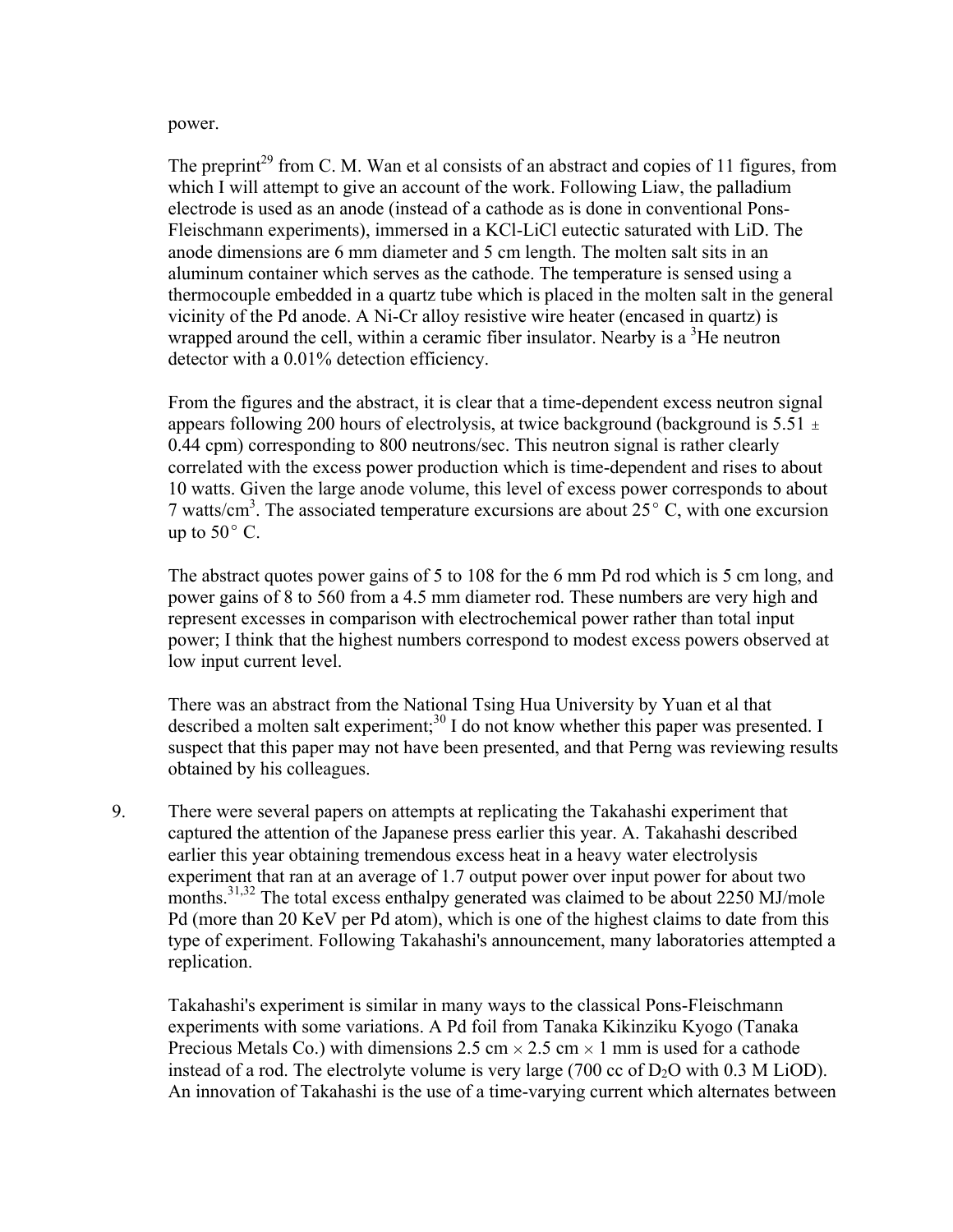a high mode (4-5 amps) and a low mode (0.2-0.4 amps) every six hours.

Takahasi's calorimeter is an open cell flow calorimeter, where water from a chiller is flowed through a coil inside the cell, and the power is determined from a knowledge of the mass flow rate and the input-output temperature difference. An advantage of this type of calorimeter design is that it is able to function at near constant temperature when high power is applied to the electrochemistry. The temperature was monitored using teflon coated thermocouples at the inlet, outlet, and cell interior. The cell was calibrated before and after the run in the initial experiment, and the calibration lines were approximately reproduced.

The total input energy for the initial experiment was 250 MJ, the total output energy measured was 410 MJ, leading to an excess of 160 MJ. Takahashi's excess power level claimed was 32 watts averaged over two months, with excursions to 100-130 watts. The cathode volume is  $0.625 \text{ cm}^3$  (0.0706 moles), so that the average power density is 51 watts/cm<sup>3</sup> and peak excursions are 160-208 watts/cm<sup>3</sup>. As discussed above, a chemical explanation of the effect (barring other systematic errors) is defeated in less than half an hour at the high excess power levels.

Attempts at replication had varying degrees of success, but no one has been able to reproduce the very high power levels claimed by Takahashi. In the reproduction which Takahashi reported at Nagoya, the excess average power was 8 watts, with excursions to 15 watts.

Takahashi's method comes with the recommendation that it is a potentially technically easier experiment than other experiments which have been reported. It is less exacting in the rigorous electrochemical purities required as compared to the SRI experiments; the cathodes from Tanaka metals are readily available to workers in the field, in contrast to the Johnson-Matthey cathodes employed by Pons and Fleischmann. The system is in principle relatively cheap to set up; Mallove<sup>33</sup> described a version of the Takahashi experiment which was built up using about \$10K of hardware funds.

Storms at LANL is claiming excess heat from a Tanaka batch 1 foil, and no heat from a batch 2 foil.<sup>34</sup> The anomalous power from the first foil was more than 20%. The batch 2 foil suffered an increase in internal volume on loading, which Storms suggested might be used as an indicator of whether a cathode was suitable for heat experiments. No one has reported a success with a batch 2 foil that I am aware -- batch 3 appears to be free of this problem.

Celani<sup>35,36</sup> described efforts to reproduce the Takahashi experiment at his laboratory in Frascati. Experiments were run in an open cell flow calorimeter using two Tanaka metals batch 1 cathodes, one Tanaka batch 2 cathode, and one IMRA batch 1 cathode. Positive results were obtained with the Tanaka batch 1 rods (at 8% and 25% peak power excess) and with the IMRA rod (12% peak excess). No excess power was observed with the Tanaka batch 2 cathode. Blank experiments were performed where a gold cathode sheet was substituted for the Pd cathodes, and no excess was observed. A correlation between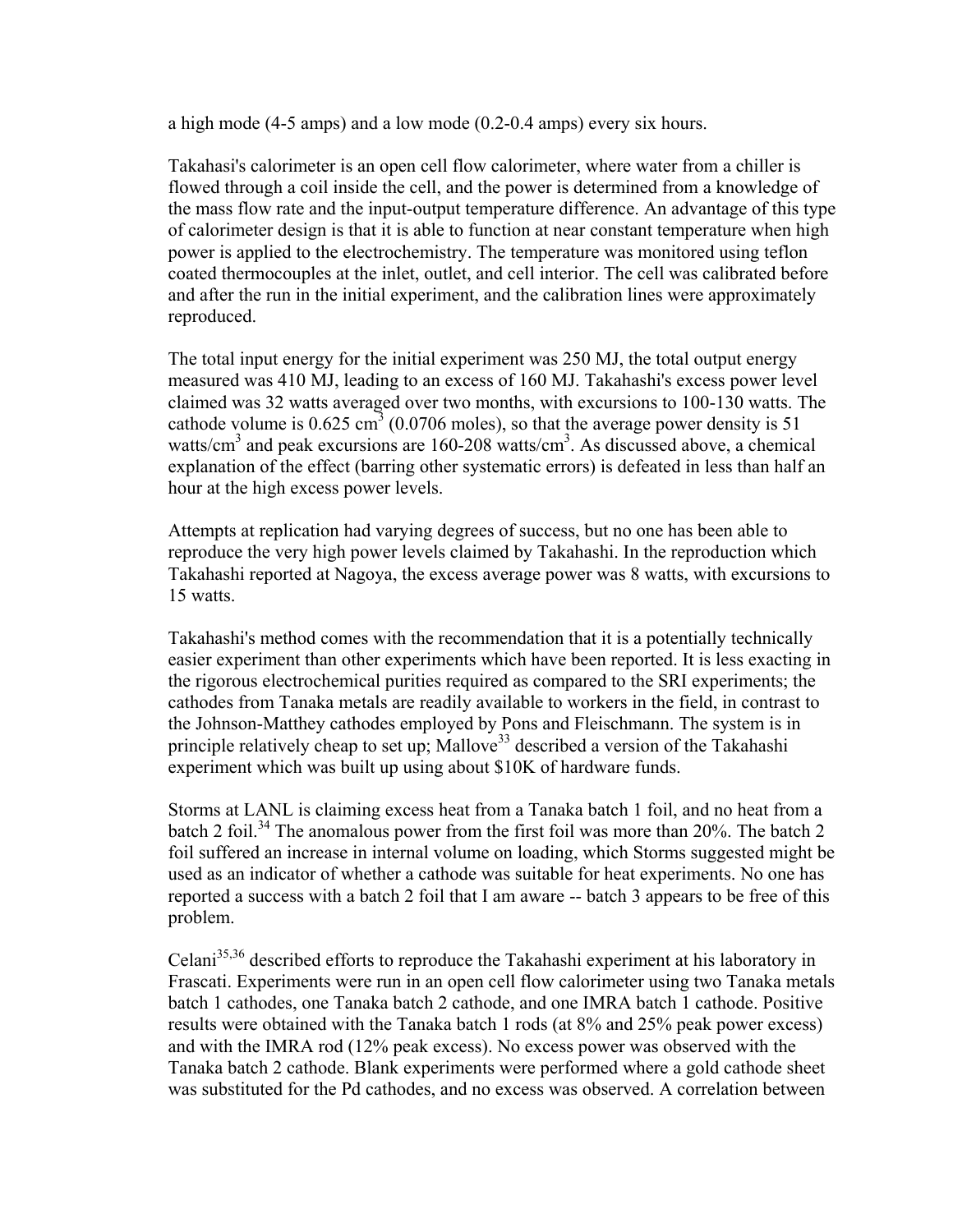high loading and excess heat was noted; small amounts of excess tritium were reported for the runs which gave excess heat.

Oyama<sup>37</sup> reported a 2.4% excess energy, which is small, but was measured with much smaller error bars; a light water blank showed no excess.

10. Tritium production was discussed by several groups. The existence of such an effect is interesting because it constitutes an additional signature of the presence of a nuclear phenomenon; tritium cannot be made chemically. An additional feature of many tritium experiments is that the tritium is not accompanied by neutron emission (neutron/tritium ratios of  $10^{-7}$  -  $10^{-9}$  have been reported). The *dd*-fusion reactions would produce neutrons and tritons in roughly equal amounts, so that the observations imply either a new mechanism or else a very significant modification of the fusion reactions. Possibly more significant is that 14 MeV neutrons from *d-t* fusion reactions would be expected from secondary reactions if the tritium nuclei were created with MeV-level kinetic energy. The very low neutron to tritium ratios claimed imply a very low triton energy (below 10-15 keV), sufficiently low to be inconsistent with all but the most exotic reaction mechanisms.

At Como, strong presentations of tritium production were made by Will, Claytor, Lanza, Szpak. Will has not been active in the field during the past year, and did not attend the Nagoya conference; Lanza has continued, but was not able to attend this year; Szpak has continued, but was also not present at Nagoya.

 $Clavtor<sup>38</sup>$  (whose work impresses me) described further experiments on tritium production in which a stack of alternating layers of palladium and silicon is placed in deuterium gas at over 10 atmospheres, and a pulsed current is passed through the stack. Reproducible tritium production is claimed at levels of 0.02-0.2 nCi/hr (1.1  $\times$  10<sup>6</sup> - 1.1  $\times$  $10^7$  tritium atoms/second). Advances which the LANL group has made during the past year includes: reduction of background tritium, improvement in detection sensitivity, improvement in reproducibility at higher tritium generation rates, and the innovation of working with stacks using Pd built up from powder. Upper limits on neutron emission can be placed from their work as reported at Como of  $4 \times 10^{-9}$  neutrons/second; the <sup>3</sup>He neutron detector which they have used (which I saw during a recent visit there) has a roughly similar efficiency for 14 MeV neutrons as for 2.45 MeV neutrons (the detector is more sensitive at 2.45 by a factor of 1.5 according to Menlove).

Bockris<sup>25</sup> described two tritium experiments at Nagoya. In one experiment, a reproduction of the Szpak-Boss experiment described at Como was attempted. Szpak codeposited Pd on either a Cu or Ni substrate from PdCl<sub>2</sub> in D<sub>2</sub>O containing  $0.3$  N LiCl; continued electrolysis resulted in tritium production. The Pd was observed to plate out during the first 6-8 hours, and excess tritium would be detected about 10 hours later. The experiment Bockris reported involved codeposition of Pd on gold, and tritium production was observed to start as soon as 10 hours after the Pd deposition, and production up to 3 times background was observed. This is the first successful confirmation of the Szpak experiment of which I am aware. Bockris did not obtain the high degree of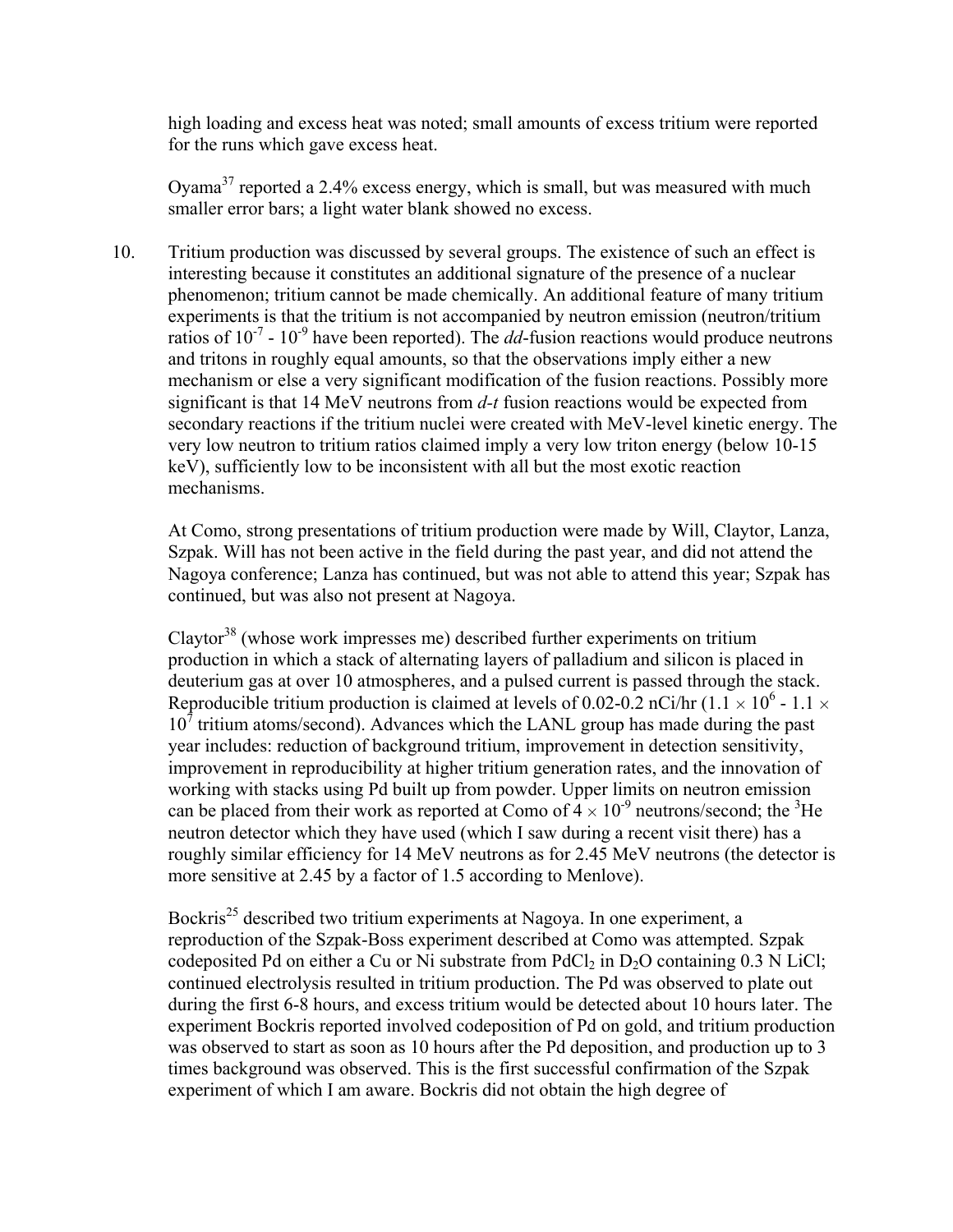reproducibility claimed by Szpak.

I note that Miles also described<sup>24</sup> attempts to reproduce the Szpak experiment, and reported the observation of a modest tritium increase, but "not clearly beyond levels expected for electrolytic enrichment due to isotopic separation factors."

Much more spectacular are the results reported by Bockris of Chien's experiments on tritium production in a Pd electrolysis experiment where massive amounts of tritium (more than  $10^{15}$  atoms) were observed. This report is very significant because it represents a new claim for very high levels of excess tritium.

Early on, reports of very high levels of tritium were reported to have been observed at Texas A&M, corresponding to production rates on the order of  $10^{10}$  tritium atoms/cm<sup>3</sup> or higher. These experiments were clouded by charges of fraud (this charge was apparently investigated by a panel hired by Texas A&M, and not substantiated), and by the observation of high levels of tritium contamination in Pd claimed by Wolf (found by dissolving Pd rods in acid, and then performing scintillation counting on a neutralized version of the resulting solution). Similar experiments reported by Cedzynska (differing in that the distillate of the solution was analyzed by scintillation counting) failed to show contamination at the high levels reported by Wolf, and in addition found that false positives could occur when the solution was not first distilled.

Subsequently, much more stringent controls were done to attempt to defeat the insidious tritium contamination claimed by Wolf, and new post-Wolf experiments were reported in which anomalous tritium production has been claimed. Except for experiments reported by BARC, most new claims have involved tritium production rates many orders of magnitude below those of the initial claims (the new claims generally ranged from  $10<sup>4</sup>$  -10<sup>6</sup> tritium atoms/second). The significance of the Chien experiments is that the tritium production rate claimed by Chien (in a post-Wolf experiment) are some of the first to approach the very high early (pre-Wolf) experimental claims. Much care was taken to avoid possible contamination: samples from the same rod were dissolved in aqua-regia, and the resulting solution distilled, and then analyzed using a scintillation cocktail following the method described by Cedzynska at Como.

Chien's earlier experiment was carried out at the Institute of Nuclear Energy Research in Lung-Tan, Taiwan. The palladium cathodes used were 1.0 cm in diameter, and 1-2 cm long; Pt wire wrapped around at a distance of 4 mm was used for the anode. Electrolysis was carried out in heavy water with 0.1 M LiOD; tritium assay was done with a scintillation cocktail. Solutions exhibiting high tritium activity were sampled at the time of the experiment (10/89), and then resampled 10 months later (8/90) in order to observe the tritium decay from the sample. Tritium generation rates of  $10^6$ - $10^9$  atoms/second were determined, lasting for a total of 20-30 days. The numbers claimed by Bockris at Nagoya<sup>25</sup> for the Texas A&M version of the experiment correspond to about  $10^7$ atoms/sec/cm<sup>2</sup> of surface area, in experiments with a 3-6 cm<sup>2</sup> surface area.

11. V. A. Romodanov gave an oral presentation in the theory panel at Nagoya.<sup>39</sup>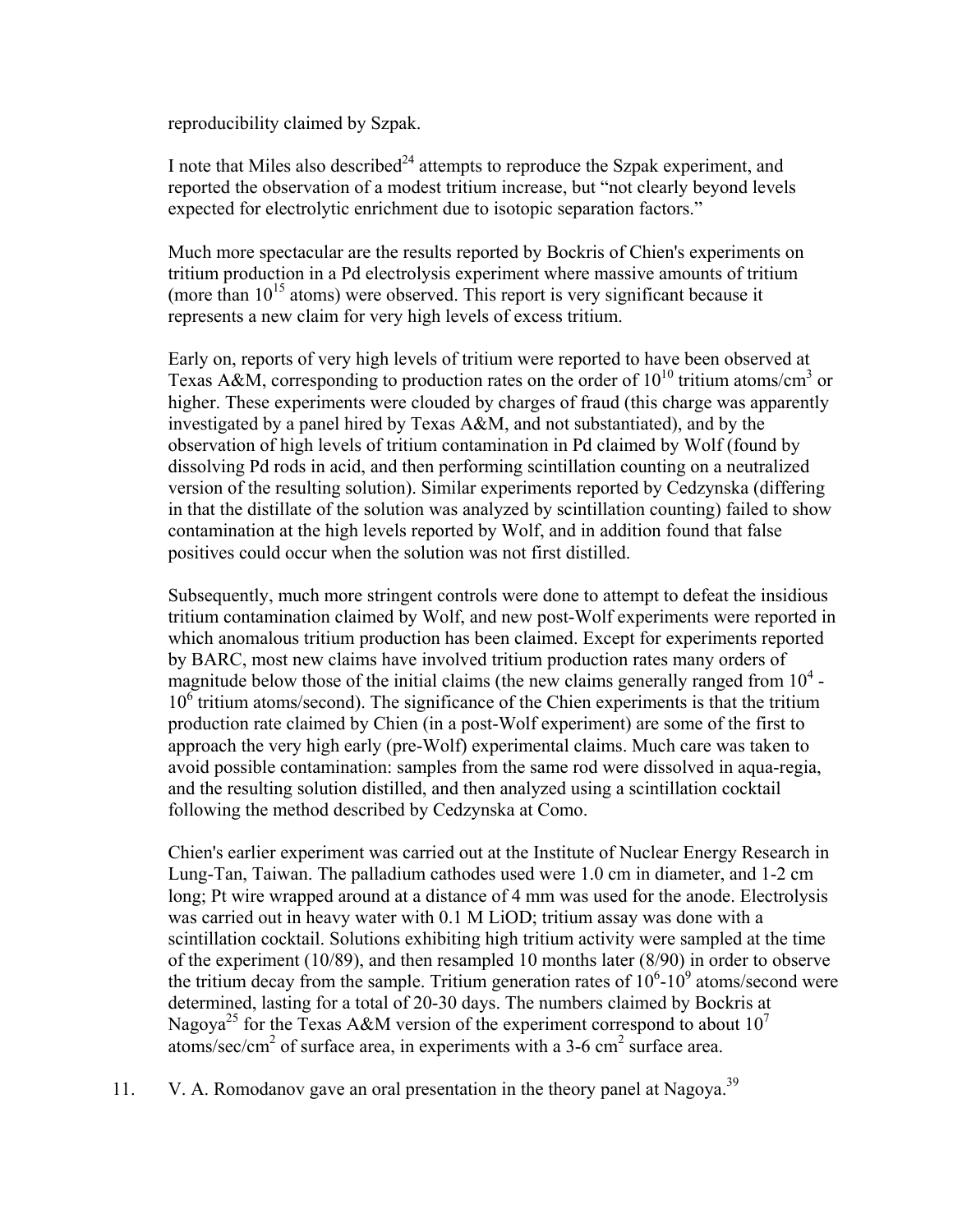Romodanov's command of the English language was imperfect; he read from his paper for more than 20 minutes in a thick Russian accent. Essentially no one with whom I talked understood the point of what he said, and his abstract did not particularly add to the information content. Given that his talk occurred in the theory section, and given that his theory appeared to be largely classical fusion modified somewhat by lattice effects, no one was expecting that a major experimental result was buried in his presentation. Two things about his talk raised flags for me, indicating that I should try to follow up if possible. One was that he was from Luch, which is the same place Kucherov is from...and I was very impressed by Kucherov's results. The second thing that I recall was that there was a table giving some very high tritium numbers; at the time I thought they were theoretical estimates because they were so large.

Romodanov handed me a preprint<sup>40</sup> which explained in rather clearer English what was the content of his talk. I will focus on what I consider to be the single most important part of his presentation, which if true, is of fundamental importance. Romodanov described the results of glow discharge experiments which appear to have been done on a system very similar to that discussed by Kucherov (see above in this review). Romodanov and his colleagues focused on the detection of tritium produced in glow discharge experiments in Pd and in other metals.

The glow discharge was run in deuterium gas at 100-200 torr, with an applied voltage in the range of 40-125 V, and a current of 3-4 A (a wide range of operating conditions are described in the paper, and the numbers I have chosen appear on one table -- I am not completely certain from the paper that the tritium generation was done with these parameters). Various cathode metals were used, including Y, Mo, Nb, Er, Ta, and W; as disks with a diameter of 13 cm and a thickness between 500 mu and 1 mm, or rods of 0.5-2 cm diameter. The cathode temperatures were measured to be between  $970^{\circ}$  K and  $1670^{\circ}$  K, with only minor (15% or less due to anomalous self-heating effects).

Tritium generation rates between  $10^5$  atoms/second and  $10^9$  atoms/second were measured in the different metals under various conditions. The largest rate  $(1.7 \times 10^9)$  was obtained in Nb at  $1170^{\circ}$  K, corresponding to an increase in tritium activity in the deuterium gas of  $2.3 \times 10^4$ . The neutron emission was measured in these experiments with a "radiac" instrument RUP-1," which appears to be a scintillator with silver activated ZnS dispersed in transparent plastic (sounds similar to the detector used by Kucherov), and a neutron to tritium ratio of  $1.8 \times 10^{-7}$  was obtained.

12. R. Notoya from Hokkaido University brought a light water demo that was set up and operated in the hallway of the conference $4<sup>1</sup>$ . The demo consisted of two cells: in one cell was a resistive heater, and in the other cell was a nickel cathode immersed in a light water  $K_2CO_3$  electrolyte, similar to the method of R. Mills and colleagues.<sup>42</sup> Notova's method differs from Mill's method in that (1) the Notoya cathode is made of porous nickel, and the Mills cathode is plain nickel; and (2) Mills uses an intermittent current, while Notoya uses a constant current.

The resistive heater was driven at 2.1 Watts electrical *iv* input; the electrolysis cell was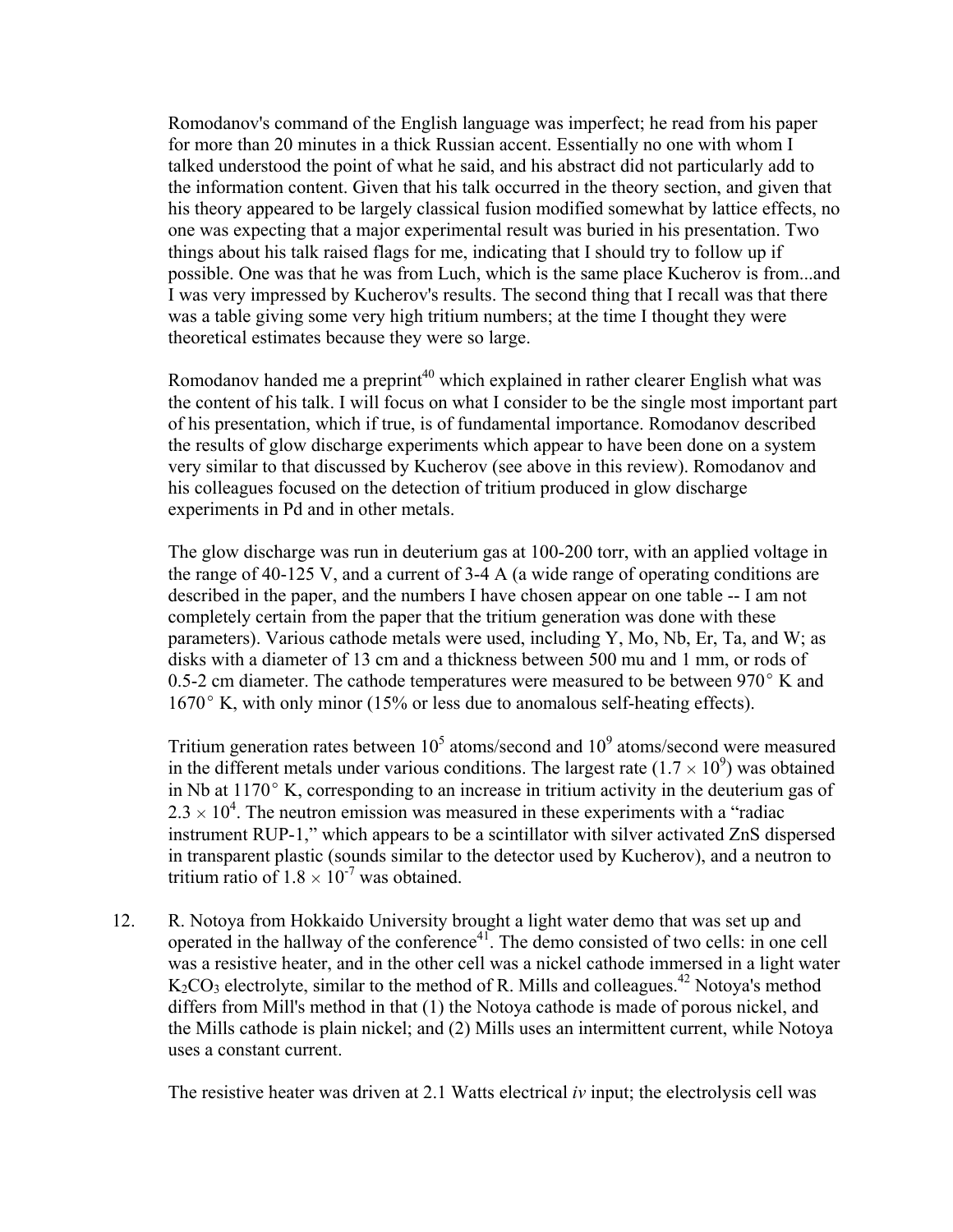driven so that the joule heating in the cell was also 2.1 Watts. The *iv* input into the electrolysis cell is actually higher by about 30%, but since electrolysis is occurring with a Faradaic efficiency near unity, the power ending up inside the cell is matched as long as no recombination occurs in the space above the electrolyte. The live cell ran higher by about  $15^{\circ}$  centigrade than the blank, as could be inspected visually by observing alcohol thermometers immersed in both cells. Notoya claims that the light water cell temperature implies a factor of about 3 more net power input, or roughly 6 watts of heating present.

This was interesting for a number of reasons. This was the first live demonstration of excess heat production at a cold fusion conference that I am aware of. I have always thought that live demos would start to show up at conferences and at presentations, but I had figured that the first ones would be heavy water demos. I thought that it was significant that Notoya's system works well enough for her to be willing to bring it as a demo at a major international conference.

Many of the "established" workers in the field who have put in substantial effort on heavy water Pons-Fleischmann cells and have observed heat simply do not believe that a heat effect can be observed in light water. Among other arguments that can be heard is that if the effect is either nuclear or is fusion, it must involve deuterium. Others in the field argue that the light water claims are simply due to sloppy experimental work. Independent of the correctness of the various assertions, it is almost humorous to find senior members of the cold fusion community sounding very much like their critics and tormentors of 1989.

The first reports of heat from light water experiments were actually from Pons and Fleischmann early on in 1989; when I last spoke with Fleischmann about light water experiments about a year ago, he was firm in his conviction that it was not possible to get excess heat from a light water cell.

R. Mills, who is the originator of this particular  $Ni/K_2CO_3$  experiment, has no previous reputation or standing as an electrochemist, calorimetrist or physicist. He rejects the notion of cold fusion as due to nuclear effects completely (in fact, he does not wish to associate himself with the cold fusion community, and does not consider his effect to be related in any way to cold fusion), and has developed his own theory as to why his experiment works; his theory is based on the proposed existence of orbitals of hydrogen that lie below the 1*s* level. An explicit assumption in the Mills and Farrell theory is that the electronic charge distribution in hydrogenic states consist of charged shells of infinitesimal thickness. In order for this proposal to be correct, quantum mechanics must be incorrect (which Mills believes -- he offers his theory as a replacement for quantum mechanics). There have been no observations of such states, and the existence of such states would likely not be consistent with the observed stability of atoms as atoms.

Reproductions of the Mills experiment have been reported previously. Noninski<sup>43</sup> published positive results from his experiments; Noninski views his experiment as a verification of the work of Fleischmann and Pons, who state explicitly (in a 1989 patent application) the possibility of excess heat in a light water cell with Ni as a cathode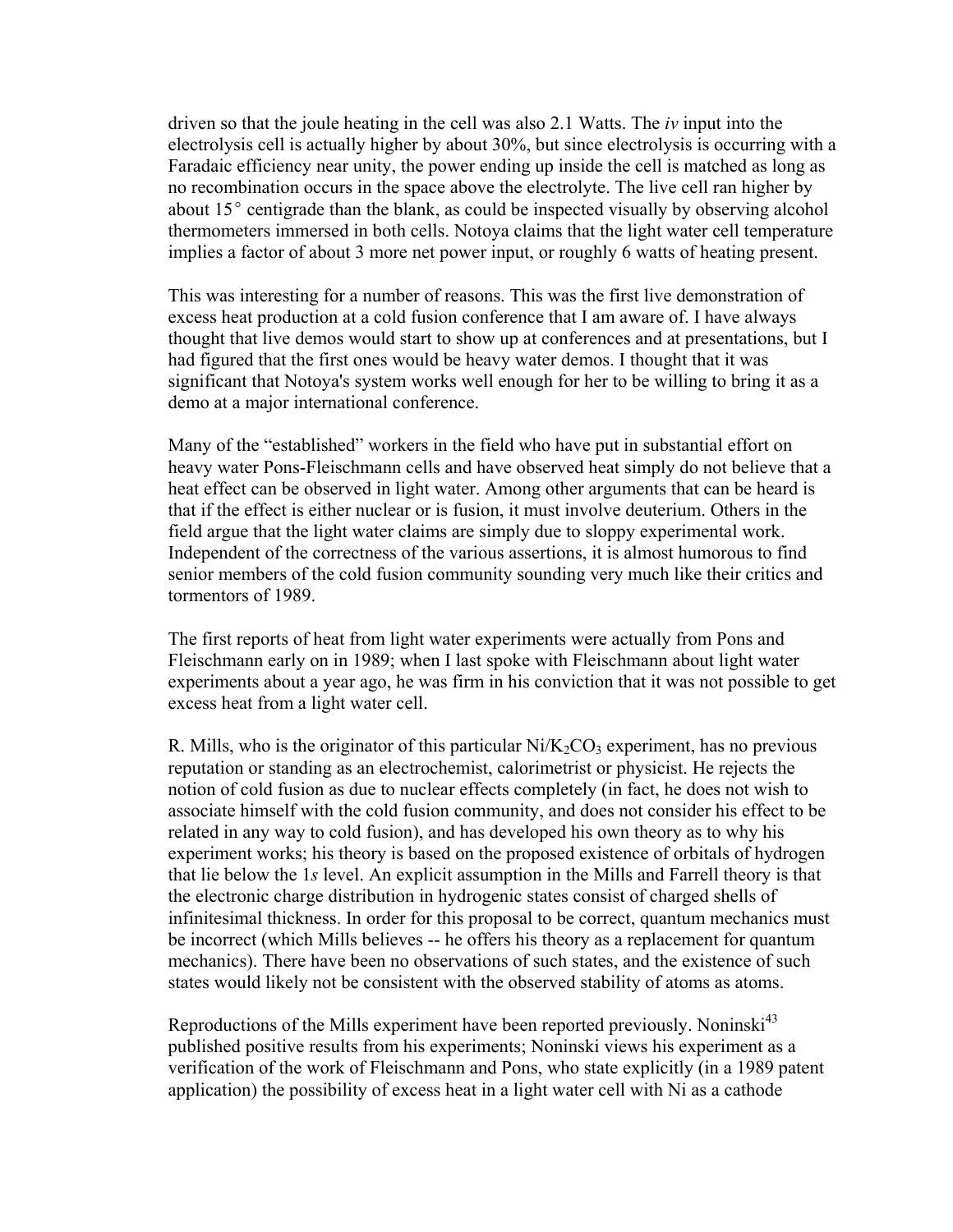material. Mills was apparently unaware of Fleischmann and Pons patent application and its relevance.

Confirmations of the Mills light water experiment have also been reported by Srinivasan,<sup>44,45</sup> and Bush and Eagleton.<sup>46</sup> Notoya and her laboratory come with good reputations; her confirmation of the Mills experiment (complete with demo) is probably the most significant endorsement of the light water excess heat results standing.

Notoya's demo is an open cell system. It operates at a sufficiently high excess power that recombination or other effects that would make an open cell system perform differently from a closed cell would not change the essential result even if the recombination and other secondary effects were taken into account incorrectly or ignored. You can put your finger on the tubes Notoya's demo to convince yourself that a very significant temperature difference occurs. This was also claimed for the Mills experiment, as well as for other experiments reproducing the Mills result.

During the conference and afterwards, a virtual firestorm of controversy arose concerning the difference in wires that were attached to the live cell and to the blank. A student of Steve Jones suggested that since smaller diameter wires were used on the blank, that the reduced voltage drop across the resister could account for the difference. After the conference, Notoya replaced the offending wires, and reported essentially no difference in the resulting blank temperature.

Notoya's demo was brought to the US and set up at MIT during the first week of December. During the day and a half before her presentation at MIT, the live cell and resistive blank ran at very nearly identical temperatures, consistent with no excess power production. Notoya attributed this to contamination of the nickel cathodes. After her visit, she returned to Japan and set up her demo in a laboratory in Tokyo where excess heat was observed. A few days later, she was back at MIT, attempting for a second time to demonstrate excess power production. During this visit, a temperature excess was seen during electrolysis of the second cathode tried. According to Notoya, the initial temperature differential in this case corresponded to a 100% power excess. Subsequently, a persistent excess of about  $4^{\circ}$  was observed, which she said corresponded to a 30% power excess (the reduction in fractional excess was attributed by Notoya to contamination).

The persistent excess power which Notoya obtained at MIT was about 0.75 Watts, and the cathode volume was about  $0.05 \text{ cm}^3$ , leading to a volume averaged excess of 15 Watts/cm<sup>3</sup>. At Nagoya, the cell ran at a 4 Watt excess, corresponding to 80 Watts/cm<sup>3</sup>. She claims that she has observed a maximum of 200 Watts/cm<sup>3</sup> excess. A few hours of operation at 15 Watts/cm<sup>3</sup> is sufficient to defeat a chemical explanation, which was done at MIT. The power excess demonstrated at Nagoya would defeat a chemical explanation in tens of minutes, and the cell ran for many hours.

Little is known about loading ratios (H/Ni) while heat is produced; no information is available about potassium loading in the Ni; there is apparently an alkaline intermetallic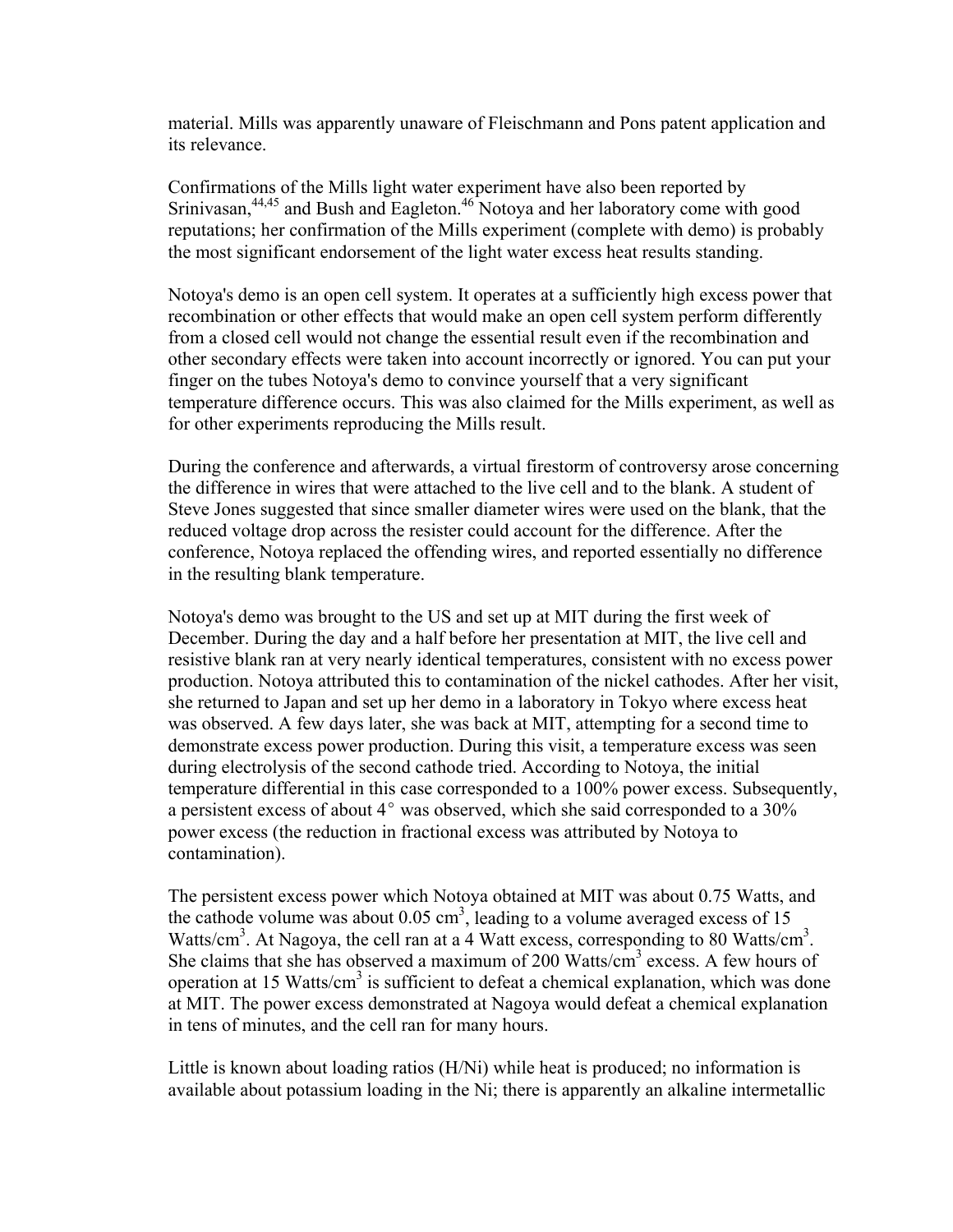layer formed which is at least several hundred Angstroms thick which may play a role. Nothing is known about the temperature sensitivity of the effect; Notoya observes the excess power to be essentially linear in applied current down to her lowest values (50-100 mA, and about 1 cm<sup>2</sup> geometric area at MIT; the high current levels approach 1 amp).

Notoya obtains her best results with cathodes which have an extremely high area ratio (real area to geometric area), and she uses cathodes with an area ratio of several thousand (and a reduced density of about 6  $gm/cm<sup>3</sup>$ ). The effect is apparently extremely sensitive to contamination, especially to oils. She observes an increase of 20% in calcium concentration (near 20 ppm) in the electrolyte, which she believes may be anomalous.

I do not think that there is yet any particular contradiction between the light water experiments of the Mills type and the light water blanks in Pons-Fleischmann experiments. The light water blanks in Pd/H experiments run in a  $H<sub>2</sub>O/LiOH$  electrolyte give zero excess power in most everyone's blank experiments these days; the Mills experiment uses a Ni cathode with a  $H_2O/K_2CO_3$  electrolyte. These are really very different systems. In any event, in time any connections between the two systems will be clarified.

Based on Notoya's work, the evidence in support of a light water effect has improved significantly. The effect which she observes is so great that there appears to be no simple explanation for it.

So is there a light water heat effect? At this point, I am not yet sure one way or another. On the plus side: (1) the effect is large, (2) looks to be nuclear given the excess heat numbers, and (3) can be reproduced. On the minus side (from my point of view): (1) the effect has been studied by a relatively small number of groups for a relatively short time, (2) the effect appears to be somewhat insensitive to choice of electrolyte (claims<sup>41</sup> of heat production have been made for experiments which have used other alkali-carbonates such as  $Li<sub>2</sub>CO<sub>3</sub>$ , Na<sub>2</sub>CO<sub>3</sub> and Rb<sub>2</sub>CO<sub>3</sub>) and to some degree the choice of cathode (positive results were reported<sup>47</sup> for Ni, Ag, Au and Sn electrodes). The reason which I am uncomfortable with the insensitivity of the effect to cathode and electrolyte comes from potential difficulties associated with finding a reaction mechanism that would show such an insensitivity.

The experimentalists have grown used to the idea that deuterium gives anomalies and hydrogen does not; the theorists who believe in fusion mechanisms are comfortable with positive effects in deuterium and negative effects in hydrogen. A light water heat effect causes consternation in both camps; it would be exceedingly difficult to reconcile with a fusion mechanism.

The neutron transfer model which I have been looking at (described briefly below) needs a neutron donor (usually deuterium) and an acceptor nucleus, and therefore has somewhat fewer constraints; nevertheless, I do not relish the prospect of attempting to explain an apparently general light water heat effect where the nuclei present are widely different from one cell to another. An experimental determination (and confirmation) of the ashes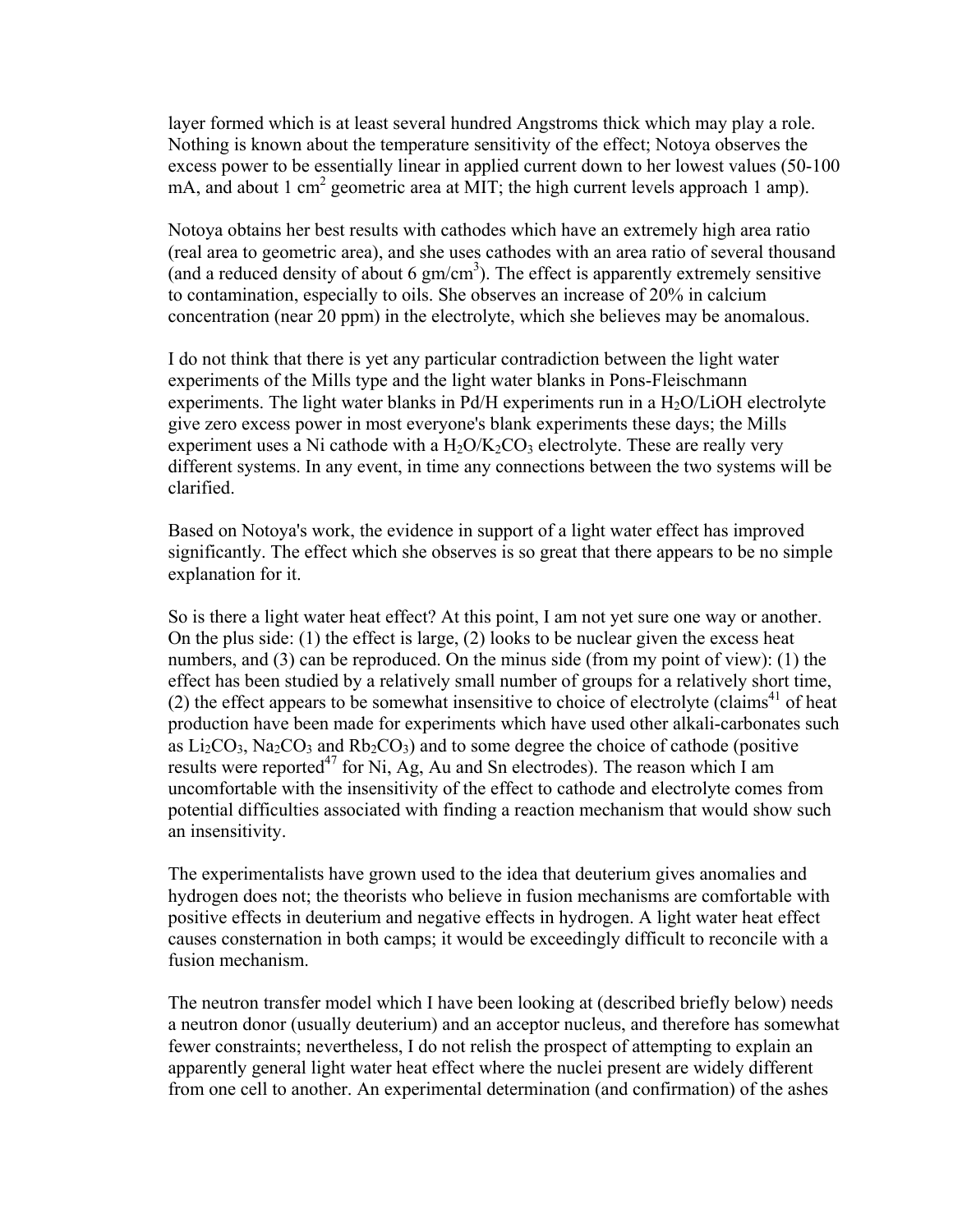in any of these experiments would of course greatly improve the situation.

As a result, I am not yet sure that there is a light water effect. I will be surer one way or another when more confirmations (or non-confirmations) are reported. I will be surer when Notoya, who has worked on her experiments only since last August, has had more time to think about her experiments and to improve them. I will also be surer in time after the cold fusion community has had more time to study and to evaluate the experiment.

13. The successful production of significant excess energy must give rise to ashes of one sort or another. It is not currently known what reactions are occurring; consequently, it is not obvious what ashes are to be expected. Energy excesses in the range of 1 MJ to 10 MJ have been reported in several experiments; we will consider briefly the implications of excess power generation, both per joule and for a 10 MJ total excess.

Conventional  $dd$ -fusion reactions producing 10 MJ would yield more than  $10^{19}$  neutrons. and a roughly equal number of tritium atoms. Pons and Fleischmann's recent measurements<sup>48</sup> of the neutrons produced from their cells yield 5-50 neutrons per joule, low by more than 10 orders of magnitude from what would be predicted for conventional *dd*-fusion. Tritium is not produced in their experiments, with a limit which is probably on the order of  $10^4$  tritium atoms per joule; low by at least 8 orders of magnitude.

It has been suggested that the <sup>4</sup>He branch of the *dd*-fusion reaction is somehow favored, and several searches for <sup>4</sup>He have been made. The conventional <sup>4</sup>He branch yields a 24 MeV gamma, which is not observed when heat is produced. The reaction energy would have to go elsewhere to be qualitatively consistent, and many in the field believe that energy transfer to the lattice occurs. Many measurements have been performed seeking <sup>4</sup>He in the cathode after the experiment; my impression is that it is simply not there quantitatively by many orders of magnitude.

There have been some efforts seeking <sup>4</sup>He in the gas stream produced during electrolysis; Miles focused the attention of the community on this issue last year at Como when he claimed the observation of <sup>4</sup>He which at its highest levels might account for roughly 10% of the excess energy. Scaramuzzi and De Ninno $^{11,12}$  described a new cell, calorimeter plus helium detector with which they plan to attempt a confirmation; other groups are acquiring mass detection capability for similar studies. The measurements of Yamaguchi<sup>22,23</sup> described above has also raised interest in helium detection.

I would think that by next year's conference, that there will be a consensus by many groups established on whether substantial helium is produced or not.

If the pragmatic point of view is adopted that whatever reaction is occurring is not constrained by theoretical preconceptions, then the search for the ashes is generalized considerably to include possible isotopic shifts or anomalies, and the possible production of elements or isotopes not initially present.

A large number of studies have been reported at the international conferences in which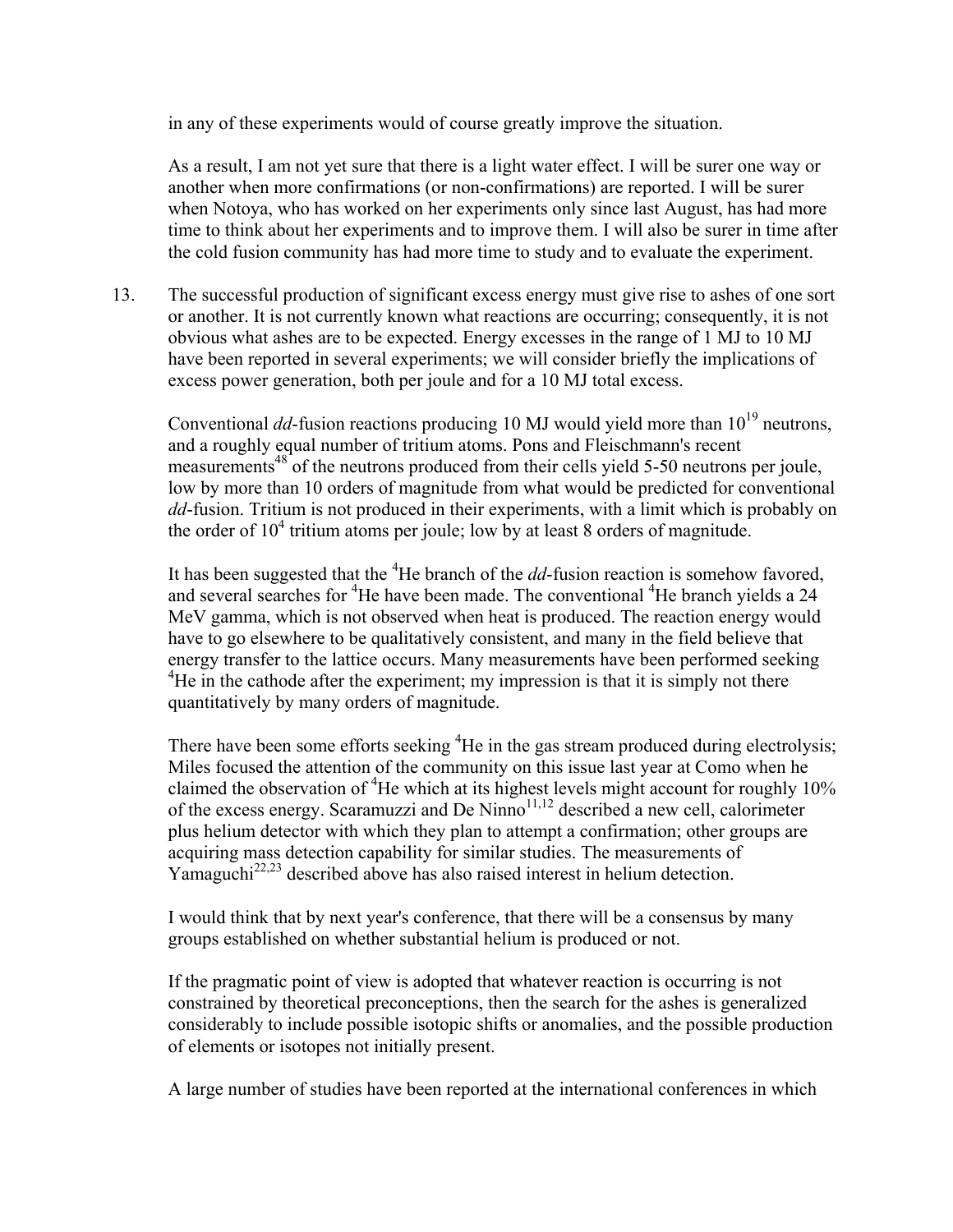the cathode surface has been analyzed for the presence of trace elements. Due to the nature of electrochemical deposition in real systems, quite a long list of surface contaminants are found at significant levels, hopelessly complicating any straightforward *ab initio* experimental search.

The number of nuclei which is sought is on the order of  $10^{12}$  per joule (or  $10^{19}$  per MJ), which either helps or hurts depending on the point of view. Present in large quantities are D, O, Pd, Li, and H. Determining a relative isotope shift between deuterium and hydrogen is generally deemed not to be feasible, given the presence of hydrogen as a ubiquitous universal contaminant. Isotope shifts in oxygen are not currently predicted by anyone in the field, and have never been studied in Pons-Fleischmann experiments to my knowledge.

The first serious claim of possible isotope shifts in heavy elements with which I am familiar was made by Rollison at the NSF/EPRI workshop in 1989 (Rollison subsequently had to back down from her claim -- see the proceedings of the Salt Lake City conference). The glow discharge observations described by Kucherov<sup>13-16</sup> and the Chinese group<sup> $17-20$ </sup> imply isotope shifts in Pd and other metals.

The production of 10 MJ of energy in a Pd cathode (containing 0.1 mole of Pd) would give rise to modifications of the Pd isotope distributions (assuming Pd were fuel) at the 0.0002 level, assuming arbitrarily 5 MeV per reaction. The prospect of proving this experimentally if it is in the bulk is judged to be impractical. If the reactions occur near the surface, then the numbers improve; the "noise" associated with natural isotopic separation also increases. Searches for such surface isotope shifts have been reported, and continue to be performed; such searches for now remain in the background of the field.

Lithium appears to be required for heat production in Pons-Fleischmann experiments, although it is unknown whether it plays any nuclear role.

Thompson, formerly of Johnson-Matthey, reported<sup>49</sup> that the lithium on the surface of a Pons-Fleischmann cathode that had been involved in heat-producing experiments showed a depletion of <sup>6</sup>Li relative to the natural abundance (down to about  $4\%$ ). Pons and Fleischmann had reported (in the Salt Lake proceedings) that the lithium which they had used was initially enriched in  ${}^{6}Li$  (11%); Thompson noted this in his talk, quoting an initial concentration of 9-11%, but said the Johnson-Matthey group did not have a before to compare with their after.

During the questions following Thompson's talk, McKubre noted that the Johnson-Matthey analysis only looked at the surface, and that any lithium present in the bulk might provide an internal reference. Thompson said that he thought that this suggestion could be tested. The conference proceedings from Johnson-Matthey states that no lithium is detected in the bulk,<sup>50</sup> which would imply that it will not be possible to establish an internal reference retrospectively.

The amount of lithium present in a cathode is an interesting question. Gozzi reported last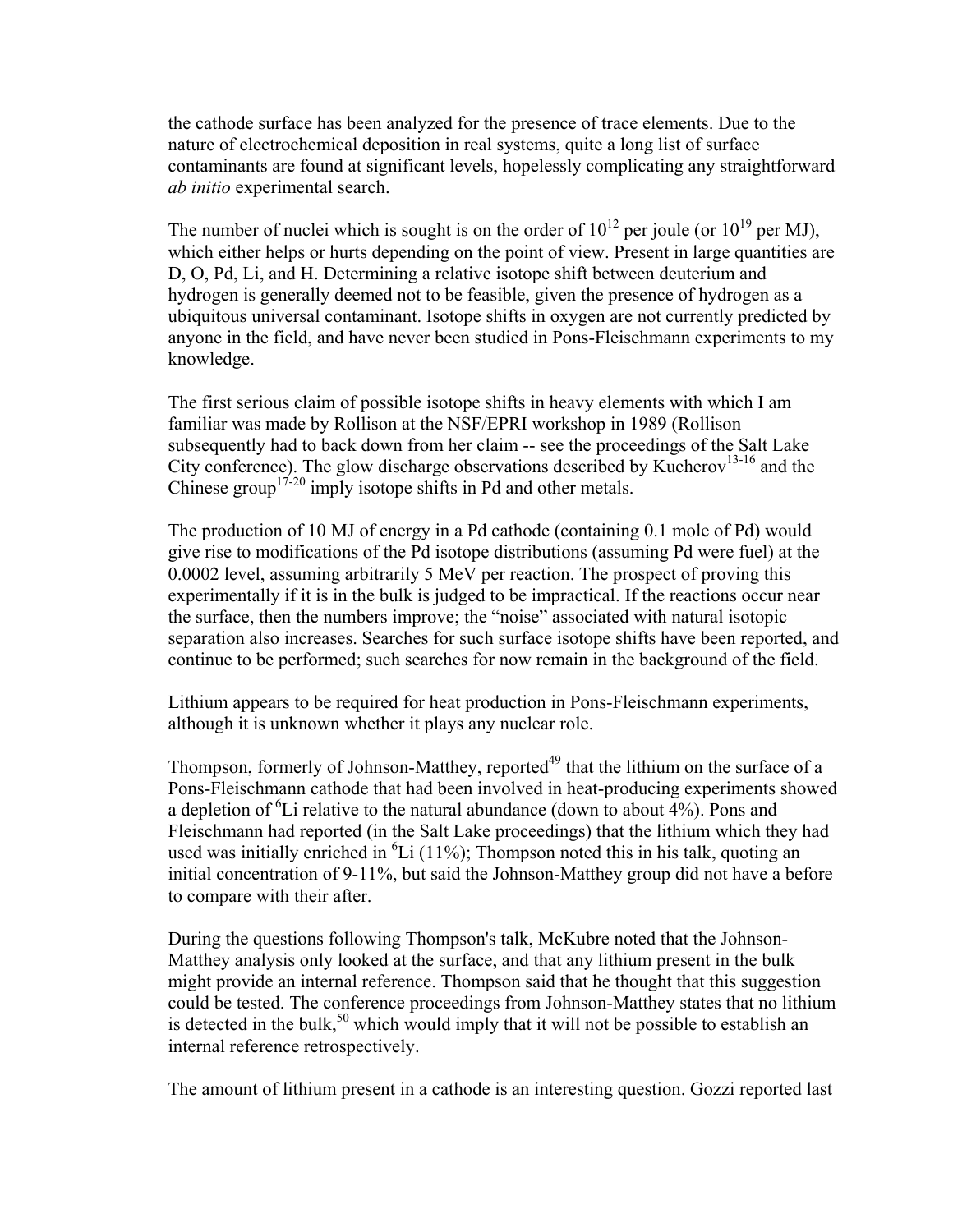year the results of studies to determine Li loading in Pd during electrolysis, and found the very high number of 5% by monitoring the Li lost from the electrolyte. I questioned him at the conference (he presented $^{50}$  some nice positive results from his torus of cells where he monitors for heat, neutrons, tritium, helium, and I think gammas; unfortunately, I am lacking sufficient documentation of his results to present more details in this review), since several papers presented at each of the international conferences showed per cent level surface concentrations which fall rapidly on the micron scale into the bulk of the cathode (an exception to this was the measurements presented by Nakada<sup>51</sup> et al showing lithium profiles with significant lithium in 20-30 microns). Lithium concentrations were measured by Myamoto et al, <sup>52,53</sup> who obtain Li/Pd ratios between  $3 \times 10^{-4}$  and  $3 \times 10^{-3}$ . I suspect that the Li/Pd ratio is probably sensitive to cathode properties, to the electrochemistry and loading time; one possible explanation of the long loading time required for Pons-Fleischmann cells, and remarked on explicitly by McKubre, $\frac{2}{3}$  was that extra time beyond the deuterium loading time required to see the heat effect might be due to a necessity to achieve significant loading of another species, such as lithium or other light interstitials.

I note here that energy production at the level of 100 MJ/mol would yield an observable (2%) isotope shift in lithium if the lithium concentration were at the 1% level, and if the bulk lithium did not substitute with lithium in the electrolyte. The numbers are worse if the electrolyte lithium is included, but not so bad to prohibit a measurement.

Unfortunately, very few groups are currently pursuing the lithium isotope shift problem; I consider it to be an important question, especially in light of the initial Johnson-Matthey positive measurement.

14. B. Stella<sup>54</sup> presented a poster that I passed by twice; the title talks about the "stimulated" emission of neutrons," that is of course impossible -- neutrons are fermions, and can of course not participate in stimulated emission. The third time by, Stella grabbed me and walked me through his poster (for which I am thankful, otherwise I would have missed it).

In essence what the experiment consists of is taking a Pons-Fleischmann cell, putting it inside a 40 % efficient neutron detector underground in the Gran Sasso INFN laboratory, and directing an incident neutron beam (of about 30 neutrons/sec) with a substantial thermal component at the cell. Fast (2.45 MeV) neutrons are measured originating from the cell, and a gain of about 2 fast neutrons for every incident neutron is claimed.

After talking to him, I was given to understand that for 30 neutrons/sec input that 60 or more neutrons/sec were measured (taking into account the neutron detector efficiency). I asked if the ratio held up at a higher input flux, and he said that they had done experiments up at 500/sec incident, with the same basic neutron gain (but that their neutron detector suffered from saturation problems at such a high flux).

I asked whether the effect was reproducible. Stella said that they had done two runs (each run takes about a week to do) so far, and that they hoped to be able to do some more in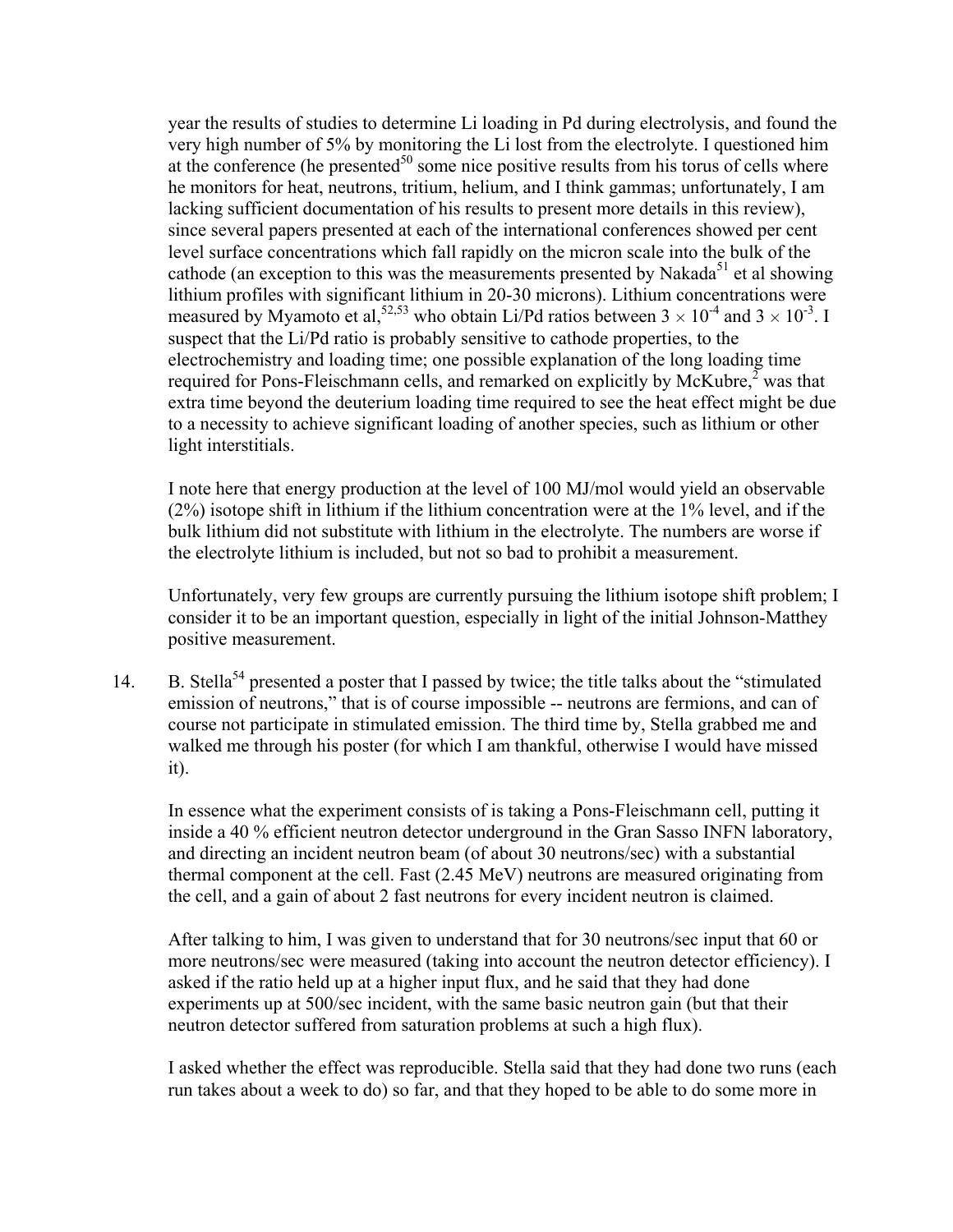the near future.

I note that a neutron gain of 2 would be a very important result, if true, with rather important implications. I note also that this report of two observations (with a modest signal relative to noise) is the first in which such an effect has been claimed, and that no reproductions from either this group or any other group has been made.

# **Negative Results**

1. A famous hydrogen-in-metals physicist, Y. Fukai, gave a presentation of the basic problems facing theorists attempting to provide an explanation of the anomalies.<sup>55,56</sup> I thought that this talk was excellent, and Fukai is really very knowledgeable; it is clear that the basic physics issues (the Coulomb barrier, screening, and solid state issues) that he discussed must be addressed theoretically, especially in the case of theories based on fusion reaction mechanisms.

Fukai also presented a negative result<sup>57</sup> involving a search for neutrons that might be induced as a result of the generation of fractures in metal deuterides. The highest result observed was for fractured TiD,  $1.8 \pm 0.1$  cpm, versus a background of  $1.27 \pm 0.05$  cpm.

I was impressed that he attended, since I am convinced that mainline scientists of his caliber will play an increasingly important role in the field. After talking to him, it became clear that some scientists present who were not in the field had received very strong encouragement to participate.

His talk was not well received by a number of those in the field, and he was criticized during and after his presentation.

2. There was a negative result on a measurement of neutrons from a Pons-Fleischmann cell originating out of the physics department at Osaka University,<sup>58</sup> the poster of which looked very interesting. The group had a high-resolution Ge detector looking at gammas produced inelastically by neutrons impinging on an Fe plate placed between the detector and a Pd heavy water electrolysis cell. With this system, the group was able to place an upper limit of  $1.6 \times 10^{-24}$  fusions/dd-pair.

There was another negative result on the fusion rate as determined by the relative absence of 3 MeV protons reported by a group from Tokyo Metropolitan University.<sup>59</sup> I did not see this poster. According to the abstract, the upper limit on the fusion rate from this measurement was  $1.3 \times 10^{-24}$  fusions/dd-pair.

3. D. Morrison of CERN presented a paper $^{60}$  that criticized the experiments in the field, and used data from an analysis of the literature published in the field to show that interest in the field is declining, symptomatic of "pathological science".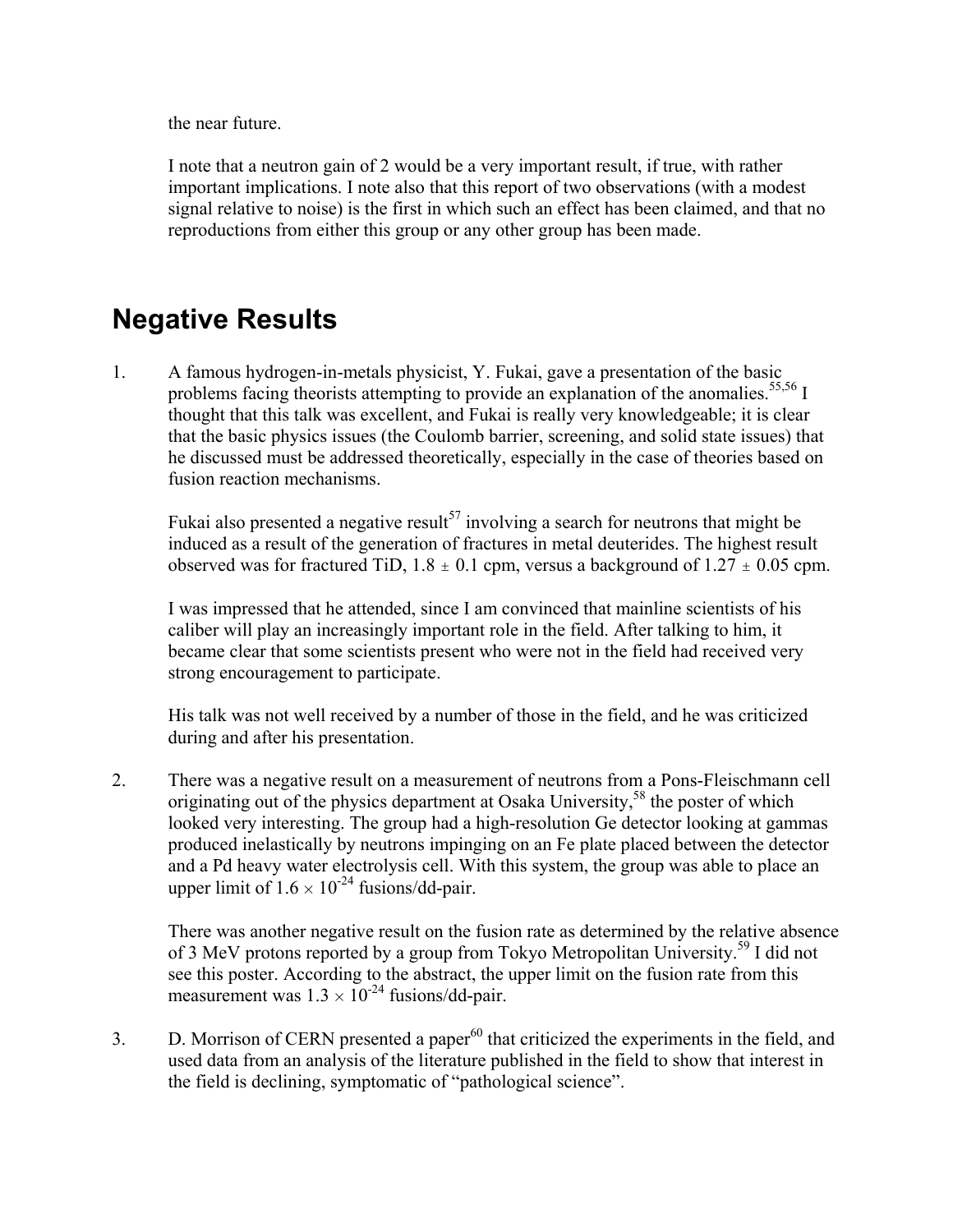Morrison made a number of arguments, most of which are restated and amplified in his recent review<sup>61</sup> of the Nagoya conference (his Cold Fusion Update No. 7 on the computer network; my copy is dated 12-17-92). I will attempt here to summarize briefly what I think are key points (drawing from his conclusions listed in Update No. 7), and to provide some commentary on the points.

The major point of Morrison's presentation involves the inconsistency between the claimed excess heat production, which would correspond to on the order of  $10^{12}$  reactions per second, and the low tritium and neutron signals which are lower by many orders of magnitude. For example, Morrison uses the upper limit on neutron emission in the Kamiokande experiments  $(10^{-4}$  neutrons/sec) to place an upper limit on heat production which is lower by 16 orders of magnitude. Morrison also noted that the mean distance between deuterons in the lattice is larger than for  $D_2$ , which implies that fusion reaction rates in a lattice would be expected to be smaller than the very low numbers which are well-known for  $D_2$ .

A weakness of the limiting argument as stated by Morrison is the presupposition that conventional *dd*-fusion is the operative reaction mechanism; it has long been recognized by many (but not all) in the field that the excess heat production can not be due to conventional *dd*-fusion. I personally would accept Morrison's limit on the heat production for the Kamiokande cells, specifically for the amount of excess heat due to the conventional *dd*-fusion channel in those experiments. Possibly more relevant for a limit on the *dd*-fusion channel would be a neutron measurement in a heat-producing cell (there is no report of any calorimetric excess heat production at Kamiokande), in which case the limit claimed in other experiments is higher, but the basic argument is unchanged. This issue has been discussed above.

Morrison advocates that due to the wide range of phenomena claimed (some inconsistent with others), and since "poorly designed and artifact-prone" experiments have been reported in the field, that only "good fully-instrumented and fully-calibrated experiments that need few and unimportant corrections" should be done; loading should always be measured.

The claims of positive heat results in light water experiments appears to be inconsistent with previous claims of heat production (in which the effect was present in heavy water, and absent in light water). This issue was commented on above.

Morrison points out that many negative results have been obtained which contradict the claims of Pons and Fleischmann, and those of Jones. Morrison points to the work of the GE group (R. H. Wilson et al, *J. Electroanal. Chem.* **332**, 1 (1992)), as well as a large number of other experiments, in which no excess heat was observed in contrast to the claims of Pons and Fleischmann. He points to the Kamiokande experiment as the strongest refutation of the original claims of neutron emission by Jones and coworkers.

This argument was presented by Morrison in a spirited fashion at the conference. He made use of the statistics of papers published for and against, seemingly as a route to help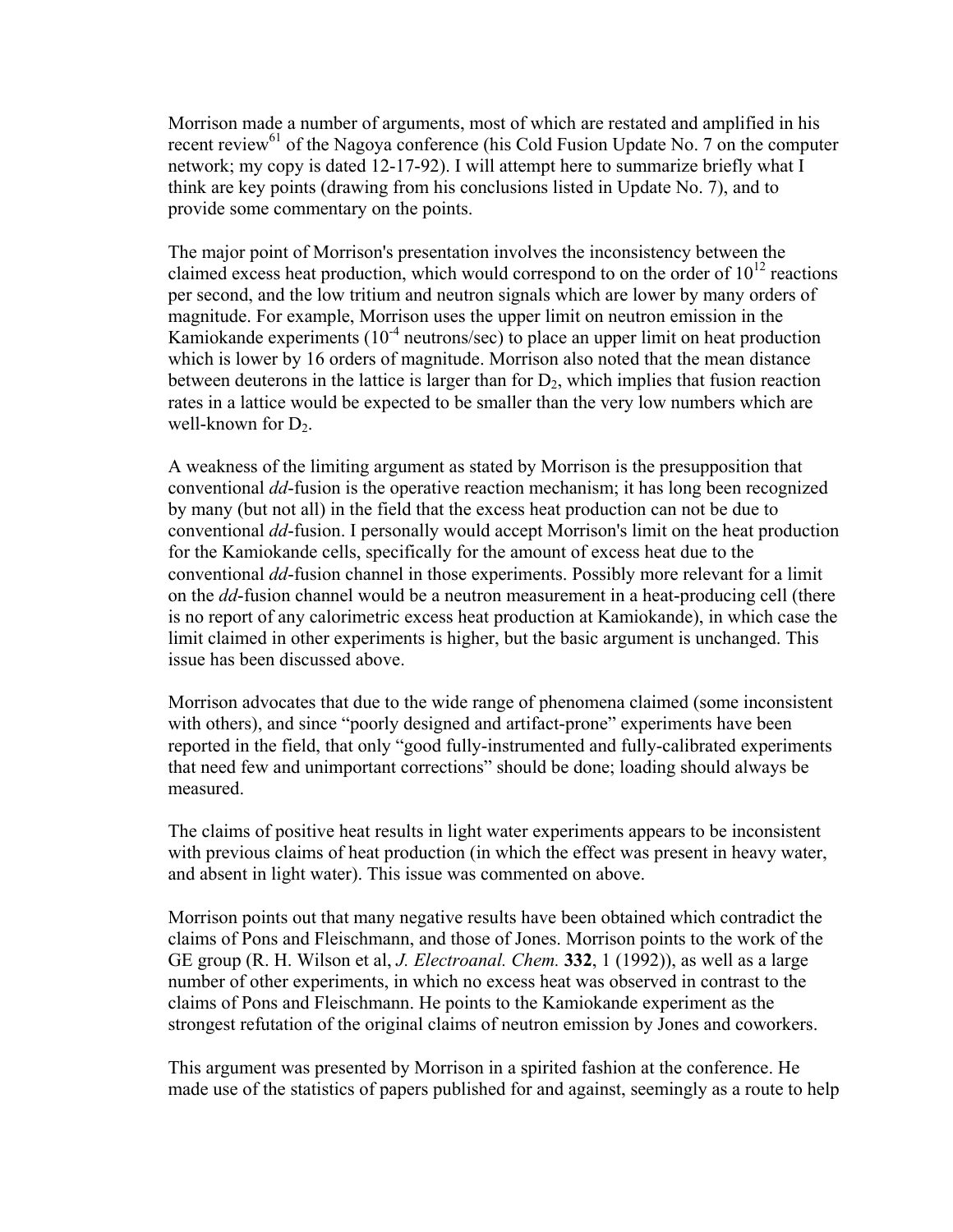to decide whether an effect exists or not. For example, of 727 refereed published papers in the compilation of D. Britz, in each category of effect, there are more negative results than positive results. Of experimental papers in this set, there appear 86 positive, 136 null, and 36 indecisive or contradictory.

Of the 8 experimental papers published in 1992 included in the Britz compilation, 1 was positive, 6 nulls, 1 indecisive; of papers on proton measurements, 1 positive, and 11 nulls; of papers on  ${}^{3}$ He, 1 positive and 8 nulls; of papers on x-ray emission, 0 positives and 7 nulls. The subset which Britz rates as being expert yields the results as: 1 positive, 19 null, 2 unclear and 6 technical; of those looking for artifacts: 1 positive, 14 null, 2 unclear, and 1 technical.

At issue in Morrison's discussion is whether there occur, or do not occur anomalies (heat, particles, etc.) in deuterated metal systems. Taking a vote by counting the number of published papers pro or con is certainly one way of deciding the issue; most others at the conference who argued for or against presented the results of an experiment or else the results of a theoretical model.

Morrison went further at the conference; he used the results to support his contention that interest in the field is dying out (experimental papers: 72 in 1989, 128 in 1990, 48 in 1991 and 8 in 1992), which he said was symptomatic of "pathological science". Although Morrison has written about the field as an example of pathological science *Special Symposium Proceedings on Cold Fusion* of the World Hydrogen Energy Conference, July 1990, p. 233), and he discussed pathological science at Nagoya, I did not see an elaboration of his arguments in his review.

Whether the excess heat effect is real or not is a matter that either has been, or else will be, settled by experiment; not by counting papers or by discussing pathological science. Nevertheless, there is an issue buried in Morrison's arguments which is of interest. The issue of reproducibility is central in the field, especially given the early history and associated problems. The dark clouds which currently hang over the field today would likely not be present had the experiments been easier to reproduce in 1989. While the degree of reproducibility of the heat effect among groups working in the field has improved considerably since 1989, it is true that not very many examples exist where an outside effort has come back recently armed with the latest results and has attempted a replication. This situation needs to be addressed in the coming months and years.

4. J. Huizenga of the University of Rochester submitted a post deadline abstract<sup>62</sup> that pointed out that there are two types of claims, one for heat and one for low levels of neutrons. Huizenga maintains that there is no evidence to support any relation between the two claims. The claims of fusion products at a level down by twelve orders of magnitude from the heat production do not support the notion that the heat is of nuclear origin.

Although Huizenga was present, this paper was not presented.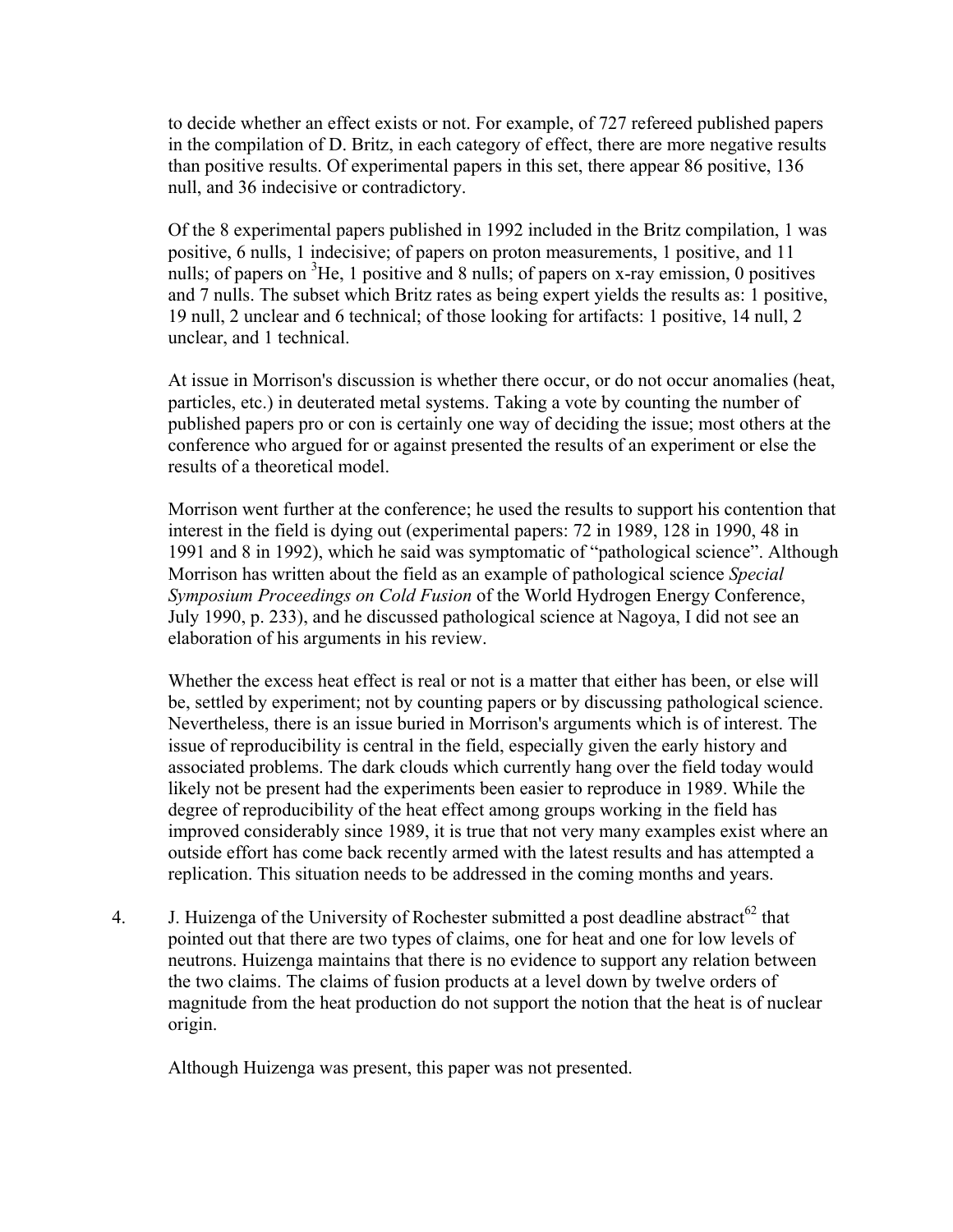## **Theory Papers**

All but four of the theory papers were presented as posters during two sessions where I had posters to attend; consequently I was unable to spend much time looking over the theory papers of others. I will nevertheless attempt a summary of some of the approaches of the work based both on the abstracts and on what I have seen of the approaches previously. Once again, I warn the reader that my review of the theory papers in the field are biased by my own point of view as to what physical mechanisms are responsible for the effects being observed.

 The theories may initially be divided up into two general categories; those involving (modified) fusion mechanisms, and those not involving fusion mechanisms. Papers considering fusion mechanisms face the two basic problems of (1) arranging to get nuclei close enough together to fuse, and (2) possibly modifying the fusion reaction profiles. We first consider papers describing theories based on fusion mechanisms.

1. G. Preparata63 has been working on theory for coherent *dd*-fusion reactions; a major goal of the theory is to account for the heat production by a modified *dd*-fusion reaction where the <sup>4</sup>He branch dominates, and the gamma emission is replaced by energy transfer with the lattice. He argues that a proper quantization of the low energy electromagnetic field coupled to the metal electrons leads to enhanced screening between deuterons. He then proposes that the <sup>4</sup>He branch is favored by coherence factors that come about when the reaction energy (24 MeV) is transferred to the lattice.

In some sense, this is a version of the "classical" cold fusion model, which would be essentially forced somehow to be true if Fleischmann's initial conjecture that the effect was due to fusion were accepted. I consider this general type of model to be essentially the only game in town if it is assumed (following Fleischmann's initial conjecture) that the reaction mechanism must be fusion. I spent 6 months working on it myself in 1989.

However, none of this makes the fundamental problems associated with screening and modification of reaction pathways any easier to solve.

2. There have been a number of speculative theories that have been based on the notion that deuterons in a metal are well-described using Bloch-type wavefunctions. In such case, the principal interaction of the deuteron is assumed to be with the lattice, and deuterondeuteron correlation effects would be brought in at higher order. A computation of the *dd*-fusion rate using uncorrelated orbitals yields anomalously high fusion rates, as expected since it operationally leaves out the Gamow factor.

It has been suggested that the inclusion of the deuteron-deuteron correlation terms might not lead to Gamow factors as low as in the well-known case of molecular  $D_2$ . S. Chubb and T. Chubb<sup>64,65</sup> have recently turned to the problem of electron correlation in ground state helium as an example where orbital and correlation effects compete, and argue that the Hylleraas solutions show an unexpected degree of overlap between the two electrons.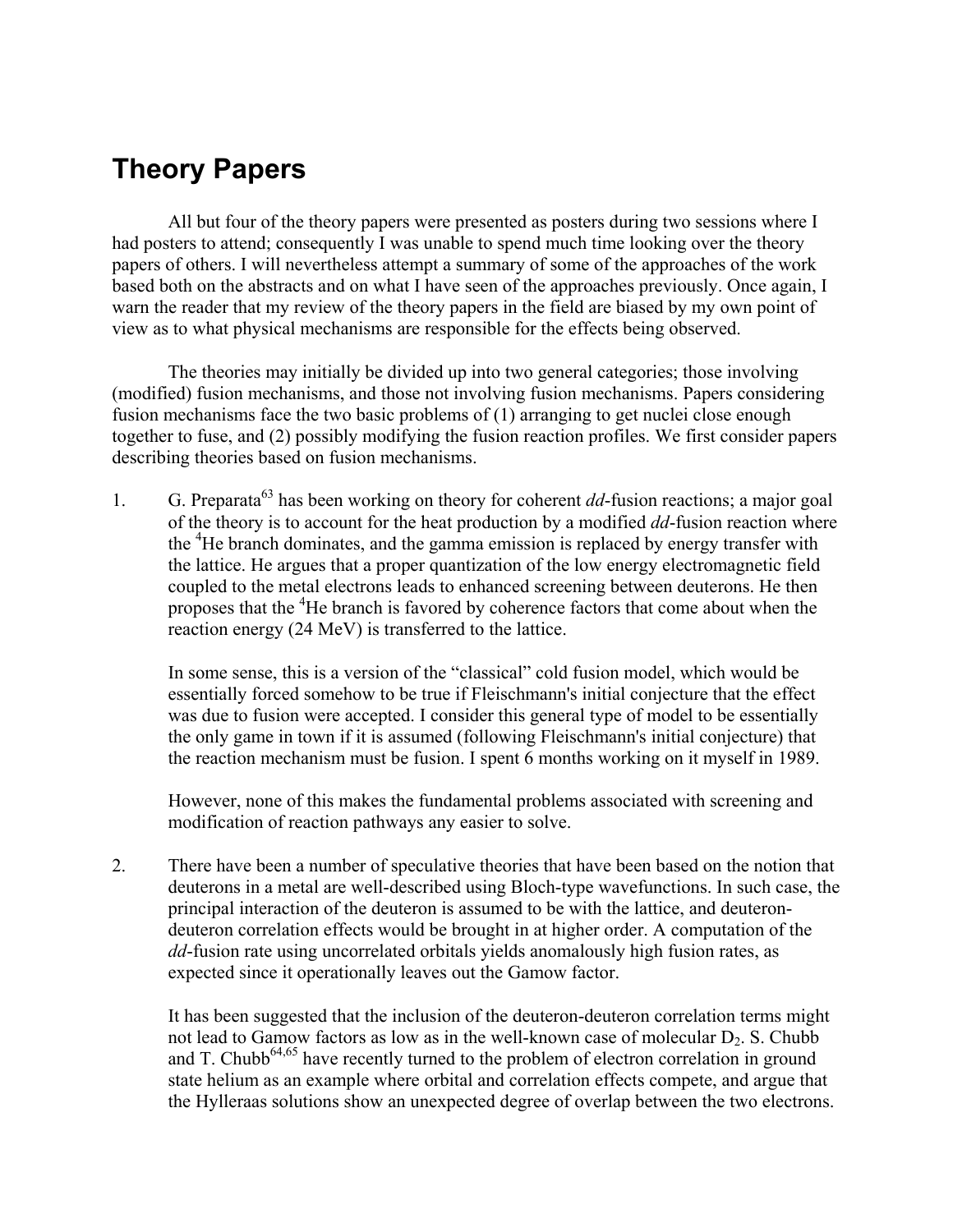Multi-body fusion theories have been proposed,  $66,67$  that would ultimately require deuteron-deuteron correlation to be essentially absent altogether to operate. It is not clear how this could come about.

- 3. The possibility that anomalously large electron screening might occur is the subject of a number of works presented at the conference. $68-71$  The basic idea is that if the coulomb repulsion between deuterons held in neighboring sites was reduced, then the degree of overlap of the nuclei would be increased, leading to a possibly measurable fusion rate. The difficulty here is to arrange for an enormous enhancement (of some unexpected sort) of screening in the metal beyond what screening occurs in  $D_2$ .
- 4. Fast (multi-KeV) deuterons are able to overcome the coulomb barrier sufficiently to fuse with a low but observable probability. There have been suggestions that conventional mechanisms exist that could accelerate enough deuterons fast enough to account for low levels of neutron emission that have been reported. This explanation follows from the known phenomenon in insulators that hundred eV ions are emitted from insulators that undergo intense fractures; the corresponding effect is much weaker in metals by several orders of magnitude.

Theories which propose anomalous ion acceleration in metal hydrides were described in a number of abstracts.<sup>72-75</sup> A variant on this general approach is discussed by Fukushima,<sup>76</sup> wherein recent observations of conditions in sono-luminescence experiments are proposed to result in an enhancement of the fusion rate.

- 5. Kim and coworkers examine screening effects and modifications of the deuteron velocity distribution function that may occur at high density.<sup>77-79</sup> This approach is applicable both to cold fusion and to hot fusion problems; the authors believe that it may provide a solution to the solar neutrino problem. The fusion rate may be higher or lower than the conventionally calculated rate, depending on the condensed matter environment. Kim believes that these effects may also help to account for the anomalous branching ratio in cold fusion.
- 6. A low energy resonance in the D+D system would enhance the fusion rate at low energy (no such resonance is known theoretically or experimentally). An abstract was submitted describing a proposed novel "combined resonance tunneling" effect, <sup>80</sup> that was not explained in the abstract.
- 7. The catalysis of fusion by a heavy negatively charged particle, extending the essence of muon-catalyzed fusion, was made popular in 1989 by Rafelski and others. An abstract on catalysis by an anti-diquark with  $-4/3$  charge was submitted.<sup>81</sup> From my perspective, this general approach suffers from the absence of abundant known massive negatively charged nuclear particles, and a reason why they should be appearing specifically in Pons-Fleischmann type experiments.
- 8. V. A. Tsarev of the Lebedev Institute in Moscow described some calculations suggesting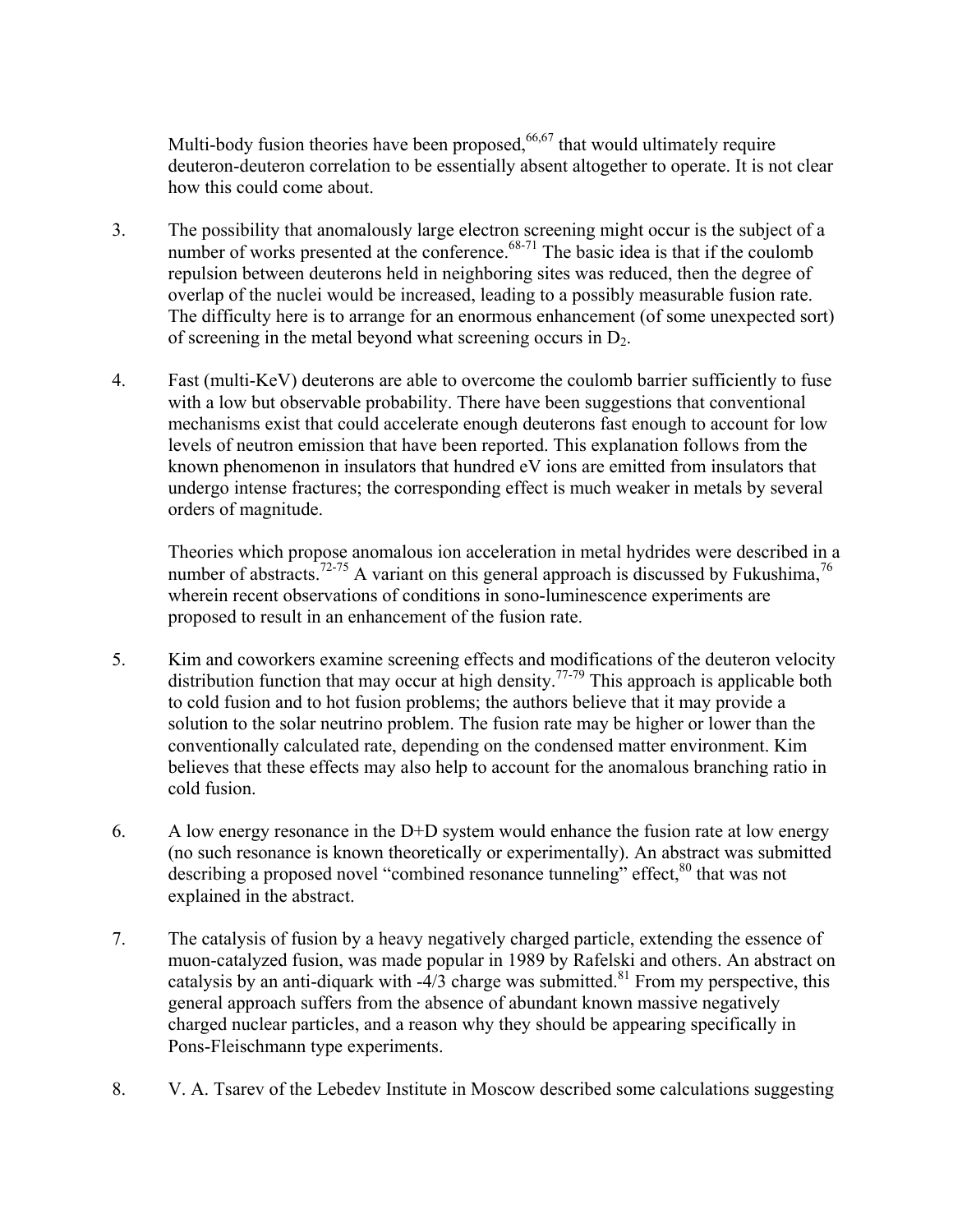that an increase in the tunneling probability between deuterons would be expected due to lattice motion (my translation of "violation of stationarity in lattice").<sup>82</sup> Rather than the conventional kinetic or screening arguments often described, Tsarev proposed that the lattice would provide a time-dependent potential that would affect the deuteron wavefunction itself.

I cannot see how there would be any but the weakest of effects from such terms; in time more documentation of this approach will hopefully be available, and the essence of the proposal will become clearer.

Tsarev presented an interesting review of cold fusion research in Russia and in neighboring countries formerly of the Soviet Union. I do not have sufficient documentation (unfortunately) of his presentation to include a section in this review. I note that the Russian work was reviewed last year in an article by Tsarev and Worledge. 83

A number of theorists, including myself, have gone away from fusion reaction mechanisms. The motivation for this is to avoid the coulomb barrier (if possible) and to find reactions with signatures that hopefully more closely match the experimental observations. Each new non-fusion approach carries with it specific problems and issues that are associated with the specific reaction mechanism. Aside from this, any new approach must also arrange itself to be consistent with physical law, observations in this and other fields, and must presumably be functioning in a manner not previously expected (lest it would have been found earlier). We describe such contributions below.

1. Electron capture on a deuteron would lead to two virtual neutrons; if it could be arranged for the virtual neutrons to be in proximity with neighboring nuclei, then further reactions could occur. This approach was described in two abstracts by J. Yang of the Dept. of Physics, Hunan Normal University of China.<sup>84,85</sup> Yang proposes that the two neutrons form a stable dineutron that reacts with deuterium to make tritium and a free neutron, and with  $105$ Pd to make  $106$ Pd and a free neutron.

I consider this general approach to be one of the basic non-fusion approaches that actually begins to try to address the coulomb barrier problem. Once the electron capture occurs, the coulomb barrier is gone, potentially leading to the possibility of something happening near room temperature. One difficulty involved in this approach are that the electron capture is mediated by the weak interaction, which really is very weak, making it hard to obtain significant reaction rates. A second difficulty is that virtual neutrons do not generally wander more than fermis away from their point of origin, making it difficult for a virtual neutron to reach another nucleus to interact.

2. Direct lattice-induced neutron ionization was described by Tani and Kobayashi,<sup>86</sup> motivated by the broad neutron emission that has been observed by several laboratories at energies higher than 2.45 MeV.

The possibility that sufficient energy may be transferred from the lattice to a deuteron to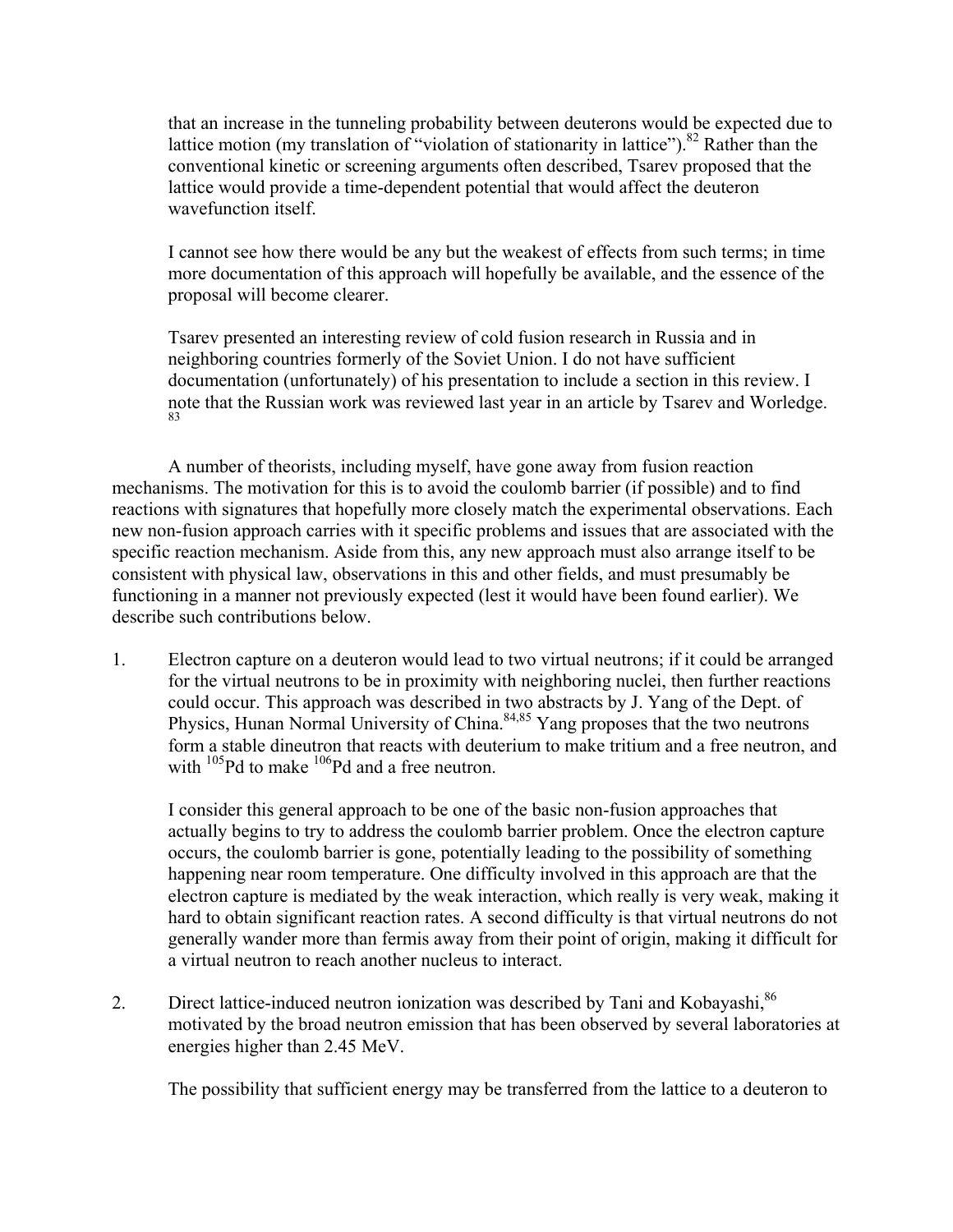disintegrate it is yet another significant conceptual step away from working with fusion reaction mechanisms. If a mechanism existed to do what Tani and Kobayashi proposes, the resulting spectra would likely follow the photodisintegration cross section generally qualitatively in shape, which would not be such a bad match to Takahashi's data.

Once, I suspected that a single-step lattice-induced disintegration, something like what is described in this abstract, might be possible; I followed it up with a moderately sophisticated calculation (based on a harmonic lattice, without including some of the effects described in the abstract) that has been accepted for publication. The results of my computation were that although it is possible in principle to transfer sufficient energy to do the job, the energy transfer is sensitive to sign; in the end, I concluded that single-step lattice-induced disintegration could not be done (within the limits of my model), without having individual nuclei with MeV-level kinetic energy in the lattice initially to do the ionizing.

3. I submitted two abstracts on neutron transfer reaction mechanisms that I have been exploring recently.<sup>87-89</sup> The basic reaction in this theory is a two-step transfer reaction of a neutron from a donor nucleus (typically a deuteron) to an acceptor nucleus located Angstroms to microns away. As originally proposed, the lattice would contribute the energy to promote the neutron from the donor, and take up energy at the acceptor; calculations showed that this was not viable, and so a modified version of the model in under development.

The revised model works similarly, except that the intermediate state is virtual, as required since the lattice is unable to contribute energy to ionize the neutron. When the neutron reaches the acceptor nucleus, then a number of incoherent processes could occur, including gamma capture, and capture to states that decay by alpha emission. There might be a correlation between these decay products and the reaction products observed by Kucherov. Alpha particles in this model would range up to 4.1 MeV (originating from neutron capture on <sup>105</sup>Pd).

Heat production might be accounted for if a long-lived metastable state existed that was nearly resonant with the virtual neutron, and which alpha decayed.

If the capture at the acceptor is preceded by energy transfer to the lattice during the donor transfer (which has now been shown explicitly to be allowed at least mathematically), or during scattering of the intermediate state virtual neutron, then the coherent neutron capture proceeds into long-lived ground state nuclei, which are born essentially at rest. This mechanism could account for heat production (accepting onto light interstitials such as  ${}^{6}$ Li or  ${}^{10}$ B) and anomalous slow tritium production (accepting onto deuterium).

The primary difficulty with any reaction mechanism that involves a virtual free particle is that such intermediate particles do not go very far (typically fermis) from where they are born. I presented the results of computations of the virtual neutron Green's function including lattice effects,<sup>88</sup> and found that under conditions that phase coherence among neighboring hydrogen isotopes is maintained in a periodic lattice, that a usefully large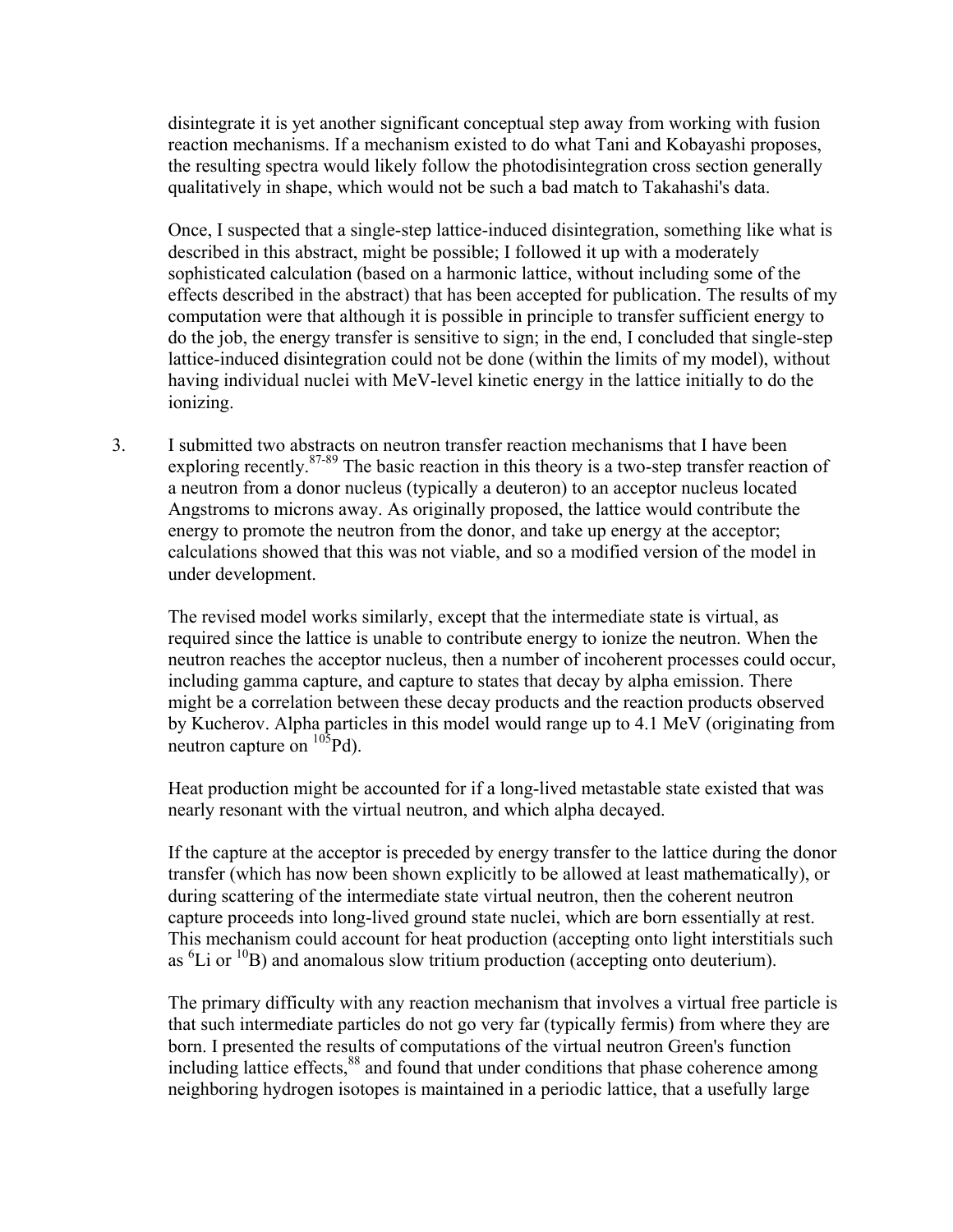and long-range contribution to the Green's function may occur that would lead to observably large net reaction rates. Quantum diffusion is conjectured to be able to set up the required coherence.

One weakness of the approach which has become apparent following the conference is that the diffusion of hydrogen in metals generally proceeds by a hopping mechanism, which would likely not establish phase coherence of the sort required by the theory. In a loaded PdD lattice, some population of the tetrahedral sites would be expected; this is of interest since the tetrahedral to tetrahedral site barrier is expected to be considerably lower than the octahedral to octahedral site barrier, which might help the situation. The issue of coherence for such a diffusion mechanism is under study.

## **What Was Not Presented**

 In spite of the relatively numerous set of papers that were presented at ICCF3, there were several key players in the field who were not present or did not give papers. I felt that the conference suffered from the absence of K. Wolf, H. Menlove, E. Storms, E. Cecil, F. Will, S. Szpak, F. Lanza, and several other key players in the field. Additionally, a paper from G. Chambers (of NRL) that I had hoped to see was withdrawn by order of the associate director of NRL.

 Possibly controversial was the absence of a presentation by Ishida of experiments at Kamiokande. During the past year and a half, a very large number of measurements seeking neutrons from various cold fusion experiments were carried out. Kamiokande is famous as one of the world's premier neutrino detection facilities, and received considerable attention following the observation of neutrinos from the 1987 supernova. A positive result of observation of anomalous neutron emission at Kamiokande would be a very big event, since Kamiokande is well-respected in the physics community.

Ishida's master thesis summarizes the results of over 100 cold fusion experiments that were done at Kamiokande. Although it is a fact that neutrons were observed at low levels, there are questions about what is the origin of the neutrons. In the thesis, Ishida proposes that the neutrons are due to naturally occurring radioactive contaminants.

In the end, I think that the results from Kamiokande make either a weak case in support of the existence of anomalous neutron emission, or else a possibly disputable case in support of the non-existence of an effect. This requires further explanation. The emission of neutrons from Ti shavings in deuterium gas was reported early on by Scaramuzzi from Frascati. Attempts to replicate the experiment met with success at LANL, where both random and large bursts of neutrons have been observed with high efficiency <sup>3</sup>He neutron detectors. Low level random emission of neutrons is claimed, and bursts of up to several hundred neutrons in a 100 mu sec period were observed. The reproducibility of these experiments is not great, and in spite of the progress made at LANL in improving the reproducibility of the effect, the success rate reported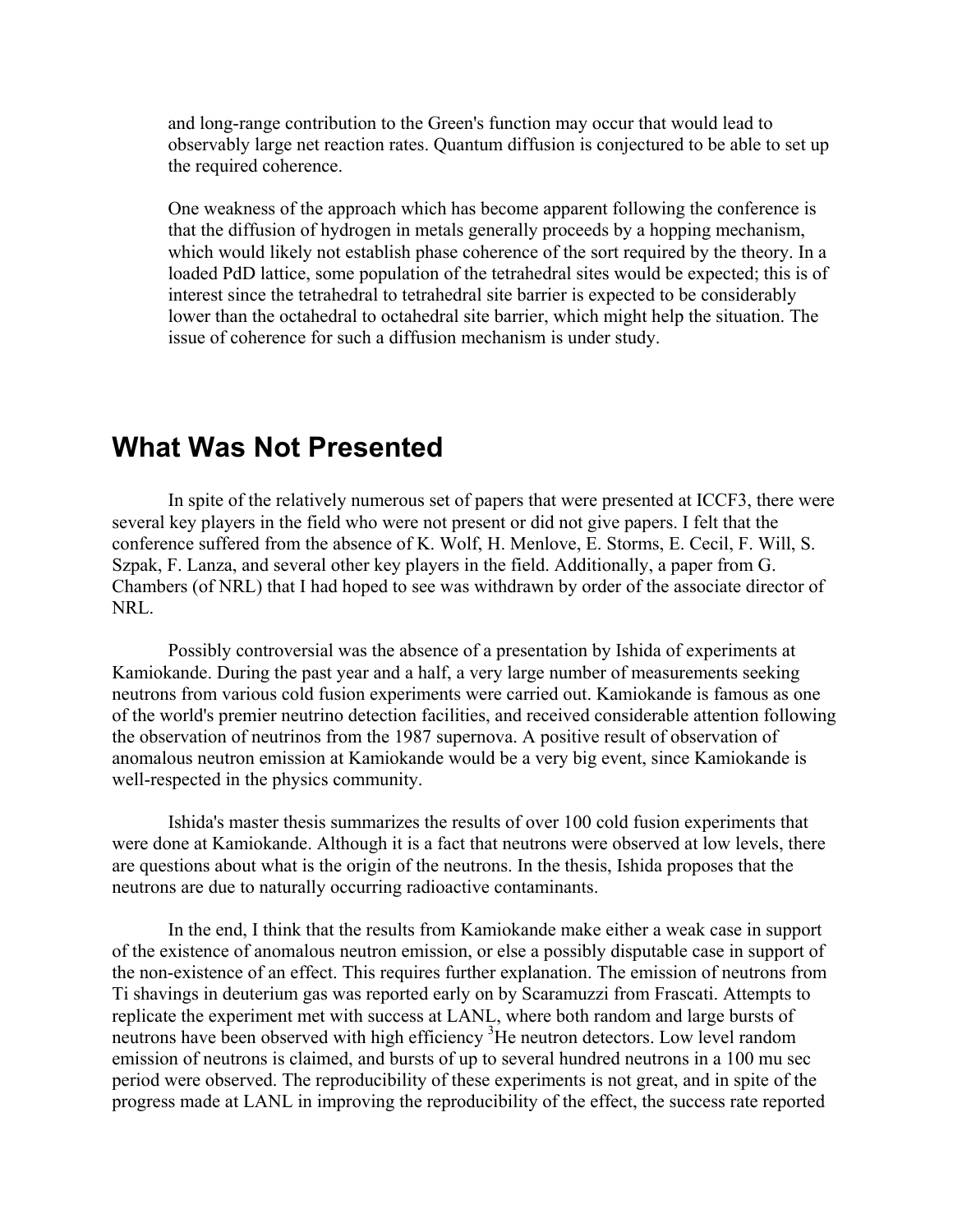in the Como proceedings was about 10%.

Menlove worked with the Japanese team to attempt a confirmation of the LANL results. Due to the constraints imposed by the nature of the facility, the number of runs which were attempted on Menlove's samples were 6. According to Menlove, one of these samples might have shown something. If a case were then to be made that the Kamiokande results disprove the Menlove's observations at LANL, this argument is at best weak, since the probability of obtaining a null result is on the order of  $(0.9)^6$  = 0.53 for these experiments.

Some have made the case that since no very large bursts  $($   $\sim$  100 neutrons) were observed in any of the more than 100 experiments (which would improve the statistics), that this refutes Menlove's positive observations of large burst obtained at LANL and reported at Como. Lacking from this argument is an estimate of expected frequency of bursts from the various experiments that were done. If the expected rate of large neutron bursts were negligible in the Portland cement experiments, for example, then doing many of them should not alter a conclusion regarding a Menlove experiment.

 The poor reproducibility of the effect, in addition to the difficulty of determining in a post-analysis what is the difference between a cell that gave a signal and one that did not, prompted Scaramuzzi to recommend at Como that this line of investigation should make way for other approaches which are less frustrating. Research on Frascati cells has largely ceased in the field.

The Kamiokande experiments were discussed in the talk by S. Jones,  $90$  who was a collaborator in the experiments at Kamiokande. Jones argued that the conjectures made by Ishida about radioactive contaminants had been subsequently tested by introducing the proposed contaminants and measuring the resulting signals elsewhere; the resulting neutron emissions did not agree with the Kamiokande results. Jones therefore described the results as supporting the presence of anomalous neutron emission.

I do not think that we have heard the last of this discussion. I would hope that in the future Kamiokande would try again, perhaps with experiments which have larger signals and higher success rates. For example, the experiment described by Kucherov would yield signals up to eight or nine orders of magnitude above background at Kamiokande if there were any way to field it there.

Also absent from the conference were prominent US skeptics who have in one way or another have made technical contributions to the field in the past. The absence of such individuals indicates the lack of any significant respect that the cold fusion field currently has among the scientific community. I would have been interested in the response of such skeptics following many of the papers presented at the conference; but alas, it was not to be. At the conference, little in the way of substantive technical criticism of the best heavy water calorimetry results was offered by any of the participants. If there exist skeptics who are familiar with the Pons and Fleischmann calorimetry or the SRI work and believe that they know what might be technically in error, your technical input would be greatly appreciated.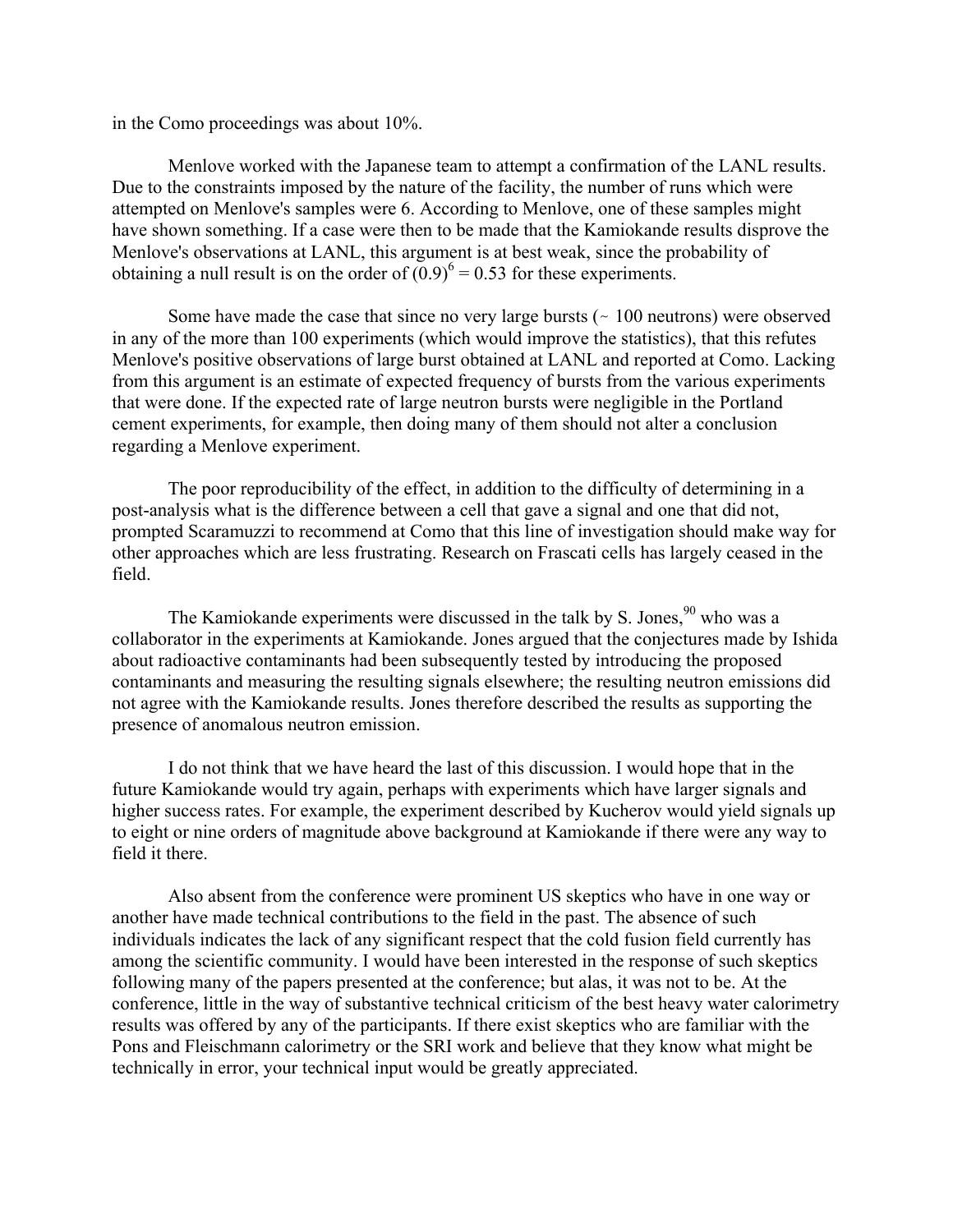#### **Conclusions And Discussion**

Was the conference sufficiently strong technically to turn the tide, to settle the seemingly endless controversy as to whether there is or is not any new anomalous effect? I thought that it was. I regard the technical issue of whether there is a reproducible anomalous excess power effect in heavy water Pons-Fleischmann experiments to have been settled at this point; I think that there is clearly an effect.

For such a significant conference, it has been largely ignored by the scientific community. Wrongly so, I think. The majority of scientists are currently ill-informed of the experiments, the implications, the arguments, or the goals of ongoing research in the field. At some point this needs to change, but I confess that I do not see how it might happen in the foreseeable future.

The name "cold fusion" has been adopted by the field to some degree by default. This name implies a generic physical reaction mechanism (fusion), and because the experiments involve deuterium, the name further presupposes specific reactions (*dd*-fusion reactions). But *dd*fusion is expected to produce neutrons and tritons, neither of which are quantitatively present with the excess heat. Scientists who are not in the field are discouraged because the expected fusion products are not present in quantities commensurate with the observed energy production, and scientists working in the field have not come up with an explanation in three and a half years as to why deuterons should fuse that is acceptable to the scientific community.

There have been proposals to change the name of the field: "solid state nuclear physics" has been suggested; "nuclear effects in metals" has also been put forth. I would strongly endorse a name change.

A reviewer of this manuscript has pointed out that even these names presuppose a nuclear component to the effect, which in the reviewer's eyes remains to be demonstrated, and has recommended "hydrogen energy" or "hydrogen in metals", with the understanding that "hydrogen" is to include the isotopes.

The field continues to receive considerable bad press, which at this point is not warranted. For example, I have recently obtained a copy of a review of the Nagoya conference by D. O. Morrison, which has received very wide distribution; it is unfortunate that the only updates about the field received by most of the physics community is through such a biased channel. This simply must change. I am open to suggestions as to how this situation could best be changed.

 There are precious few sources of potential funding in this area, especially in the US. I am convinced that DOE should be funding a significant effort in the US, the goal of which should be to find out what is going on, so that an informed and rational judgement can be made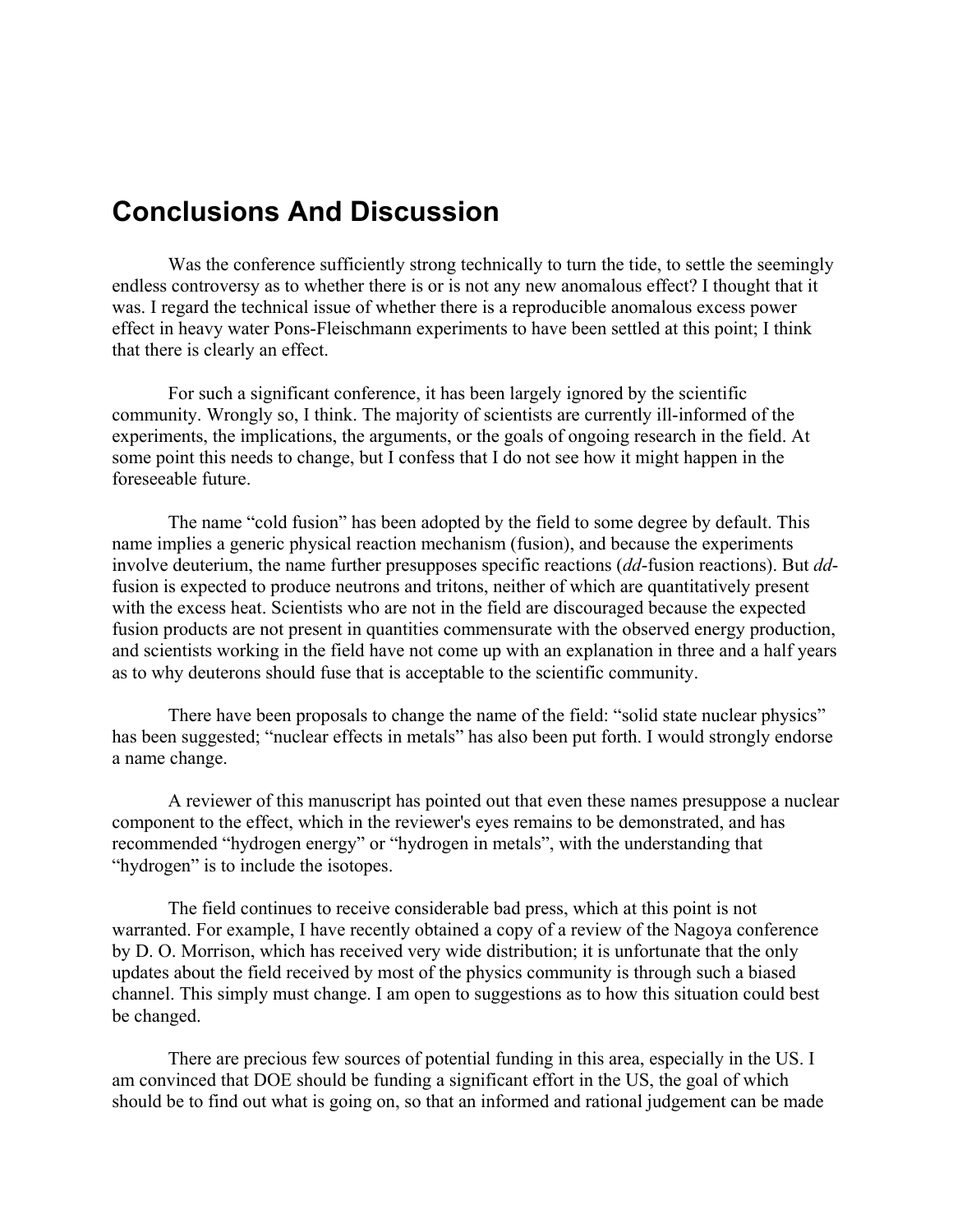about any potential of the effect to meet US and world energy requirements. One basic claim that has been made is that excess energy at a level which must be nuclear (but is certainly not conventional *dd*-fusion) is observed in the Pons-Fleischmann experiment and variants; this is something that the DOE should be interested in.

So what is it that should be done? The list is very long, but I will attempt to enumerate some of what I think are a few relevant goals:

1. Verification of a heat effect: I am convinced that the Pons-Fleischmann cells can produce excess energy of a nuclear origin based on the amount of energy per atom evolved. The scientific community does not accept this. This issue really needs to be put to rest, and the associated controversy ended.

Pons and Fleischmann have been publishing further details of their own work in refereed journals and in readily available conference proceedings, and more papers are currently in the pipeline. Details of the work of many other groups is also readily available.

Considerably more is known about the Pons-Fleischmann cells than in 1989, and the reproducibility of the effect has been improved considerably. SRI has produced documentation of criterion which, if met, carries the guarantee that similar experiments at SRI have produced heat reproducibly with a very high success rate. Palladium cathodes from sources other than Matthey-Johnson have now shown the effect.

Significant deficiencies have been identified in the principal negative experiments which were done in 1989; the main criticisms of these experiments was that a high loading was not achieved and held. For example, the method developed at SRI requires very high loading (D/Pd ratio near 0.90) to be maintained for about a week. Since positive results have been obtained at lower loadings, this constraint is likely not to be absolute; nevertheless, many in the field believe that quite high loadings do improve the reproducibility of the effect.

I do not know how this controversy is to be ended, but I know that it does need to be ended in a satisfactory manner. The basic experiments have been done, they have been repeated in many different ways by numerous groups, and the effect is observed with considerably better signal to noise ratio than in 1989.

Scientists in the field have gone to extremes in attempts to satisfy skeptics. Cells were stirred, blanks were done, extremely elaborate closed cell calorimeters have been developed (in which the effect has been demonstrated), the signal to noise ratio has been improved so that positive results can now be claimed at the 50 sigma level, the reproducibility issue has been laid to rest; but still it is not enough. I have heard some skeptics saying that a commercial product is the next hurdle to be jumped through before any significant funding can be justified. This is simply not right.

2. Basic reaction mechanisms for heat production: To date the claims of the observation of heat anomalies in metal deuterides have not been accompanied by any clear positive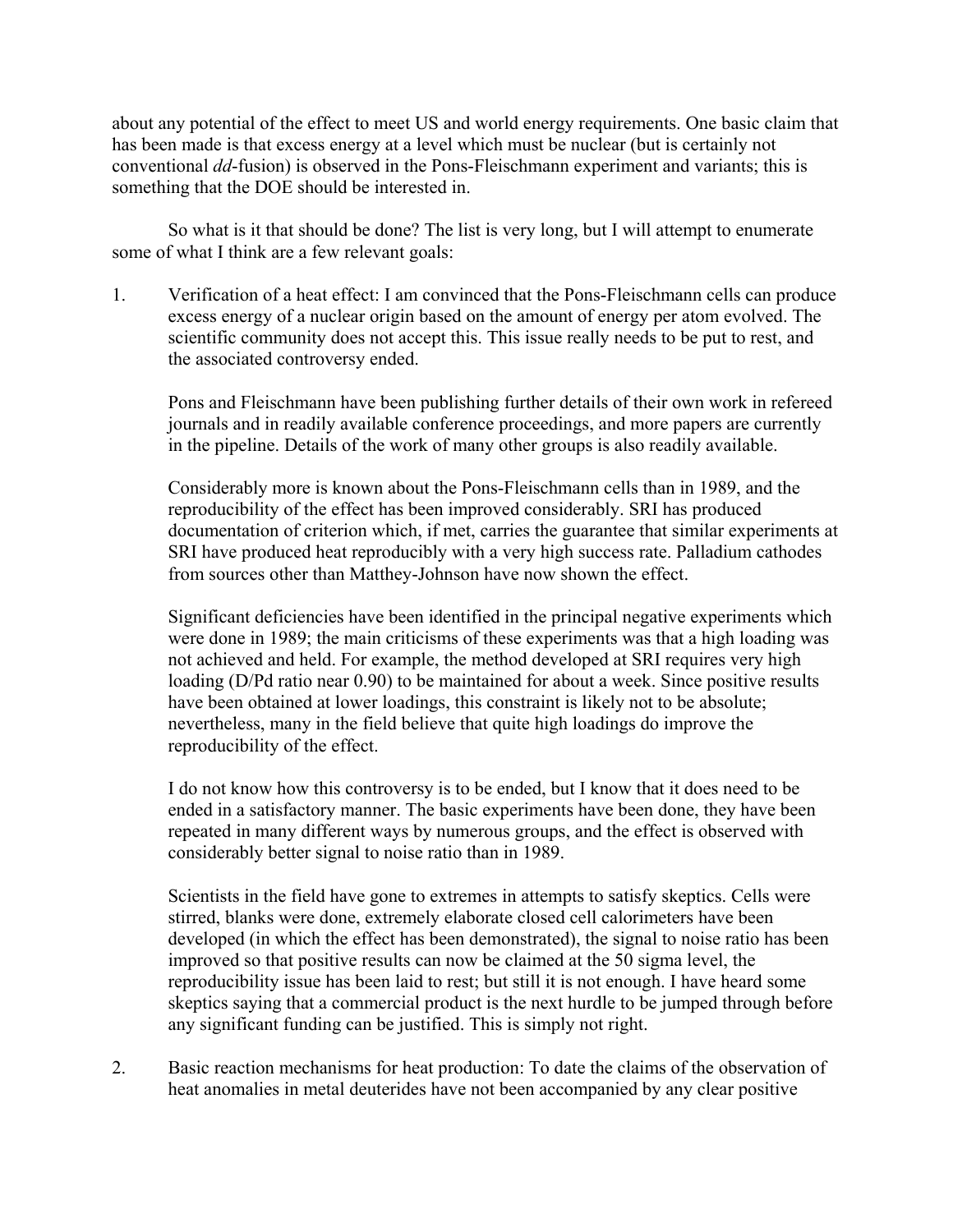evidence for reaction mechanisms. Anomalous heat generation would have to have a fuel, and would have to have ashes; the confirmed identification of either fuel or ashes would help tremendously towards a determination of a reaction mechanism.

I think that progress in this field is hindered by the absence of even a rudimentary understanding of the basic reaction mechanisms involved (there are of course theories, but to date there is no positive experimental confirmation of any proposed theory). At some point, the principal experimentalists in the field simply must take this issue seriously. Having an understanding of what the reaction mechanisms are would provide numerous benefits: (1) guidance as to what experimental parameters are expected to be important for optimizing reaction rates; (2) improvement of the general quality of the science being done in the field, especially as perceived by those not in the field; (3) allows those working in the field to focus more clearly on the issues that are most important. From the point of view of funders or potential funders, a knowledge of how the effect works allows the possibility of assessing more accurately potential future applications.

The determination of fuel and ashes requires high sustained volume-averaged heat production. In the case of <sup>4</sup>He production, an assay of the gas stream is required; in the case of assays for other elements and isotopes, careful mass spectroscopy (and the presence of a small electrolyte volume) will likely prove to be most important.

3. Verification and reaction mechanisms for other anomalies: Quite a few anomalies have by now been associated with deuterium in metals experiments, including observations of neutrons, gammas, fast ions, tritium, and helium production.

None of these effects are currently accepted by the scientific community; as in the case of the heat effect, some way is needed to arrange for a consensus as to which of the effects are real. It would seem to me that the most dramatic claims come from the glow discharge experiments; most significant would be if these experiments could be further reproduced and verified.

I think that experiments which produce energetic (MeV-level) nuclear products provide essential information relevant to the issue of reaction mechanisms. For example, a confirmation of significant isotope shifts and strong gamma emission from heavy elements would place very strong constraints on proposed reaction mechanisms. A detailed study of precisely which gamma lines are produced would likely shed light on how the gamma lines are excited, which provides further input on reaction mechanisms.

#### References

1. M. Fleischmann and S. Pons, "Excess enthalpy generation in the region of the boiling point in Pd-type cathodes polarized in  $D_2O$ ," paper 24-PII-14.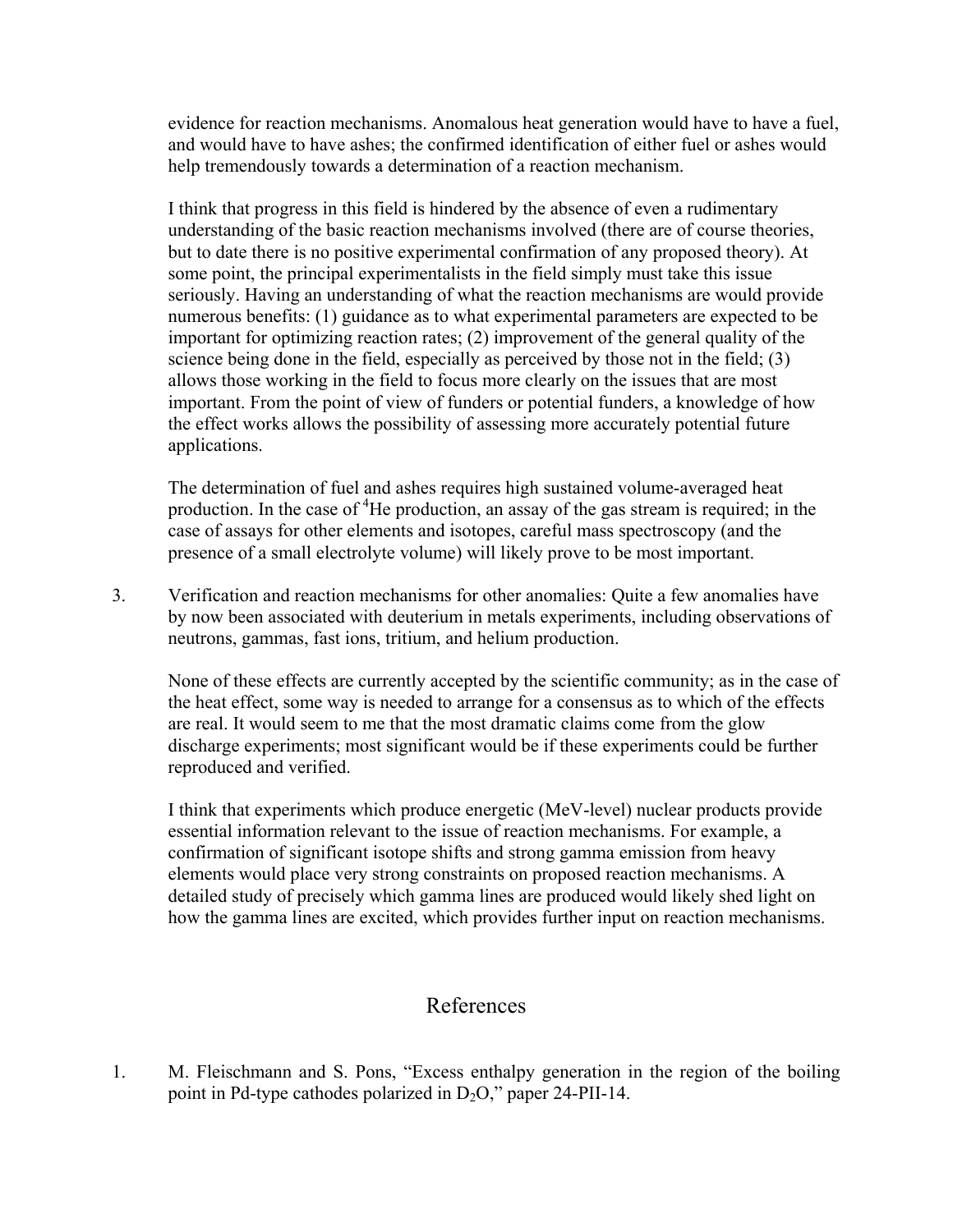- 2. M. Fleischmann and S. Pons, "Calorimetry of the Pd-D<sub>2</sub>O system: from simplicity via complications to simplicity," preprint of the ICCF3 proceedings.
- 3. M. C. H. McKubre, S. Crouch-Baker, A. M. Riley, R. C. Rocha-Filho, S. I. Smedley and F. L. Tanzella, "Excess power production in  $D_2O$  electrolysis cells: A comparison of results from differing cell designs," paper 22-PII-25.
- 4. M. C. H. McKubre, S. Crouch-Baker, A. M. Riley, R. C. Rocha-Filho, S. I. Smedley and F. L. Tanzella, "Excess power observations in the electrochemical studies of the D/Pd system; the influence of loading," preprint of the ICCF3 proceedings.
- 5. K. Kunimatsu, "Deuterium loading ratio and excess heat generation during electrolysis of heavy water by a palladium cathode in a closed cell using a partially immersed fuel cell anode," paper 22-PII-27.
- 6. K. Kunimatsu, N. Hasegawa, A. Kubota, N. Imai, M. Ishikawa, H. Akita and Y. Tsuchida, "Deuterium loading ratio and excess heat generation during electrolysis of heavy water by a palladium cathode in a closed cell using a partially immersed fuel cell anode," preprint of the ICCF3 proceedings.
- 7. N. Hasegawa, K. Kunimatsu, T. Ohi, T. Terasawa, "Observation of excess heat during electrolysis of 1 M LiOD in a fuel cell type closed cell," paper 24-PII-19.
- 8. N. Hasegawa, K. Kunimatsu, T. Ohi, T. Terasawa, "Observation of excess heat during electrolysis of 1 M LiOD in a fuel cell type closed cell," preprint of the ICCF3 proceedings.
- 9. A. Kubota, H. Akita, Y. Tsuchida, T. Saito, A. Kubota, N. Hasegawa, N. Imai, N. Hayakawa and K. Kunimatsu, "Hydrogen and deuterium absorption by Pd cathode in a fuel-cell type closed cell," paper 22-PII-8.
- 10. T. Nakata, Y. Tsuchida, K. Kunimatsu, "Absorption of hydrogen into Pd foil electrode: effect of Thiourea," paper 22-PII-9.
- 11. L. Bertalot, F. DeMarco, A. De Ninno, A. La Barbera, F. Scaramuzzi, V. Violante, P. Zeppa, "Study of the deuterium charging in palladium by the electrolysis of heavy water: search for heat excess and nuclear ashes," paper 24-PII-21.
- 12. L. Bertalot, F. DeMarco, A. De Ninno, A. La Barbera, F. Scaramuzzi, V. Violante, P. Zeppa, "Study of deuterium charging in palladium by the electrolysis of heavy water: search for heat excess and nuclear ashes," preprint of the ICCF3 proceedings.
- 13. A. B. Karabut, Ya. R. Kucherov, I. B. Savvatimova, "Experimentally defined ratio of nuclear reaction products flows intensity at glow discharge in deuterium," paper 22-PII-23.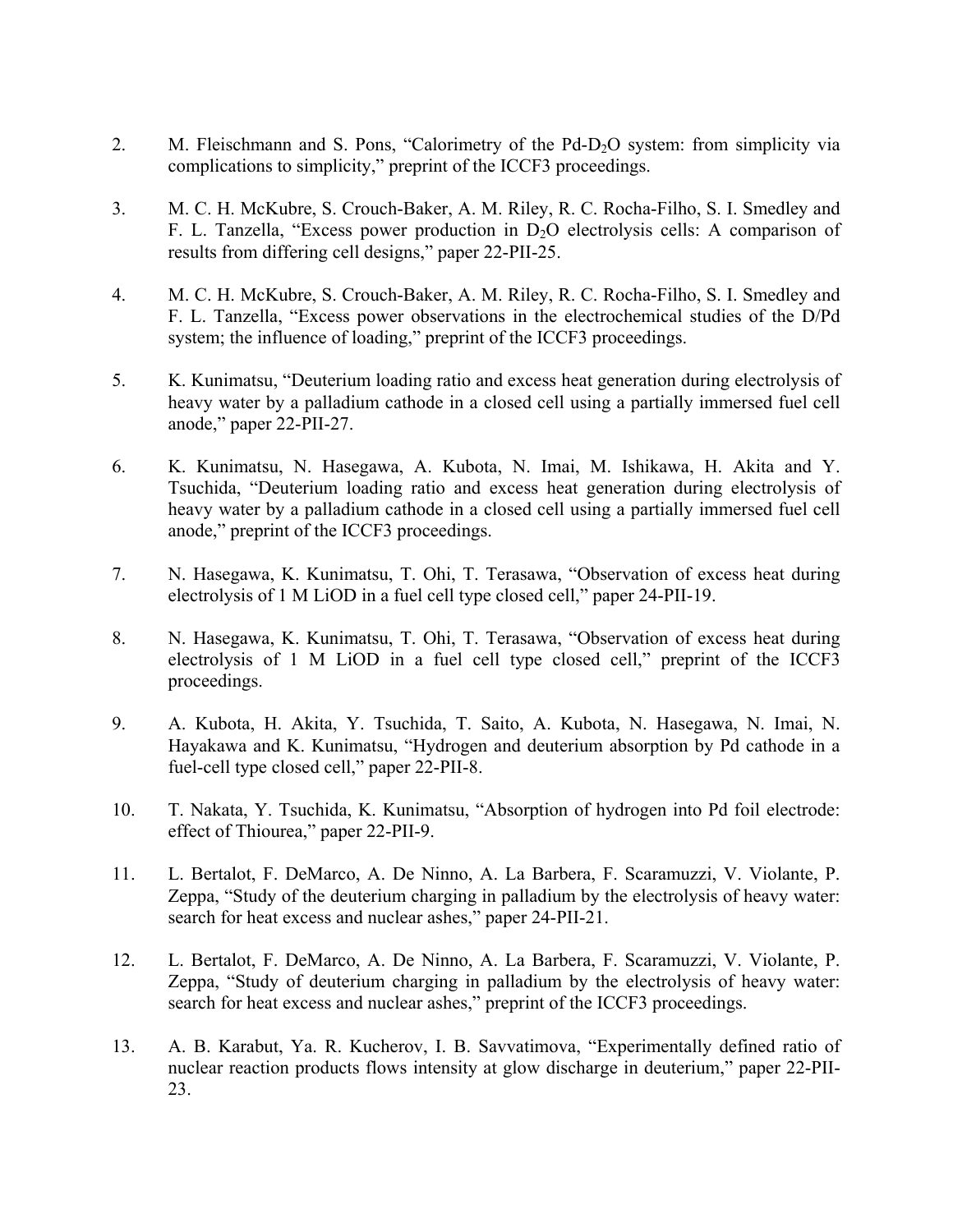- 14. A. B. Karabut, Ya. R. Kucherov, I. B. Savvatimova, "Gamma spectroscopy at glow discharge in deuterium," paper 24-PI-15.
- 15. A. B. Karabut, Ya. R. Kucherov, I. B. Savvatimova, "Heavy charged particles registration at glow discharge in deuterium," paper 24-PII-7.
- 16. A. B. Karabut, Ya. R. Kucherov, I. B. Savvatimova, "Nuclear product ratio for glow discharge in deuterium," *Phys. Lett. A* **170** 265 (1992).
- 17. L. Heqing, X. Renshou, S. Sihai, L. Hongquan, G. Jimbang, C. Bairong, "The anomalous effects induced by the dynamic low pressure gas discharge in a deuterium/palladium system," paper 24-PI-3.
- 18. L. Heqing, X. Renshou, S. Sihai, L. Hongquan, G. Jimbang, C. Bairong, "The anomalous effects induced by the dynamic low pressure gas discharge in a deuterium/palladium system," preprint of the ICCF3 proceedings.
- 19. L. Heqing, S. Sihai, L. Hongquan, X. Renshou, Z. Xinwei, "Anomalous effects in deuterium/metal systems," paper 24-PII-6.
- 20. L. Heqing, S. Sihai, L. Hongquan, X. Renshou, Z. Xinwei, "Anomalous effects in deuterium/metal systems," preprint of the ICCF3 proceedings.
- 21. N. Wada and K. Nishizawa, "Nuclear fusion in solid," *Jap. J. Appl. Phys.* **28** L2017 (1989).
- 22. E. Yamaguchi and T. Nishioka, "Direct evidences of nuclear fusion reactions in deuterated palladium," paper 24-PI-3.
- 23. E. Yamaguchi and T. Nishioka, "Direct evidences of nuclear fusion reactions in deuterated palladium," preprint of the ICCF3 proceedings.
- 24. M. H. Miles and B. F. Bush, "Search for anomalous effects involving excess power, helium, and tritium during  $D_2O$  electrolysis using palladium cathodes," paper 24-PI-4.
- 25. J. O'M. Bockris, C. Chien, and Z. Minevski, "Tritium and helium production in palladium electrodes and the fugacity of deuterium therein," paper 24-PI-11 See also: C. Chien, D. Hodko, Z. Minevski and J. O'M. Bockris, "On an electrode producing massive quantities of tritium and helium," *J. of Electroanalytical Chemistry*, Vol 338, p. 189 (1992)
- 26. S. Isagawa, Y. Kanda and T. Suzuki, "Search for excess heat, neutron emission and tritium vield from electrochemically charged palladium in  $D_2O$ ," paper 24-PII-31.
- 27. S. Isagawa, Y. Kanda and T. Suzuki, "Search for excess heat, neutron emission and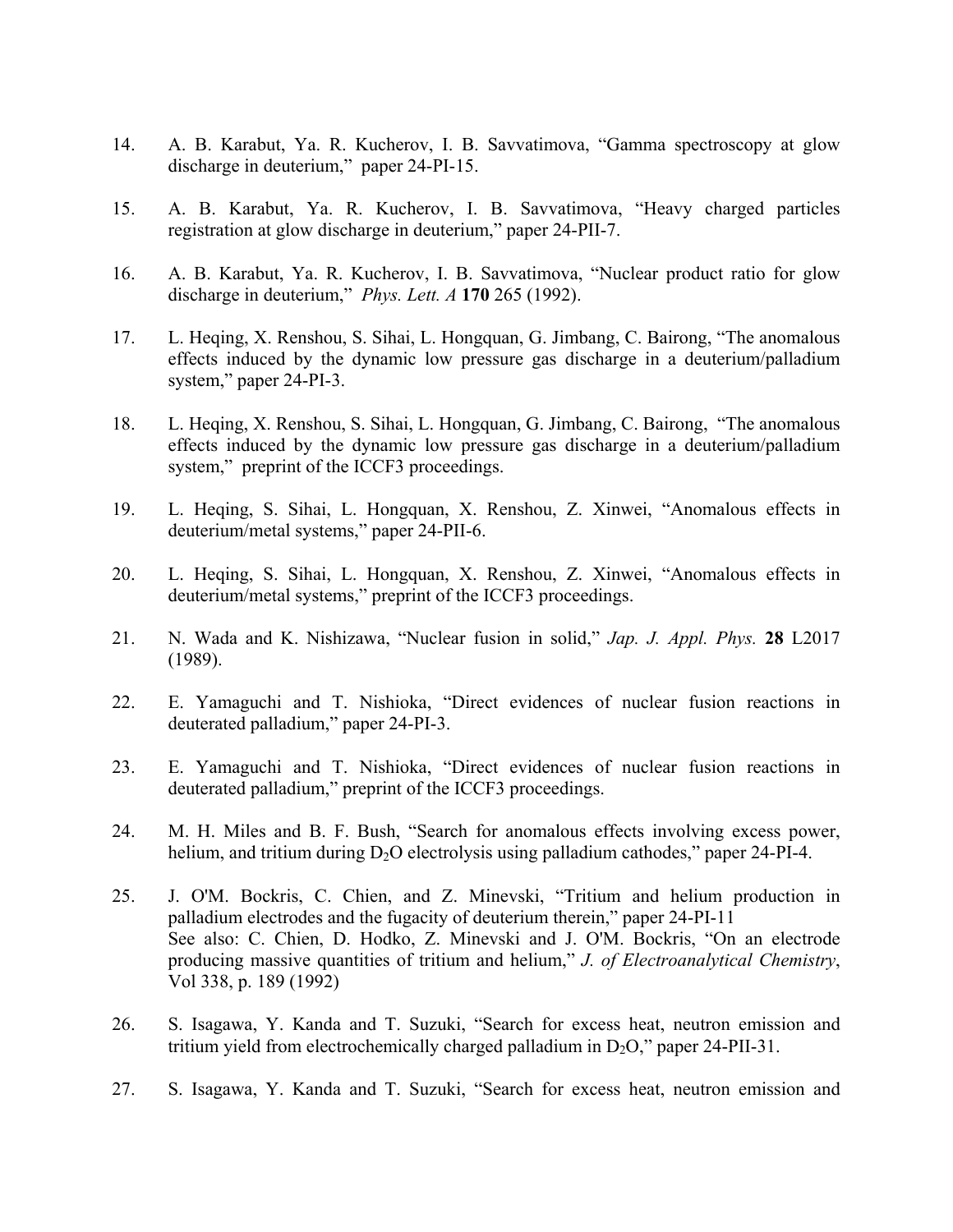tritium yield from electrochemically charged palladium in  $D_2O$ ," preprint of the ICCF3 proceedings.

- 28. C. M. Wan, C. J. Linn, C. Y. Liang, S. K. Chen, C. C. Wan and T. P. Perng, "Repeated heat bursts in the electrolysis of  $D_2O$ ," paper 24-PII-18.
- 29. C. M. Wan, S. K. Chen, L. J. Yuan, C. C. Wan and C. Y. Liang, "Simultaneous and reproducible detection of neutrons and excess heat in cold fusion experiments," preprint, Sept. 1992, from the materials Science Center, National Tsing Hua University, Hsinchu, Taiwan.
- 30. L. J. Yuan, C. M. Wan, C. Y. Liang, and S. K. Chen, "Neutron monitoring on cold fusion experiments," paper 24-PI-34.
- 31. A. Takahashi, A. Mega, T. Takeuchi, H. Miyamaru, and T. Iida, "Anomalous excess heat by D2O/Pd cell under L-H mode electrolysis," paper 24-PII-12.
- 32. A. Takahashi, A. Mega, T. Takeuchi, H. Miyamaru, and T. Iida, "Anomalous excess heat by D2O/Pd cell under L-H mode electrolysis," preprint of the ICCF3 proceedings.
- 33. E. Mallove, presented during the Panel discussion on the Takahashi method.
- 34. E. Storms, "Measurements of excess heat from a Pons-Fleischmann type electrolytic cell using palladium sheet," paper 22-PII-26. This paper was presented by T. Claytor, as Storms was unable to attend.
- 35. F. Celani, A. Spallone, P. Tripodi and A. Nuvoli, "Measurements of excess heat and tritium during self-biased pulsed electrolysis of Pd-D<sub>2</sub>O," paper 24-PII-13.
- 36. F. Celani, A. Spallone, P. Tripodi and A. Nuvoli, "Measurements of excess heat and tritium during self-biased pulsed electrolysis of  $Pd-D<sub>2</sub>O$ ," preprint of the ICCF3 proceedings.
- 37. N. Oyama, T. Terashima, S. Kasahara, O. Hatozaki, T. Ohsaka and T. Tatsuma, "Electrochemical calorimetry of  $D_2O$  electrolysis using a palladium cathode in a clodes cell system," paper 22-pII-29.
- 38. T. N. Claytor, D. G. Tuggle and H. O. Menlove, "Evolution of tritium from palladium in the solid state gas cell," paper 24-PI-10.
- 39. V. A. Romodanov, V. I. Savin, and Yu. M. Timofeev, "Reactions of nuclear fusion in condensed media," paper 22-PI-2.
- 40. V. A. Romodanov, V. I. Savin, and Yu. M. Timofeev, "Nuclear fusion in condensed matter," preprint UDC: 539.172.13.
- 41. R. Notoya and M. Enyo, "Excess heat production in Electrolysis in  $K_2CO_3$  solution with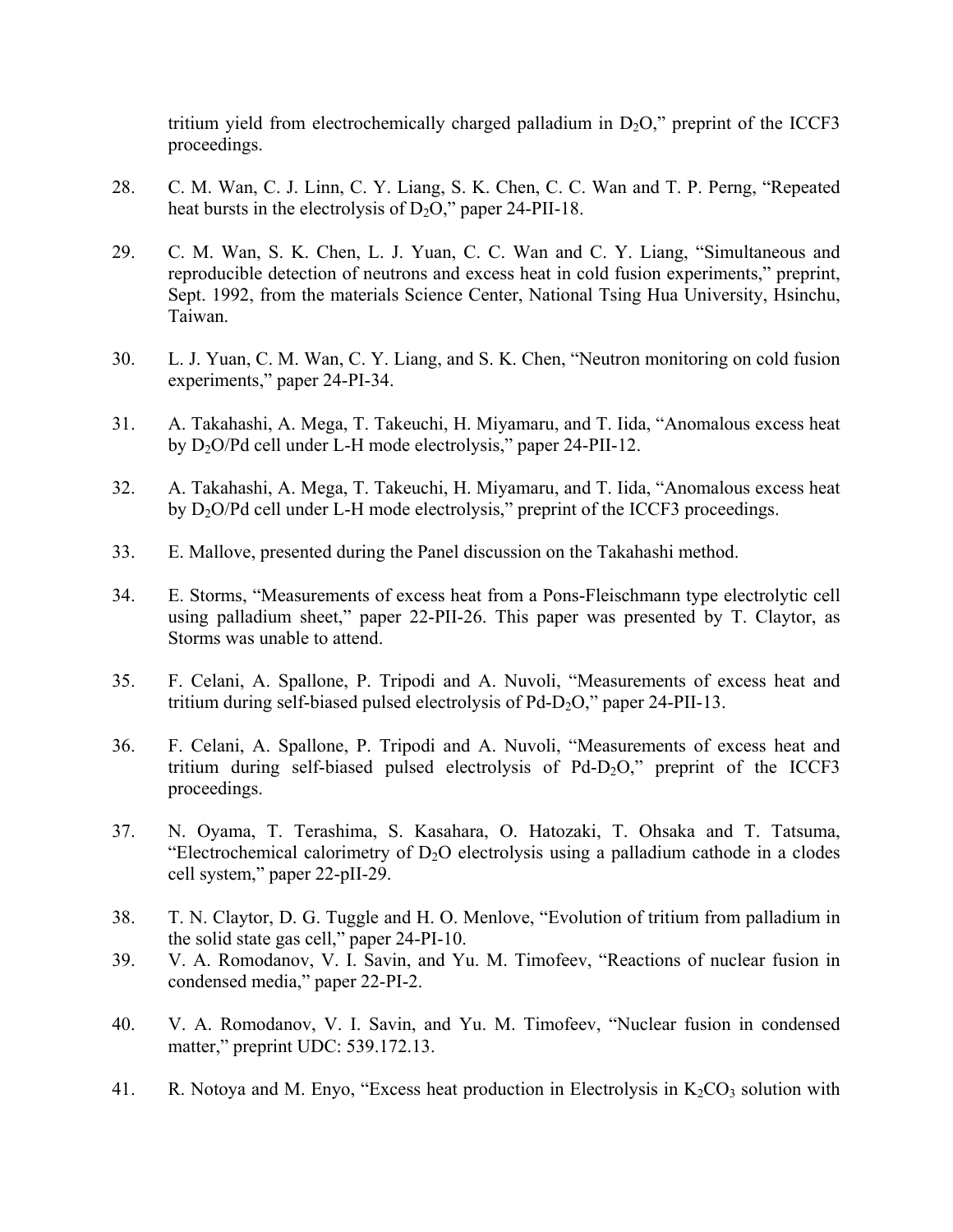Ni electrodes,"paper 24-PII-35.

- 42. R. L. Mills and S. P. Kneizys, "Excess heat production by the electrolysis of an aqueous potassium carbonate electrolyte and the implications for cold fusion," *Fusion Tech.* **20** 65, (1991).
- 43. V. Noninski, "Excess heat during the electrolysis of a light water solution of  $K_2CO_3$  with a nickel cathode," *Fusion Tech.* **21** 163, (1992).
- 44. M. Srinivasan, A. Shyam, T. K. Shankarnarayanan, M. B. Bajpai, H. Ramamurthy, U. K. Mukherjee, M. S. Krishnan, M. G. Nayar, and Y. Naik, "Tritium and excess heat generation during electrolysis of aqueous solutions of alkali salts with nickel cathode," paper 22-PII-28.
- 45. M. Srinivasan, A. Shyam, T. K. Shankarnarayanan, M. B. Bajpai, H. Ramamurthy, U. K. Mukherjee, M. S. Krishnan, M. G. Nayar, and Y. Naik, "Tritium and excess heat generation during electrolysis of aqueous solutions of alkali salts with nickel cathode," preprint of the ICCF3 proceedings.
- 46. R. T. Bush and R. D. Eagleton, "Calorimetric studies of an electrolytic excess heat effect employing light water-based electrolytes of some alkali salts," paper 24-PII-32.
- 47. T. Ohmori and M. Enyo, "Excess heat produced during the electrolysis on Ni, Au, Ag and Sn electrodes in alkaline media," paper 24-PII-36.
- 48. S. Pons and M. Fleischmann, *Il Nuovo Cimento*, **105A** 763 (1992).
- 49. D. R. Coupland, M. L. Doyle, J. W. Jenkins, J. H. F. Notton, R. J. Potter and D. T. Thompson, "Some observations related to the presence of hydrogen and deuterium in palladium," paper 22-PII-2.
- 50. D. R. Coupland, M. L. Doyle, J. W. Jenkins, J. H. F. Notton, R. J. Potter and D. T. Thompson, "Some observations related to the presence of hydrogen and deuterium in palladium," preprint of the ICCF3 proceedings.
- 50. D. Gozzi, P.L. Cignini, R. Caputo, M. Tomellini, E. Cisbani, S. Frullani, F. Garabaldi, M. Jodice, and G. M. Urcioli, "Experiment with global detection of the cold fusion products," paper 24-PI-7.
- 51. M. Nakada, T. Kusunoki, Y. Fujii, M. Okamoto and O. Odawara, "A role for lithium for the neutron emission in heavy water electrolysis," paper 22-PII-15.
- 52. S. Miyamoto, K. Sueki, H. Iwai, M. Fujii, T. Shirakawa, H. Miura, T. Watanabe, H. Toriumi, T. Uehara, Y. Nakamitsu, M. Chiba, T. Hirose, and H. Nakahara, "Measure of protons and observations of the change of electrolysis parameters in the galvanostatic electrolysis of the  $0.1M-LiOD/D<sub>2</sub>O$  solution," paper 24-PI-37.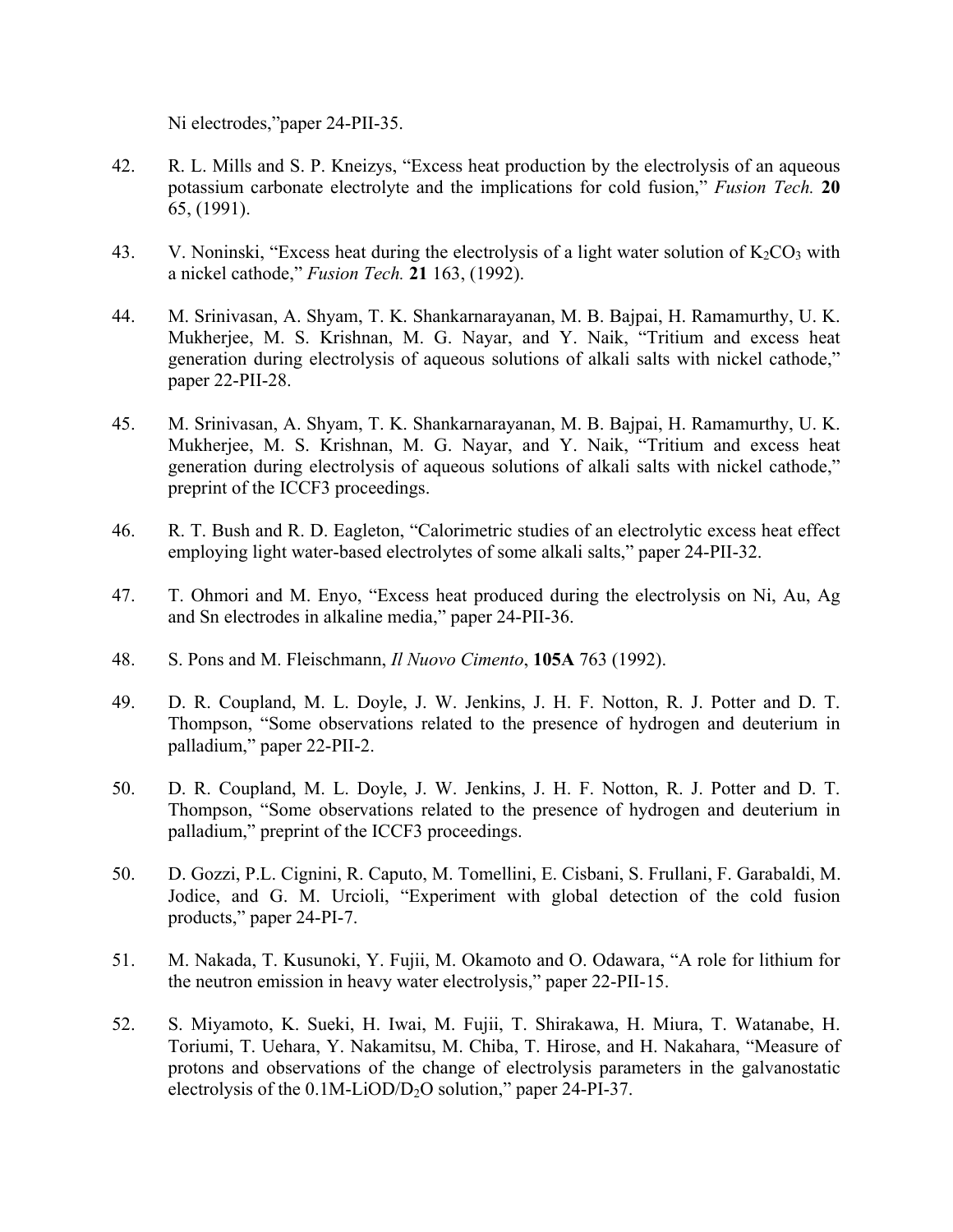- 53. S. Miyamoto, K. Sueki, H. Iwai, M. Fujii, T. Shirakawa, H. Miura, T. Watanabe, H. Toriumi, T. Uehara, Y. Nakamitsu, M. Chiba, T. Hirose, and H. Nakahara, "Measure of protons and observations of the change of electrolysis parameters in the galvanostatic electrolysis of the  $0.1M-LiOD/D<sub>2</sub>O$  solution," preprint of the ICCF3 proceedings.
- 54. M. Corradi, F. Ferrarotto, M. Giannini, V. Milone, B. Stella, L. Storelli, F. Celani, and A. Spallone, "Evidence for stimulated emission of neutrons from deuterated palladium," paper 24-PI-17.
- 55. Y. Fukai, "The ABC's of the hydrogen-metal system," paper 22-PII-3.
- 56. Y. Fukai, "The ABC's of the hydrogen-metal system," preprint of the ICCF3 proceedings.
- 57. K. Watanabe, Y. Fukai, N. Niimura and O. Konno, "A search for fracture-induced nuclear fusion in some deuterium-loaded materials," 24-PII-8.
- 58. E. Choi, E. Eriji, and H. Ohsumi, "Limit on fast neutrons from dd fusion in deuterized Pd by means of Ge detectors," paper 24-PI-30.
- 59. S. Miyamoto, K. Sueki, H. Iwai, M. Fujii, T. Shirakawa, H. Miura, T. Watanabe, H. Toriumi, T. Uehara, Y. Nakamitsu, M. Chiba, T. Hirose, and H. Nakahara, "Measurement of protons and observation of the change of electrolysis parameters in the galvanostatic electrolysis of the 0.1M-LiOD/D2O solution," paper 24-PI-37.
- 60. D. Morrison, "Review of cold fusion experiments," paper 24-PI-9.
- 61. D. R. O. Morrison, "The third international cold fusion conference," *Cold Fusion Update* **7** on the computer network, Nov. 1 - Dec. 6, 1992.
- 62. J. Huizenga, "Cold fusion claims," post deadline paper.
- 63. G. Preparata, "Theory of cold fusion in deuterated palladium," paper 22-PI-1.
- 64. S. Chubb and T. Chubb, "Ion band state fusion," paper 22-PI-20.
- 65. S. Chubb and T. Chubb, "Ion band state fusion," preprint of the ICCF3 proceedings.
- 66. T. Matsumoto, "Review for Nattoh model and experimental findings during cold fusion," paper 22-PI-8.
- 67. A. Takahasi, "Nuclear products by  $D_2O/Pd$  electrolysis and multibody fusion," Proc. Int. Symp. Nonlinear Phenomena in Electromagnetic Fields, Nagoya (1992).
- 68. K. Tsuchiya, K. Ohashi and M. Fukuchi, "Mechanism of cold nuclear fusion in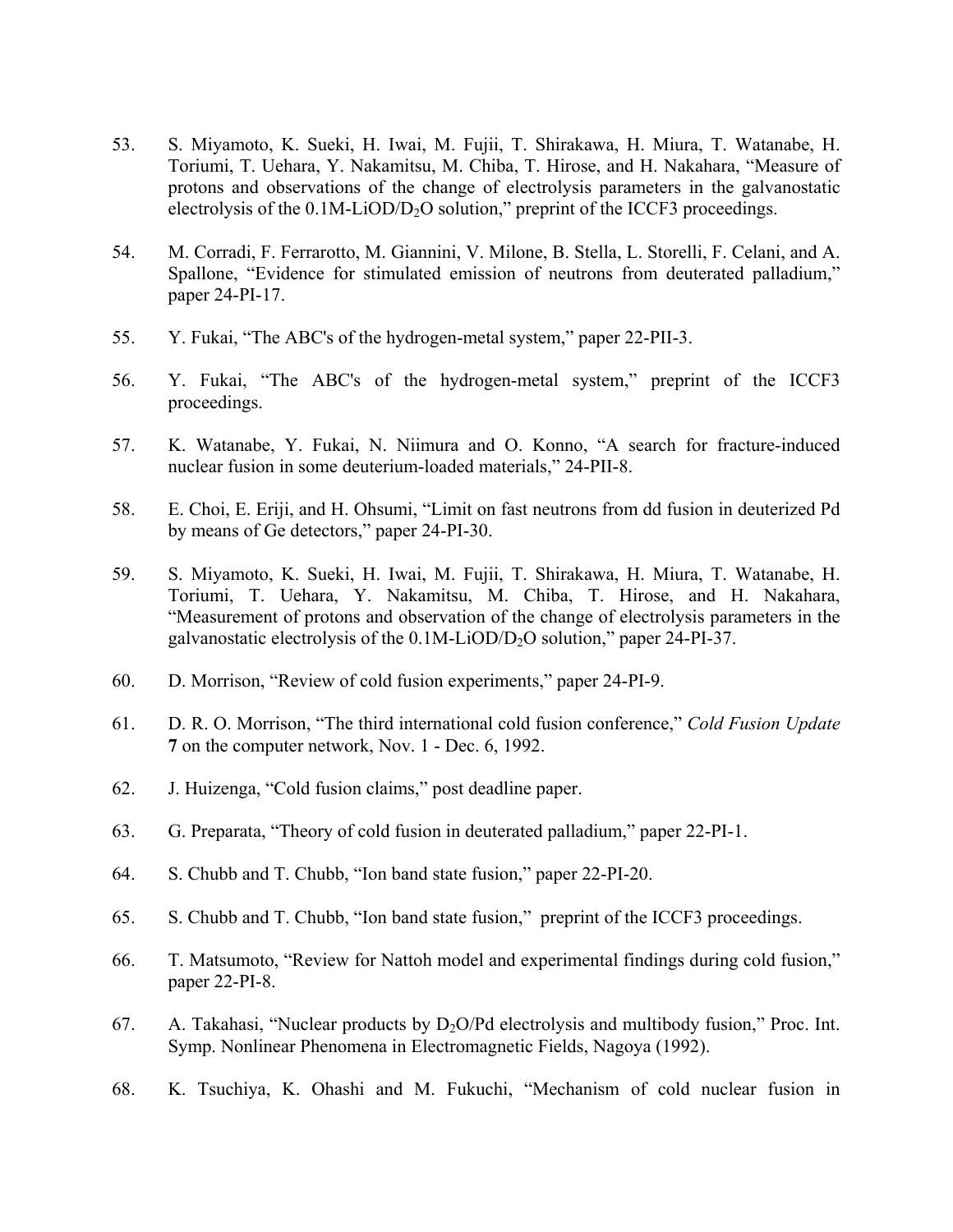palladium," paper 22-PI-13.

- 69. N. Matsunami, "A mechanism for cold nuclear fusion: barrier reduction by screening under transient coherent flow of deuterium," paper 22-PI-15.
- 70. Q. Q. Gou, Z. H. Zhu, and Q. F. Zhang, "The possible theoretical model and it's experimental evidences of cold fusion," paper 22-PI-32.
- 71. V. I. Vysotskii, "Nonthreshold cold fusion as a result of nonequilibrium deuterium Fermi-condensate in microholes of crystal," paper 22-PI-28.
- 72. K. Yasui, "Fractofusion Mechanism," paper 22-PI-30.
- 73. N. Yabuuchi, "Quantum mechanics on cold fusion," paper 22-PI-26.
- 74. G. V. Fedorovich, "Nuclear fusion in the E-cell," paper 22-PI-29.
- 75. A. Tenenbaum and E. Tabet, "Temporal sequence of nuclear signals in a dry cold fusion experiment," paper 22-PI-23.
- 76. K. Fukushima, "A new mechanism for cold fusion sono-fusion," paper 22-PI-16.
- 77. Y. E. Kim, M. Rabinowitz, R. A. Rice and J. H. Yoon, "Condensed matter effects for cold and hot fusion," paper 22-PI-25.
- 78. Y. E. Kim, M. Rabinowitz, R. A. Rice and J. H. Yoon, "High density fusion and the solar neutrino problem," paper 22-PI-31.
- 79. Y. E. Kim, M. Rabinowitz, R. A. Rice and J. H. Yoon, "Condensed matter effects for cold and hot fusion," preprint of the ICCF3 proceedings.
- 80. X. Li, D. Jin, L. Chang, X. Zhang and W. Zhang, "Combined resonance tunneling in low energy D-D nuclear reaction," paper 22-PI-17.
- 81. L. Fonda and G. L. Shaw, "Anti-diquark catalysis of cold fusion," paper 22-PI-18.
- 82. V. A. Chechin and V. A. Tsarev, "On non-stationary quantum mechanical origin of cold nuclear fusion," paper 22-PI-7.
- 83. V. A. Tsarev and D. H. Worledge, "Cold fusion studies in the USSR," *Fusion Tech.* **22**, 138 (1992).
- 84. J. Yang, "Abnormal Nuclear Phenomena and Weak Interaction Processes," paper 22-PI-9.
- 85. J. Yang, "Dineutron model of the cold fusion," paper 22-PI-10.